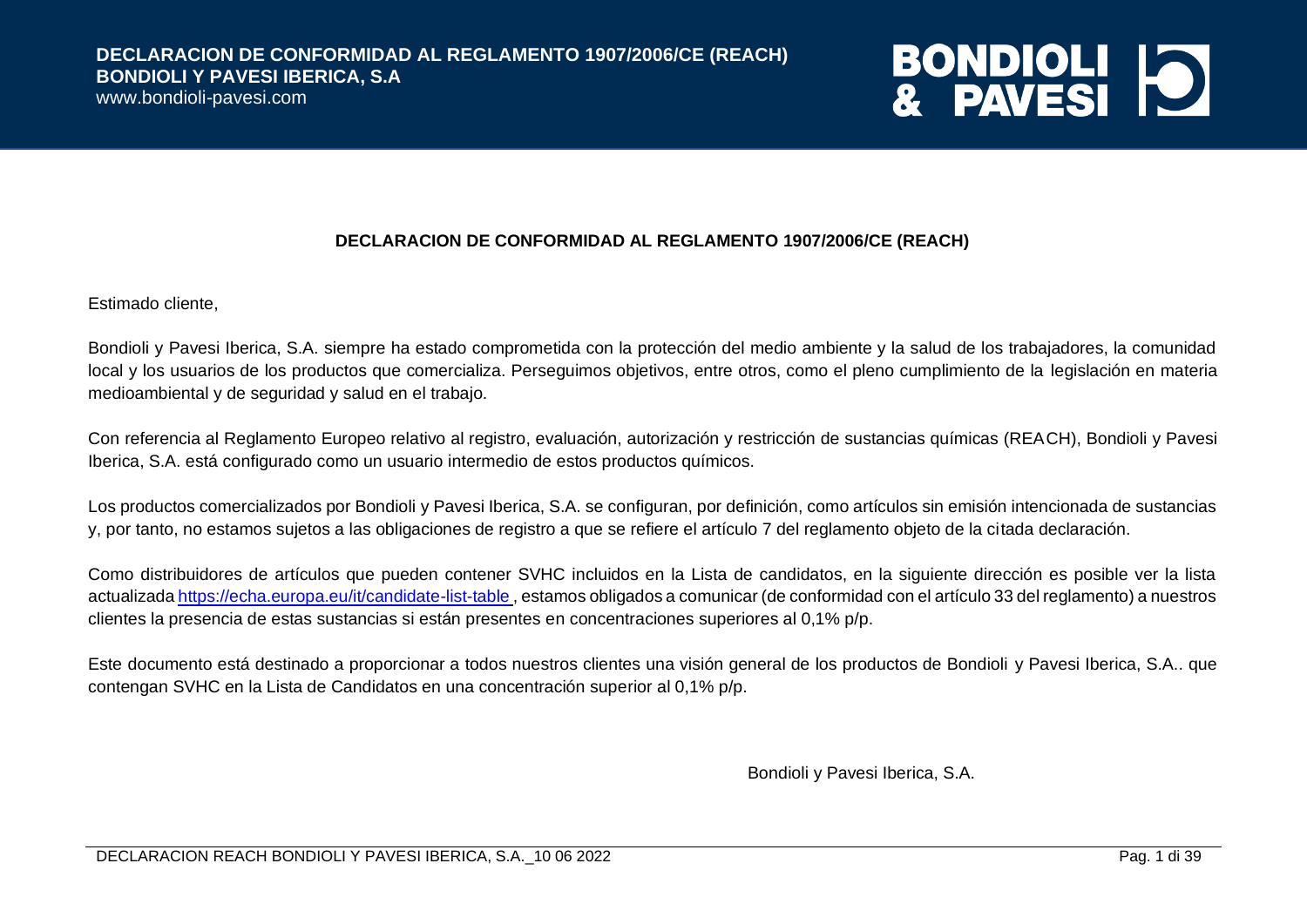www.bondioli-pavesi.com

| <b>DRIVE SHAFTS</b>                          |                      |                                      |             |               |
|----------------------------------------------|----------------------|--------------------------------------|-------------|---------------|
| <b>Article name</b>                          | Item number          | <b>SCIP number</b>                   | <b>SVHC</b> |               |
| Cardan joint drivelines<br>$(100$ series)    | 7/8################# | 42d6f882-2baa-4a96-ae3b-4dccb6b524d4 | _ead        | CAS 7439-92-1 |
| Cardan joint drivelines<br>(Global series)   | #G################   | 5182d30e-fb1a-46d5-941e-fa6eaf53bdf1 | _ead        | CAS 7439-92-1 |
| Cardan joint drivelines<br>(SFT series)      | C/D################# | e3e5854b-057c-4709-8251-c98daa2c5825 | ∟ead        | CAS 7439-92-1 |
| Cardan joint drivelines<br>(SFT PLUS series) | #E################   | 85859aa5-d57f-4e61-8c24-51ff1666b67c | ∟ead        | CAS 7439-92-1 |
| Cardan joint drivelines<br>(SFT PRO series)  | #F################   | 369e1610-6b2b-4e28-b9a1-5f5485d06cf3 | Lead        | CAS 7439-92-1 |
| Driveline with splined shaft Q2              | 8Q02###########      | 916c5022-ce29-4948-bd09-67a832187d23 | Lead        | CAS 7439-92-1 |

| <b>CARDAN JOINTS</b>                         |               |                                      |             |               |
|----------------------------------------------|---------------|--------------------------------------|-------------|---------------|
| <b>Article name</b>                          | Item number   | <b>SCIP number</b>                   | <b>SVHC</b> |               |
| SFT Series double cardan joints              | ###DG######## | 8f66576d-aa0f-4aef-ba38-8d9017cb1fc5 | Lead        | CAS 7439-92-1 |
| SFT Series single cardan joints              | ###GC#######  | 6a229418-c255-41a3-b9c9-1560caa74a33 | Lead        | CAS 7439-92-1 |
| SFT Series flanged double cardan<br>∣ joints | ###GF#######  | 62e98de2-048b-46f0-be76-20976e083c26 | Lead        | CAS 7439-92-1 |
| SFT Series 50° Costant Velocity<br>joints    | ###GKK##K##   | cb5ec731-1081-4af7-ace1-6e2ca517a065 | Lead        | CAS 7439-92-1 |
| SFT Series 80° Costant Velocity<br>joints    | ###GWW##W###  | 22656f66-f2db-4496-95d3-15e0d1f5c057 | Lead        | CAS 7439-92-1 |
| 100 Series single cardan joints              | #1G########   | 66a790cb-091b-4dc7-be78-e8a6deb3d390 | Lead        | CAS 7439-92-1 |
| 100 Series 80° Costant Velocity<br>joints    | #1G#W##W###   | 9b3a29f9-d5b3-44b5-a57c-4f20189d23fd | Lead        | CAS 7439-92-1 |
| 100 Series double cardan joints              | #DG########   | f40051e2-5b62-437e-8c48-59d0ce148799 | Lead        | CAS 7439-92-1 |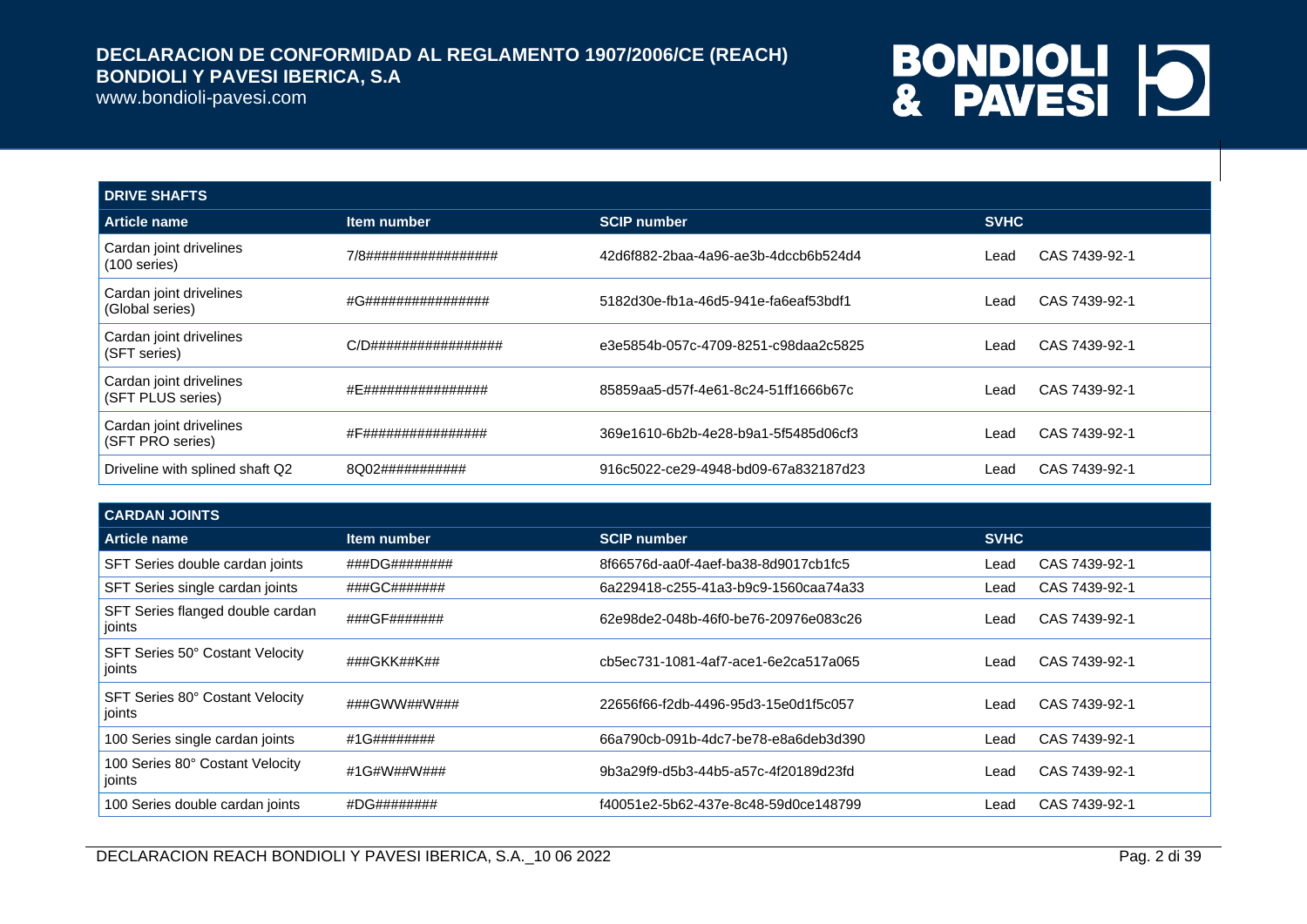www.bondioli-pavesi.com

| Global Series double cardan joints                | #G#DG######## | 42c0c2a3-65a1-429b-86b1-9c62d656e412 | Lead  | CAS 7439-92-1 |
|---------------------------------------------------|---------------|--------------------------------------|-------|---------------|
| Global Series single cardan joints                | #G#GC#######  | 9c302874-b006-4bbc-a615-e8635e4dc1c0 | Lead  | CAS 7439-92-1 |
| Global Series flanged double cardan<br>joints     | #G#GF######   | b54a2f2d-7854-47e1-851d-6fd4749053c2 | Lead. | CAS 7439-92-1 |
| Global Series 80° Costant Velocity<br>ioints      | #G#GWW##W###  | 2518c954-79c3-4f4b-b131-ccfce3da7a71 | _ead  | CAS 7439-92-1 |
| 100 Series flanged double cardan<br>joints        | #GF########   | 94ed805d-5a6a-4da2-99e6-c55aba2ae667 | Lead. | CAS 7439-92-1 |
| 650/660/670 Series 70° Costant<br>Velocity joints | 7G5#######    | 5f59d2a2-e651-4794-9697-2c46ffc86e5f | _ead  | CAS 7439-92-1 |

| <b>CARDAN TUBES</b>          |              |                                      |             |               |  |
|------------------------------|--------------|--------------------------------------|-------------|---------------|--|
| Article name                 | Item number  | <b>SCIP number</b>                   | <b>SVHC</b> |               |  |
| Outer drive tube             | 237########  | b586edad-1dfa-4e2f-a54e-2a1233b0db1d | _ead        | CAS 7439-92-1 |  |
| Outer drive tube             | 537########  | 872d138d-d43d-449f-b752-6ecdcbae85c8 | Lead.       | CAS 7439-92-1 |  |
| Spline drive shaft with tube | 506T######   | 34cd2008-1fc5-4fed-82fb-435bf8c4ac0f | _ead        | CAS 7439-92-1 |  |
| Spline drive shaft           | 527B######   | 34a96a83-d63b-435b-8f1b-2113bd4f04ef | _ead        | CAS 7439-92-1 |  |
| Tube with Greasing System    | 528######### | 6bf4a951-82e4-4ca5-b528-6d19901f202c | Lead.       | CAS 7439-92-1 |  |

| <b>TORQUE LIMITERS</b>                                    |                |                                      |             |               |  |
|-----------------------------------------------------------|----------------|--------------------------------------|-------------|---------------|--|
| Article name                                              | Item number    | <b>SCIP number</b>                   | <b>SVHC</b> |               |  |
| Ratchet torque limiters                                   | 60####### (LN) | ce1720cb-8bfa-4221-9f2a-a4430175b7d2 | Lead        | CAS 7439-92-1 |  |
| Overruning clutches RA                                    | 60####### (RA) | 1a15c520-3e2b-406f-9aea-afa56915130d | Lead        | CAS 7439-92-1 |  |
| Shear bolt torque limiters LB                             | 6060######     | 68155d38-b57e-4894-b846-3fbdbcb4ade4 | Lead        | CAS 7439-92-1 |  |
| Friction torque limiters FK                               | 60K#######     | 54c82ebe-1fba-4184-b9bb-68a4b818cc66 | Lead        | CAS 7439-92-1 |  |
| Ratchet torque limiters SA                                | 61#######      | 59d73564-21c5-4925-be72-e769fce0424b | Lead        | CAS 7439-92-1 |  |
| Friction torque limiters with<br>overrunning clutches FNT | 658#######     | 09d881ee-06b4-41d9-99ea-91a49b0bf685 | Lead        | CAS 7439-92-1 |  |
| Friction torque limiters FN                               | 659#######     | 758921a9-587b-46de-8004-03d3313c2a7b | ∟ead        | CAS 7439-92-1 |  |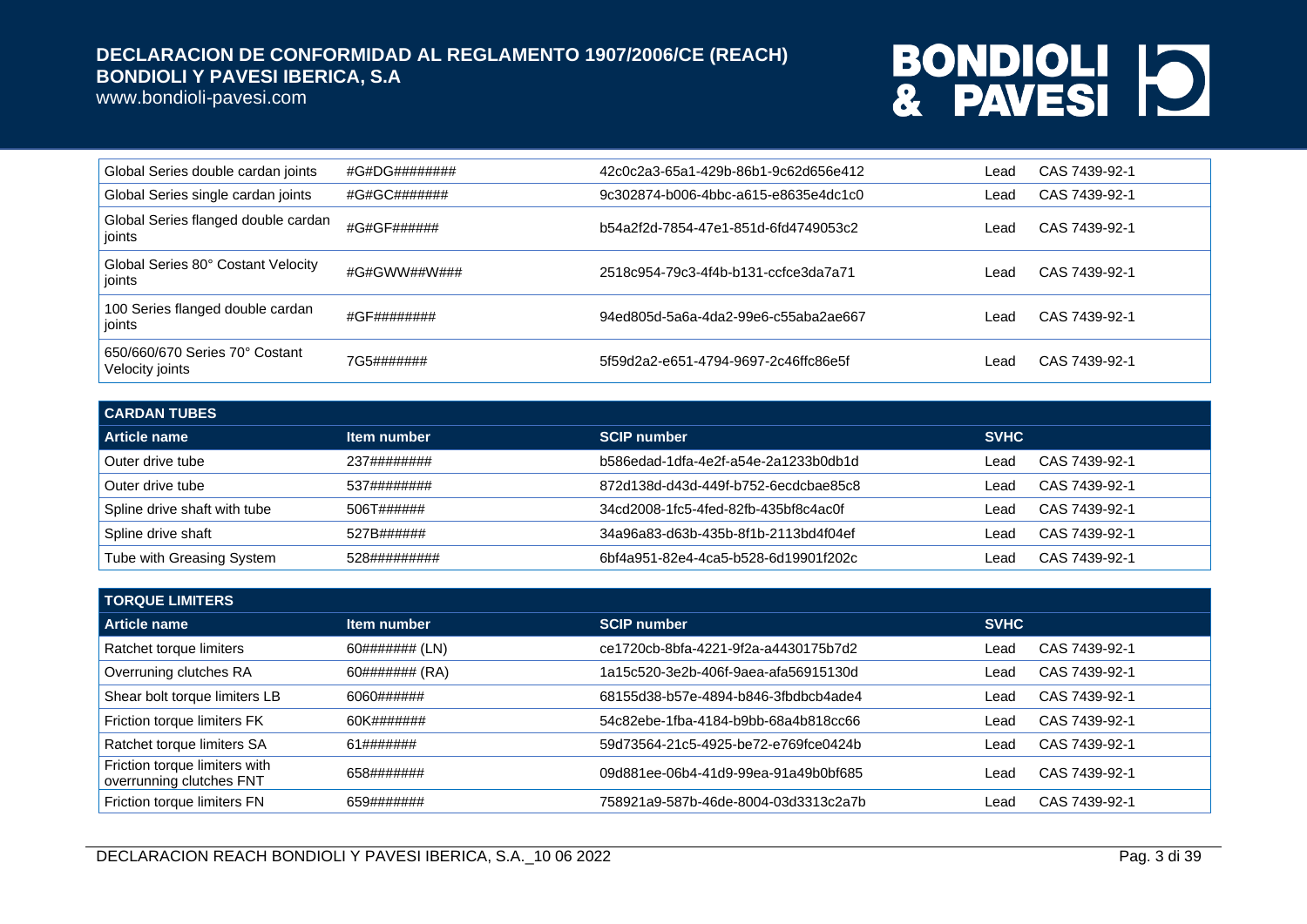www.bondioli-pavesi.com

| Friction torque limiters FV                                | 661#######    | b6aa5a6e-ea96-4d5e-9b69-20103589eb05 | Lead | CAS 7439-92-1 |
|------------------------------------------------------------|---------------|--------------------------------------|------|---------------|
| Friction torque limiters FT                                | 663#######    | bb65fa95-e528-4f2a-9ae5-24d92452d73b | Lead | CAS 7439-92-1 |
| Friction torque limiters with<br>overrunning clutches FNV  | 665#######    | e1e664f8-427a-4e5f-9441-d55d74182cc3 | Lead | CAS 7439-92-1 |
| Friction torque limiters with<br>overrunning clutches FFNV | 667#######    | 6126355f-670d-4b05-9720-51ab2ba6caac | Lead | CAS 7439-92-1 |
| Automatic ratchet torque limiters SR                       | 6C########    | 414d2fa5-f1ea-47ac-93f0-09ed52509165 | Lead | CAS 7439-92-1 |
| Ratchet torque limiters SN/LS                              | 6M########    | 3a8d9538-4235-4bbd-af63-847627fa37d7 | Lead | CAS 7439-92-1 |
| Automatic torque limiters LR                               | 6W09999###    | c5f6af76-05a6-441c-872e-89420566f731 | Lead | CAS 7439-92-1 |
| Ratchet torque limiters                                    | BR60G######## | a31ab741-687c-410b-8a45-e9d05340a2b1 | Lead | CAS 7439-92-1 |

| <b>SAFETY SHIEDLS</b>        |                |                                      |             |               |  |
|------------------------------|----------------|--------------------------------------|-------------|---------------|--|
| Article name                 | Item number    | <b>SCIP number</b>                   | <b>SVHC</b> |               |  |
| Input connection shields SFT | 395########    | 3edc14f9-f0be-465d-a800-a24d27a48fb6 | _ead        | CAS 7439-92-1 |  |
| Complete shield              | 4#S########### | 715ff7c5-7ca1-430a-b823-9182effb8133 | _ead        | CAS 7439-92-1 |  |
| Complete shield              | 4F#########    | 091d5230-d352-448e-a808-27ce332e6135 | _ead        | CAS 7439-92-1 |  |

| <b>CARDAN JOINTS SPARE PARTS</b>      |              |                                      |             |               |  |
|---------------------------------------|--------------|--------------------------------------|-------------|---------------|--|
| <b>Article name</b>                   | Item number  | <b>SCIP number</b>                   | <b>SVHC</b> |               |  |
| Yokes with grease fitting             | 203######    | 30810ba1-b275-49f4-b7f6-d62b40dda5ef | Lead        | CAS 7439-92-1 |  |
| Yokes with grease fitting             | 204######    | b948d23a-6251-4224-b6a3-ba1b4a19d101 | Lead        | CAS 7439-92-1 |  |
| Yokes for 50° costant velocity joints | 2080#####    | 0ecb9f9b-9fae-45a0-8533-664848c9f354 | Lead        | CAS 7439-92-1 |  |
| Yokes with grease fitting             | 211######    | 92623439-af49-48f3-a20c-f547698ef122 | Lead        | CAS 7439-92-1 |  |
| Yokes with grease fitting             | 212######    | 73876997-1937-4eef-a8db-690ad4bc3d63 | Lead        | CAS 7439-92-1 |  |
| Yokes with grease fitting             | 213######    | 7160173d-8899-4cb6-af83-49e86b0b2fa5 | Lead        | CAS 7439-92-1 |  |
| Yokes for 45° costant velocity joints | 2180N#####   | 498c9f4c-8bd9-446b-8dbe-9fe2c15e9a42 | Lead        | CAS 7439-92-1 |  |
| Grease fittings                       | 348######### | 3549975e-8c95-4ff4-a05e-4c1770c5db42 | Lead        | CAS 7439-92-1 |  |
| Grease nipple                         | 349#######   | 95ee4c5c-0c67-422e-9959-7d1676786931 | Lead        | CAS 7439-92-1 |  |
| Cross Kits, Cross kits                | 412######### | 723ec343-10a0-43b4-8369-0242526f5134 | Lead        | CAS 7439-92-1 |  |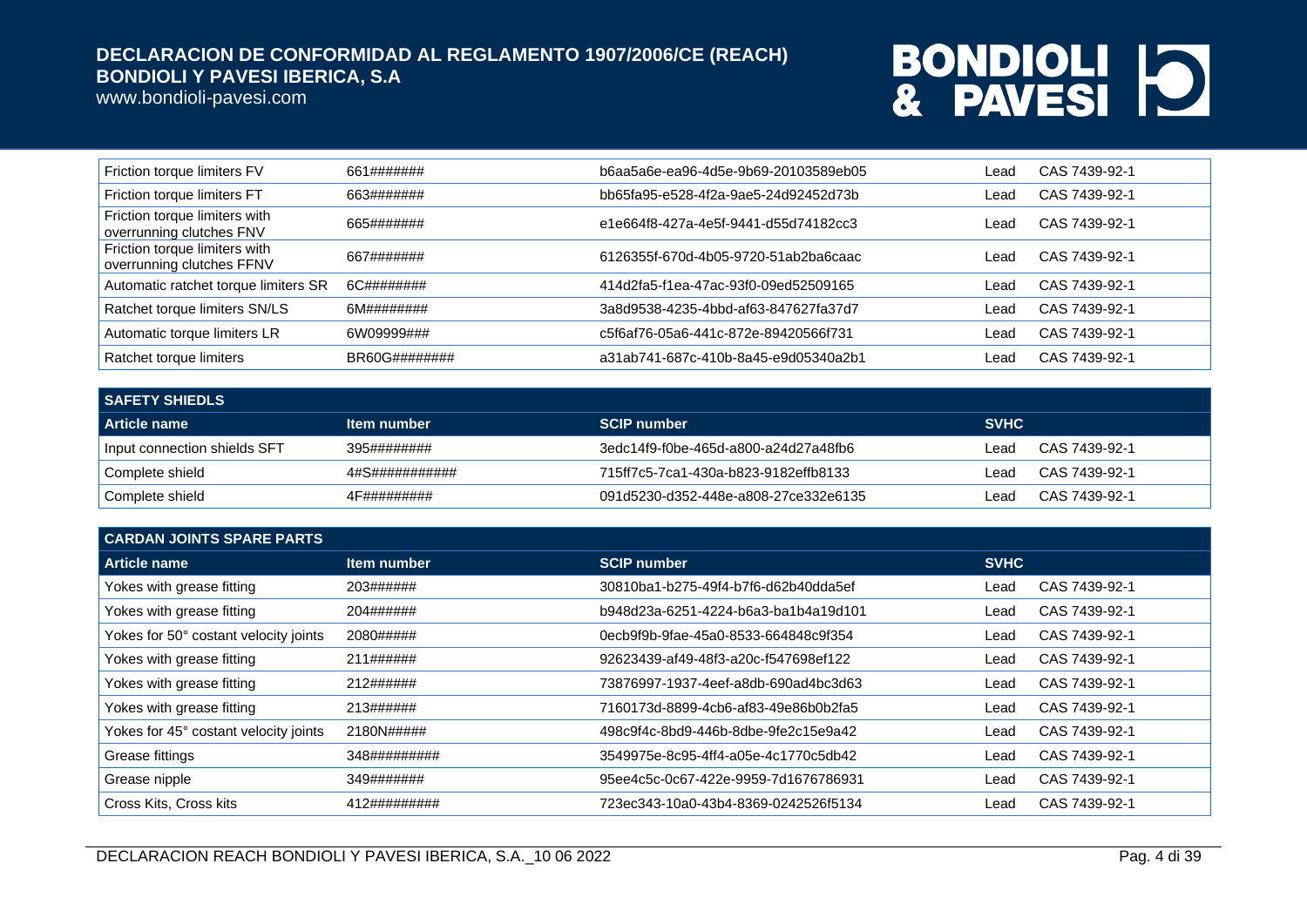www.bondioli-pavesi.com

| Push-pin                              | 40#000###R## | 35ed28a9-53d1-40a3-a58e-e3ba1de65e9f | Lead | CAS 7439-92-1 |
|---------------------------------------|--------------|--------------------------------------|------|---------------|
| Push pin yokes                        | 5070######   | 2bec2f53-da13-411d-ac4a-5b57ff6cb597 | Lead | CAS 7439-92-1 |
| Yokes with bushing                    | 508#######   | 2bb69ae8-3079-41b2-99ef-b74d5b410e82 | Lead | CAS 7439-92-1 |
| Push pin yokes                        | 510#######   | 21f95658-0623-4846-8562-7947385543f2 | Lead | CAS 7439-92-1 |
| Central body 80° CV joint             | 5110######   | 4349a55e-32a4-442b-bb2d-24875ffa5028 | Lead | CAS 7439-92-1 |
| Central body 70° CV joint             | 512#######   | 8f7109bc-1b43-45ee-8141-ec5a5a5c2e4e | Lead | CAS 7439-92-1 |
| Yokes with bushing                    | 52A#######   | 3b9d81e0-1b54-441c-9d56-ef546fc2bc4c | Lead | CAS 7439-92-1 |
| Yokes with bushing and tube           | 570#######   | 6986d95f-aaf2-4abf-864a-56076a791bbe | Lead | CAS 7439-92-1 |
| Push pin yokes                        | 5721#####    | 9149661a-3a65-4745-a90e-f6c133b9bf34 | Lead | CAS 7439-92-1 |
| Yokes for 75° costant velocity joints | 5730N#####   | 5ca90c51-ab94-4a86-a130-c0ae726b3018 | Lead | CAS 7439-92-1 |

| I TORQUE LIMITERS SPARE PARTS . |                    |                                      |             |               |  |
|---------------------------------|--------------------|--------------------------------------|-------------|---------------|--|
| Article name                    | <b>Item number</b> | <b>SCIP number</b>                   | <b>SVHC</b> |               |  |
| Cap nut                         | 3300000###         | bf3b1138-a4dd-4be3-8fa3-fd7cabf92872 | ∟ead        | CAS 7439-92-1 |  |
| <b>Bolts and cap nuts</b>       | 432000140R08       | 8b7ecfa6-a918-4aec-8dea-191a3d613692 | _ead        | CAS 7439-92-1 |  |
| Hub with push pin               | 513#########       | 214d2eb5-ddb9-45ac-9597-45944ace1dee | ∟ead        | CAS 7439-92-1 |  |

| <b>I MISCELLANEUS SPARE PARTS</b> |              |                                      |                       |  |  |
|-----------------------------------|--------------|--------------------------------------|-----------------------|--|--|
| <b>Article name</b>               | Item number  | <b>SCIP number</b>                   | <b>SVHC</b>           |  |  |
| Direct greasing retrofit          | 436010001    | 4fa3048d-0218-4068-9d66-b0f51814b8b5 | CAS 7439-92-1<br>Lead |  |  |
| ∣Kit shaft                        | 436010013    | 512907e5-b6c7-45c0-9759-ff9aeac726bb | CAS 7439-92-1<br>Lead |  |  |
| Spline drive shaft adapter        | 531######### | 0df05c4d-0a9c-4dcd-b35b-835b55d11fd3 | CAS 7439-92-1<br>Lead |  |  |

| <b>GEARBOXES</b> |              |                                      |             |               |
|------------------|--------------|--------------------------------------|-------------|---------------|
| Article name     | Item number  | <b>SCIP number</b>                   | <b>SVHC</b> |               |
| Gearboxes S1000  | S1########## | fe38745c-8cf9-407a-9172-270c3ecee9ef | ∟ead        | CAS 7439-92-1 |
| Gearboxes S2000  | S2########## | 66d95005-5ec2-47e7-aea2-9ae915456d9a | ∟ead        | CAS 7439-92-1 |
| Gearboxes S3000  | S3########## | 8ff25f36-3638-4053-8ac8-d703141ce661 | _ead        | CAS 7439-92-1 |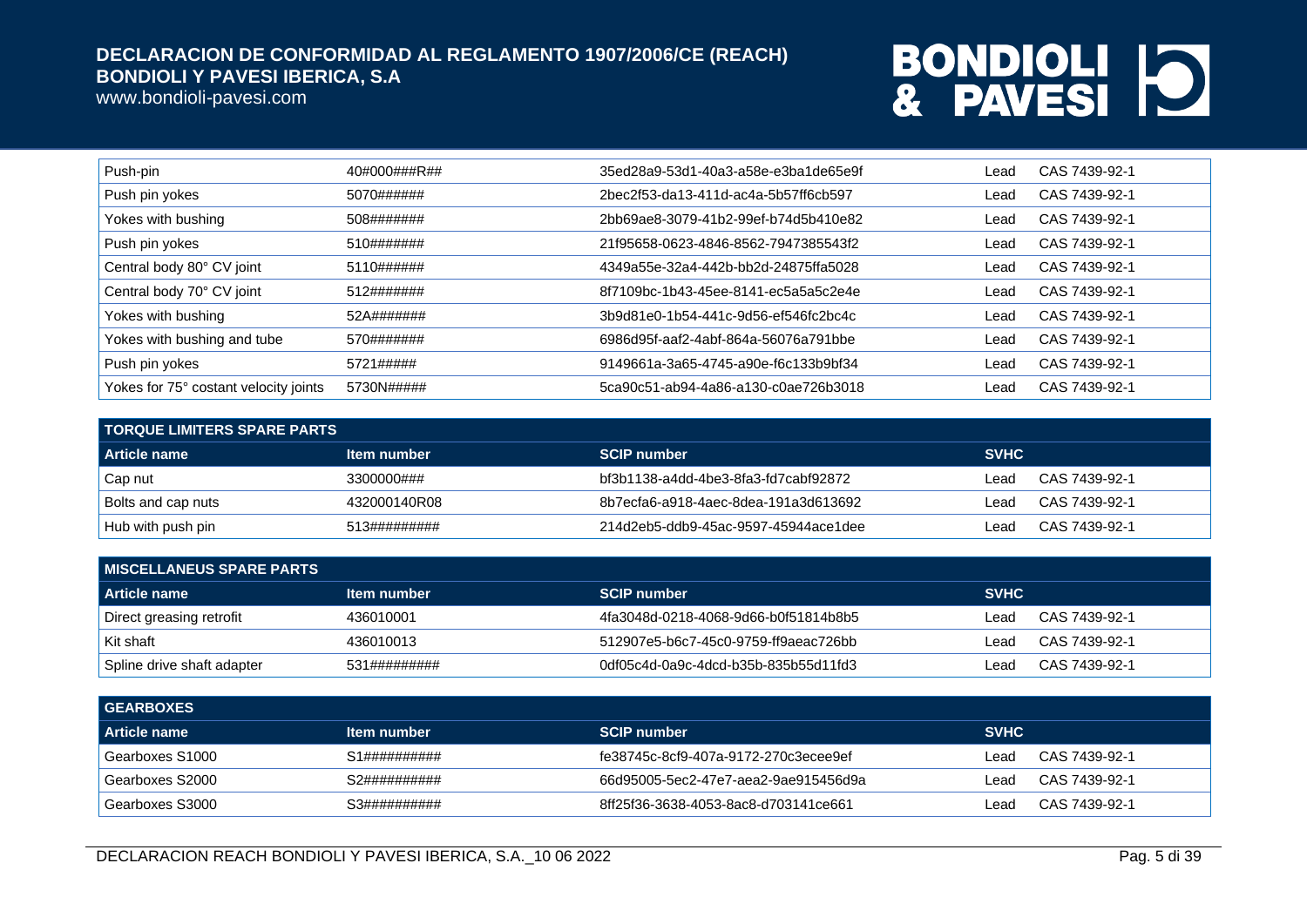www.bondioli-pavesi.com

| Gearboxes S4000 | S4########## | 684989e6-5021-48c4-9530-0e379c8e829a | _ead | CAS 7439-92-1 |
|-----------------|--------------|--------------------------------------|------|---------------|
| Gearboxes S5000 | S5########## | cfb9207d-b26e-4269-9c7b-179cb0ef39b9 | _ead | CAS 7439-92-1 |
| Gearboxes S8000 | S8########## | e14beebd-1e42-44aa-9e25-ef38be227f51 | _ead | CAS 7439-92-1 |

| <b>SECONDARY GEARBOXES</b> |               |                                      |             |               |
|----------------------------|---------------|--------------------------------------|-------------|---------------|
| Article name               | Item number   | <b>SCIP number</b>                   | <b>SVHC</b> |               |
| Gearbox subassembly        | 4898354###    | 1a0e709d-9ed3-4e33-9d2b-7aae049e2645 | ∟ead        | CAS 7439-92-1 |
| Secondary gearbox          | 4908133###### | 88f9d96f-3786-4dce-93cd-518e5c832582 | ∟ead        | CAS 7439-92-1 |

| <b>CLUTCHS, HUBS AND CRANKS</b> |               |                                      |             |               |
|---------------------------------|---------------|--------------------------------------|-------------|---------------|
| Article name                    | Item number   | <b>SCIP number</b>                   | <b>SVHC</b> |               |
| Hub for crank arm               | 4908135###### | a03a7b6f-3d39-472a-87f7-c2677a8006a5 | ∟ead        | CAS 7439-92-1 |
| Hub for crank arm               | 4908148###### | 39b71be7-a59f-4546-9784-39aafaae87cb | ∟ead        | CAS 7439-92-1 |
| Hub for crank arm               | 4908237###### | ca7414f2-5939-40e8-8f24-b239d0f07134 | ∟ead        | CAS 7439-92-1 |
| Clutch kit with pulley          | 4908506###### | 3891838f-55dc-4dc8-a2c0-628d6ae3920c | Lead        | CAS 7439-92-1 |
| Crank arm                       | 49710#####    | 1acb203d-51a5-4d99-93dd-3e923fb7048a | ∟ead        | CAS 7439-92-1 |
| Idraulic friction               | 6440######    | faea1b5b-3088-4530-a9ab-033ccec7b5f7 | _ead        | CAS 7439-92-1 |

| <b>GEARBOXES KITS</b>         |               |                                      |             |               |
|-------------------------------|---------------|--------------------------------------|-------------|---------------|
| Article name                  | Item number   | <b>SCIP number</b>                   | <b>SVHC</b> |               |
| Kit for Gearbox S2070         | 4902070###### | 3a0642b7-5a03-4d56-b3aa-1bc727117ee3 | ∟ead        | CAS 7439-92-1 |
| Support kit for Gearbox S2072 | 490207200000R | 0d90c36c-f7e5-469b-a95d-0f0bde9bbd0f | ∟ead        | CAS 7439-92-1 |
| Kit for gearbox S5251         | 4905251###### | 7a7efaa0-9ebc-48fa-a645-4f8cc05a76d5 | ∟ead        | CAS 7439-92-1 |
| Kit for gearbox S8224         | 4908224###### | 5db50658-0c32-402d-aca1-336910a1c893 | ∟ead        | CAS 7439-92-1 |
| Kit for gearbox 8488          | 4908488###### | 4ad76180-a400-4efd-b442-36961771354a | ∟ead        | CAS 7439-92-1 |
| Plugs spare part kit          | 497000056R    | 1ac934c2-ca0e-4976-be88-7b8501e3dd65 | ∟ead        | CAS 7439-92-1 |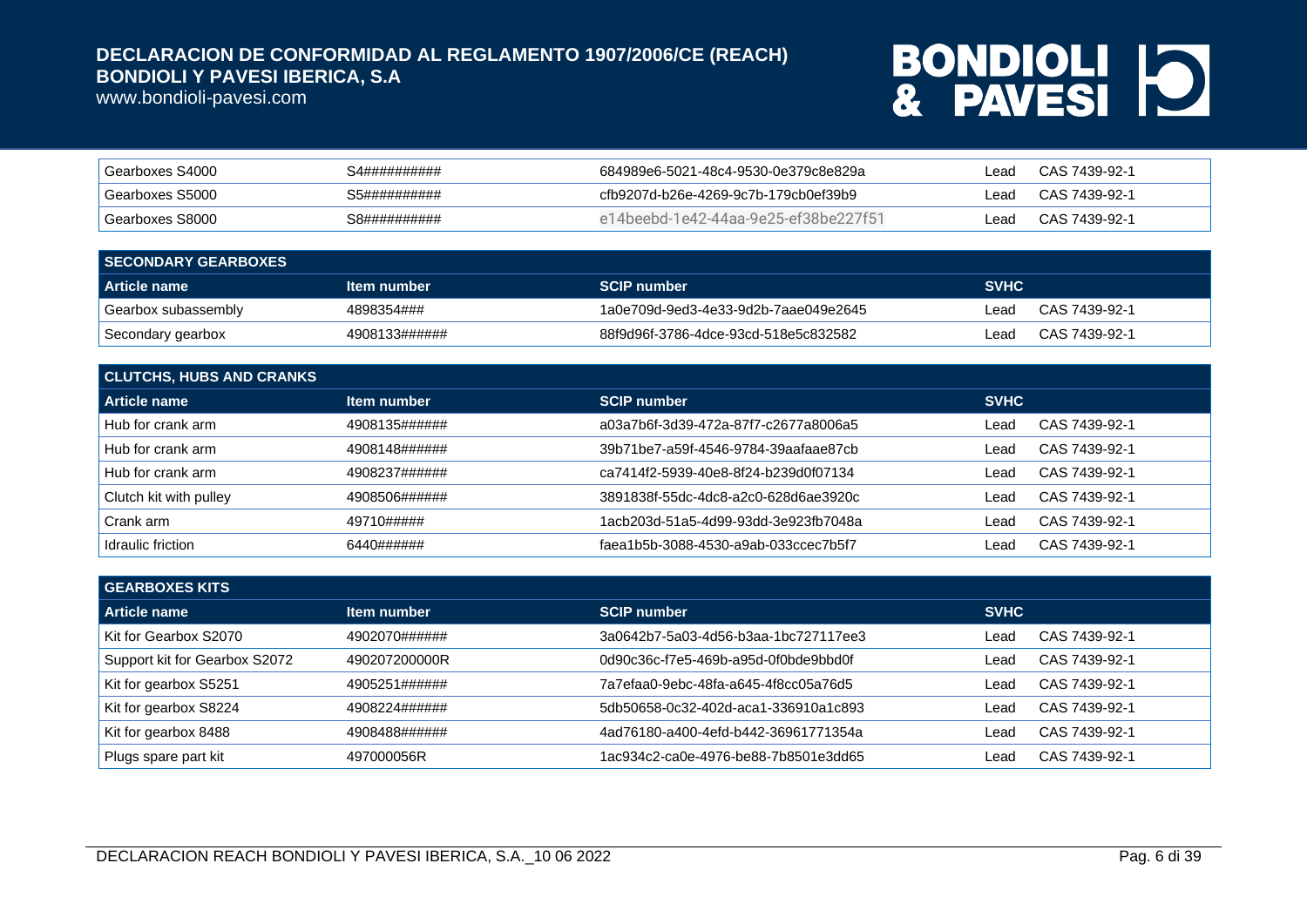www.bondioli-pavesi.com

| <b>COUPLING SYSTEMS</b> |                |                                      |             |               |
|-------------------------|----------------|--------------------------------------|-------------|---------------|
| l Article name          | Item number    | <b>SCIP number</b>                   | <b>SVHC</b> |               |
| Coupling joints         | 488########### | 98935e85-b03d-478f-b41b-805e76d1d1c9 | Lead        | CAS 7439-92-1 |
| Link shaft              | 490000002###   | d505c557-24b2-4aa9-b4b6-c28ceafd2248 | Lead        | CAS 7439-92-1 |
| Link shaft              | 4908409#####   | 0087ef6d-71db-4ddd-a365-a4f4d8e5f61f | ∟ead        | CAS 7439-92-1 |
| Link shaft              | 581#######     | cb2fd154-46bf-4fa0-892f-4481fc4ff492 | ∟ead        | CAS 7439-92-1 |

| <b>GEARBOXES SPARE PARTS</b> |                          |                                      |             |               |
|------------------------------|--------------------------|--------------------------------------|-------------|---------------|
| Article name                 | Item number              | <b>SCIP number</b>                   | <b>SVHC</b> |               |
| Caste nut                    | 29820#####               | 5e17f4e9-2a5e-46b5-a019-8a5b47f638c2 | Lead        | CAS 7439-92-1 |
| Aluminium plugs              | 373#######               | 602189b5-7fe3-41ba-909b-ee9e79b8221a | Lead        | CAS 7439-92-1 |
| Brass plugs                  | 373####### - Brass plugs | 87dce7ef-1881-4464-92a5-ba9388ac588d | Lead        | CAS 7439-92-1 |
| Steel plugs                  | 373####### - Steel plugs | 99fc348c-b25e-4f05-8b7d-a81fb3774964 | Lead        | CAS 7439-92-1 |
| Hydraulic fittings           | 377000####               | ade389f2-14c5-41df-8d39-48f9e82ad474 | Lead        | CAS 7439-92-1 |
| Hydraulic fittings           | 387000####               | 9c135c2c-91a0-4da9-8a33-20838167b305 | Lead        | CAS 7439-92-1 |
| Rotary feedthrough           | DO6K00000M14######       | 2b78bbf2-d6ff-473d-9ef5-01c932011bf5 | Lead        | CAS 7439-92-1 |

| <b>GEARBOXES</b> |               |                                      |                       |
|------------------|---------------|--------------------------------------|-----------------------|
| Article name     | Item number   | <b>SCIP number</b>                   | <b>SVHC</b>           |
| Gearboxes S8102  | S8102######## | 4b83d004-569d-4942-a5e6-9cd6145f9390 | CAS 7439-92-1<br>Lead |
| Gearboxes S5000  | S5#########   | 69bc7c0f-c1f3-41b4-b8aa-17ef6e23f703 | CAS 7439-92-1<br>Lead |
| Gearboxes S3050  | S3050######## | 1e424fb8-097c-47d8-b99d-17e39f57c932 | CAS 7439-92-1<br>Lead |
| Gearboxes S2000  | S20########## | 27f13ca1-b7d6-4447-a0b2-4322b222ba53 | CAS 7439-92-1<br>Lead |
| Gearboxes S8000  | S8########### | a42e2598-c000-4c08-8509-94fefd7d474b | CAS 7439-92-1<br>Leac |

| <b>COUPLING</b> |                |                                      |      |               |
|-----------------|----------------|--------------------------------------|------|---------------|
| Article name    | Item number    | <b>SCIP number</b>                   | SVHC |               |
| Shaft Coupling  | 488########### | 98935e85-b03d-478f-b41b-805e76d1d1c9 | _ead | CAS 7439-92-1 |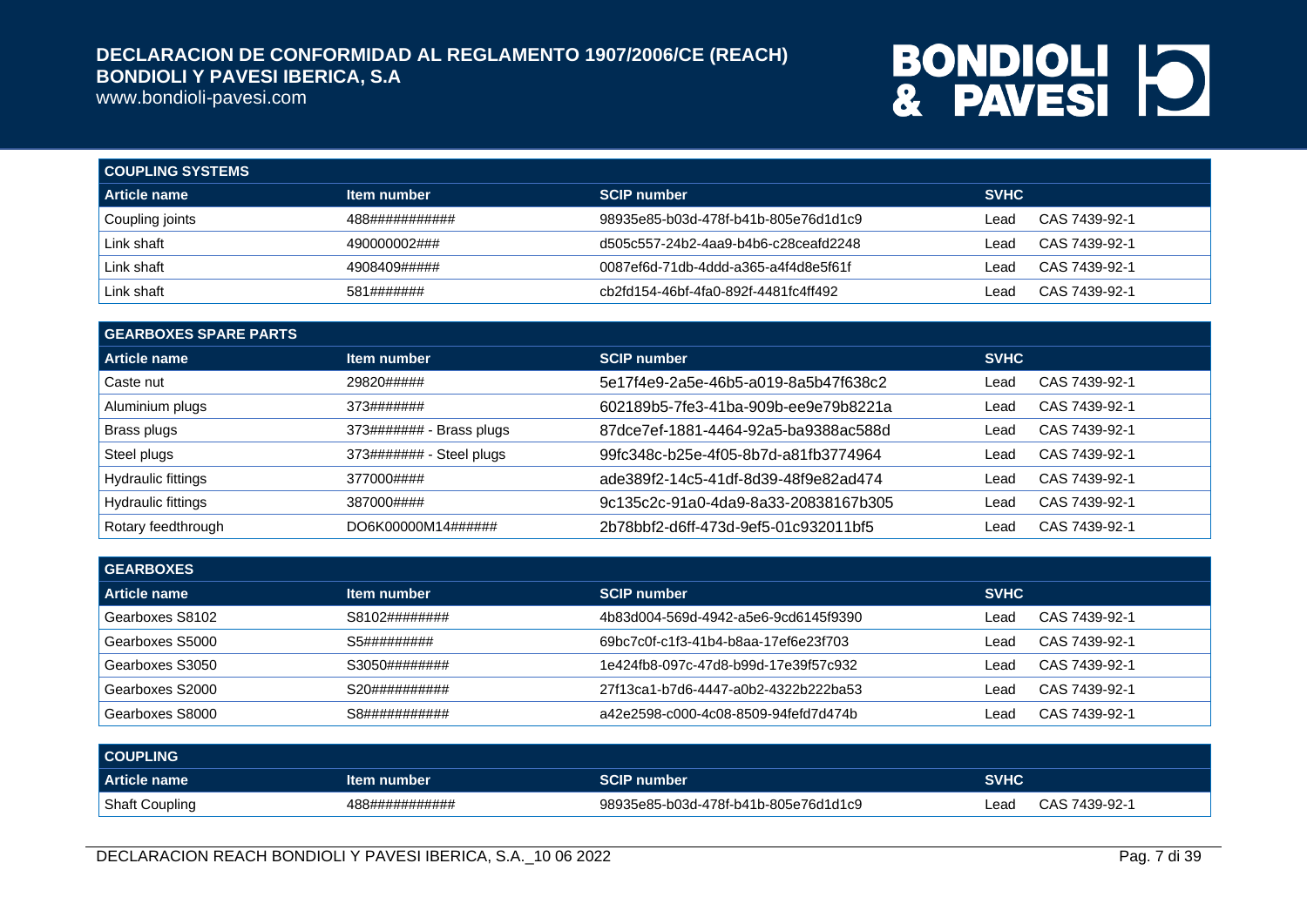www.bondioli-pavesi.com

| <b>GEARBOX SUBASSEMBLIES</b> |               |                                      |             |               |
|------------------------------|---------------|--------------------------------------|-------------|---------------|
| Article name                 | Item number   | <b>SCIP number</b>                   | <b>SVHC</b> |               |
| Gearbox Subassemblies 49784  | 49784#####    | fe98c728-a97c-4cc2-ba52-e35c845d557f | ∟ead        | CAS 7439-92-1 |
| Spare Part Kits 49081        | 49081######## | 10ca9e3a-7577-45a0-bc6f-7d86b0f6fbeb | Lead        | CAS 7439-92-1 |

| <b>AXIAL PISTON PUMPS</b> |                                      |                                      |             |               |
|---------------------------|--------------------------------------|--------------------------------------|-------------|---------------|
| <b>Article name</b>       | Item number                          | <b>SCIP number</b>                   | <b>SVHC</b> |               |
| A3                        | HPA3##############                   | d13eb989-8501-41d8-bb0d-f8a2724d64f2 | Lead        | CAS 7439-92-1 |
| A4                        | HPA4##############                   | a115cc5e-380d-42d9-9a46-09aec2f154a9 | Lead        | CAS 7439-92-1 |
| A6                        | HPA6##############                   | b67cbfd2-6a51-4752-ab27-8af1efd56dca | Lead        | CAS 7439-92-1 |
| HMA0                      | HMA0###########                      | 27c4d8f8-5186-4b63-b801-7e46b93f052d | Lead        | CAS 7439-92-1 |
| HMA1                      | HMA1##############                   | 011ff49a-dd2f-4682-975d-7b91b3a72f83 | Lead        | CAS 7439-92-1 |
| HMA <sub>2</sub>          | HMA2##############                   | 1faed98c-3387-4eae-88f6-b93af10c8736 | Lead        | CAS 7439-92-1 |
| <b>HMAD</b>               | HMAD##############                   | bcda0c3c-b4e1-4779-b4a9-afe15c209410 | Lead        | CAS 7439-92-1 |
| HMP <sub>0</sub>          | HMP0##############                   | e51b0db2-da2e-489b-b4df-94735b649e74 | Lead        | CAS 7439-92-1 |
| HMP1                      | HMP1##############                   | 55adb9d4-cb69-4a14-9d9d-00ffd4c69911 | Lead        | CAS 7439-92-1 |
| <b>HMPF</b>               | HMPF##############                   | 77e7c468-07c7-4e6d-9939-29b0961cb3ae | Lead        | CAS 7439-92-1 |
| <b>HMPL</b>               | HMPL##############                   | 6f0ef977-eb6c-4405-b1d9-8740ae4e6904 | Lead        | CAS 7439-92-1 |
| <b>HMPS</b>               | HMPS##############                   | d2cffdc8-99d4-4643-ae34-33b30b724ef1 | Lead        | CAS 7439-92-1 |
| <b>HMPZ</b>               | HMPZ##############                   | 231322d1-e6fe-4237-a776-5c78a837be51 | Lead        | CAS 7439-92-1 |
| <b>HMW</b>                | HMWC1# # # # # # # # # # # # # # # # | a3949183-2686-4d4a-89a3-e5e36b4fa3bd | Lead        | CAS 7439-92-1 |
| M4AP                      | HP398#############                   | 908f3e8c-3706-403a-a49e-29b84521daad | Lead        | CAS 7439-92-1 |
| M4PV                      | HP308#############                   | 803c38c9-1dc5-4783-af21-e6ff3ffa24d0 | Lead        | CAS 7439-92-1 |
| M4PV                      | HP309#############                   | 207bcbd7-594f-4127-8bf8-6e882ddefeb7 | Lead        | CAS 7439-92-1 |
| M4PV                      | HP312#############                   | 5b6bd119-62bd-4829-aa01-d912586b59ad | Lead        | CAS 7439-92-1 |
| M4PV                      | HP314#############                   | 845e49b5-b2f7-4685-ab07-ef81f7474205 | Lead        | CAS 7439-92-1 |
| M4PV                      | HP349#############                   | 226a6d61-b0fa-4f01-8f34-2ad40bb0016a | Lead        | CAS 7439-92-1 |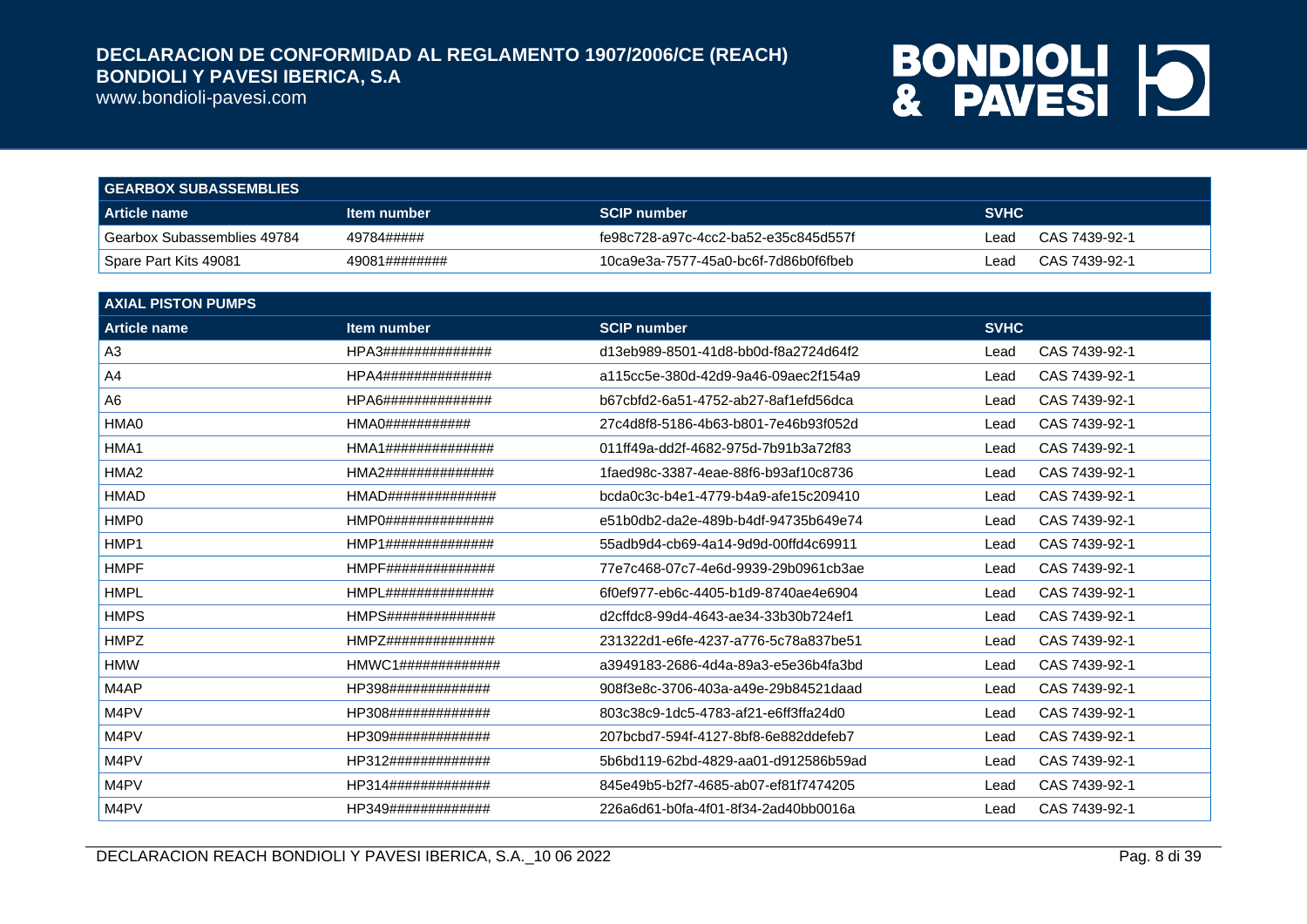www.bondioli-pavesi.com

| M4PV                   | HP354############# | 2070d807-ad04-45f1-a85d-4639cedc4fa0 | Lead | CAS 7439-92-1 |
|------------------------|--------------------|--------------------------------------|------|---------------|
| M4PV                   | HP357############# | 1f686f5f-1212-45e1-bbaf-85e05da6c9b0 | Lead | CAS 7439-92-1 |
| M4PV                   | HP360############# | 387f1eca-cd72-4671-b71b-2c3146750127 | Lead | CAS 7439-92-1 |
| M4PV                   | HP364############# | e35c5bd7-abe6-41a1-b190-0e342cfa3abe | Lead | CAS 7439-92-1 |
| M4PV                   | HP390############# | 83dc6197-9f60-4d90-983b-b6b128af8d81 | Lead | CAS 7439-92-1 |
| M4PV                   | HP393############# | 772e46de-078a-434e-9efe-db1985b1d663 | Lead | CAS 7439-92-1 |
| M6PV                   | HP307############# | c7e914f5-afd8-4e69-a614-634a52bd1989 | Lead | CAS 7439-92-1 |
| M6PV                   | HP367############# | cfb64503-3f9b-40b6-b18d-7aee30936993 | Lead | CAS 7439-92-1 |
| M6PV                   | HP381############# | 2785c9b0-3b03-4116-80f0-aa0d71288a4e | Lead | CAS 7439-92-1 |
| <b>NT10</b>            | HP334############# | 1df61f5f-fc42-4ba4-ab8f-0e0439064385 | Lead | CAS 7439-92-1 |
| <b>NT10</b>            | HP335############# | 50d0f797-d3ac-49e0-8b36-020913d603d3 | Lead | CAS 7439-92-1 |
| <b>NT12</b>            | HP319############# | 6dabf0ef-4060-4b5b-a46f-ae35a08966a2 | Lead | CAS 7439-92-1 |
| P <sub>2</sub>         | HPP2############## | 7ac09986-58cd-477c-9323-8e4c812cc8e7 | Lead | CAS 7439-92-1 |
| <b>P4</b>              | HPP4############## | f9529857-b31b-47d9-a1c3-a607a6fc7942 | Lead | CAS 7439-92-1 |
| P <sub>5</sub>         | HPP5############## | a0543de8-5d5c-4c6c-809f-cf795a6c724f | Lead | CAS 7439-92-1 |
| P <sub>6</sub>         | HPP6############## | 9cd0e7a7-33d7-4ae3-8728-746d96117c54 | Lead | CAS 7439-92-1 |
| P7                     | HPP7############## | 0869166d-13cd-406a-a30f-d0374e85519a | Lead | CAS 7439-92-1 |
| P <sub>8</sub>         | HPP8############## | 3fa90664-bdd3-43d4-ac80-426b7d1c54c9 | Lead | CAS 7439-92-1 |
| P <sub>9</sub>         | HPP9############## | d29a2440-46a8-4031-a38a-0fb79572b0a4 | Lead | CAS 7439-92-1 |
| <b>Compact Group</b>   | HP304############# | c7f38dbd-27c5-4cae-b67d-24855cc8c27c | Lead | CAS 7439-92-1 |
| Compact Group          | HP305############# | 687dd280-6a37-494a-8ae2-7c8007f57e19 | Lead | CAS 7439-92-1 |
| Pumps with belt pulley | HP311############# | 6cf14777-444e-4049-b45b-3909966f509d | Lead | CAS 7439-92-1 |

| <b>AXIAL PISTON MOTORS</b> |                    |                                      |             |               |
|----------------------------|--------------------|--------------------------------------|-------------|---------------|
| <b>Article name</b>        | Item number        | <b>SCIP number</b>                   | <b>SVHC</b> |               |
| ' BA                       | HMBF############## | 1da166ea-0815-4191-bf50-f5a1c121af82 | ∟ead        | CAS 7439-92-1 |
| BA                         | HPBA############## | 9ffcde33-c3ba-4605-9da1-c0c8b38b2a43 | ∟ead        | CAS 7439-92-1 |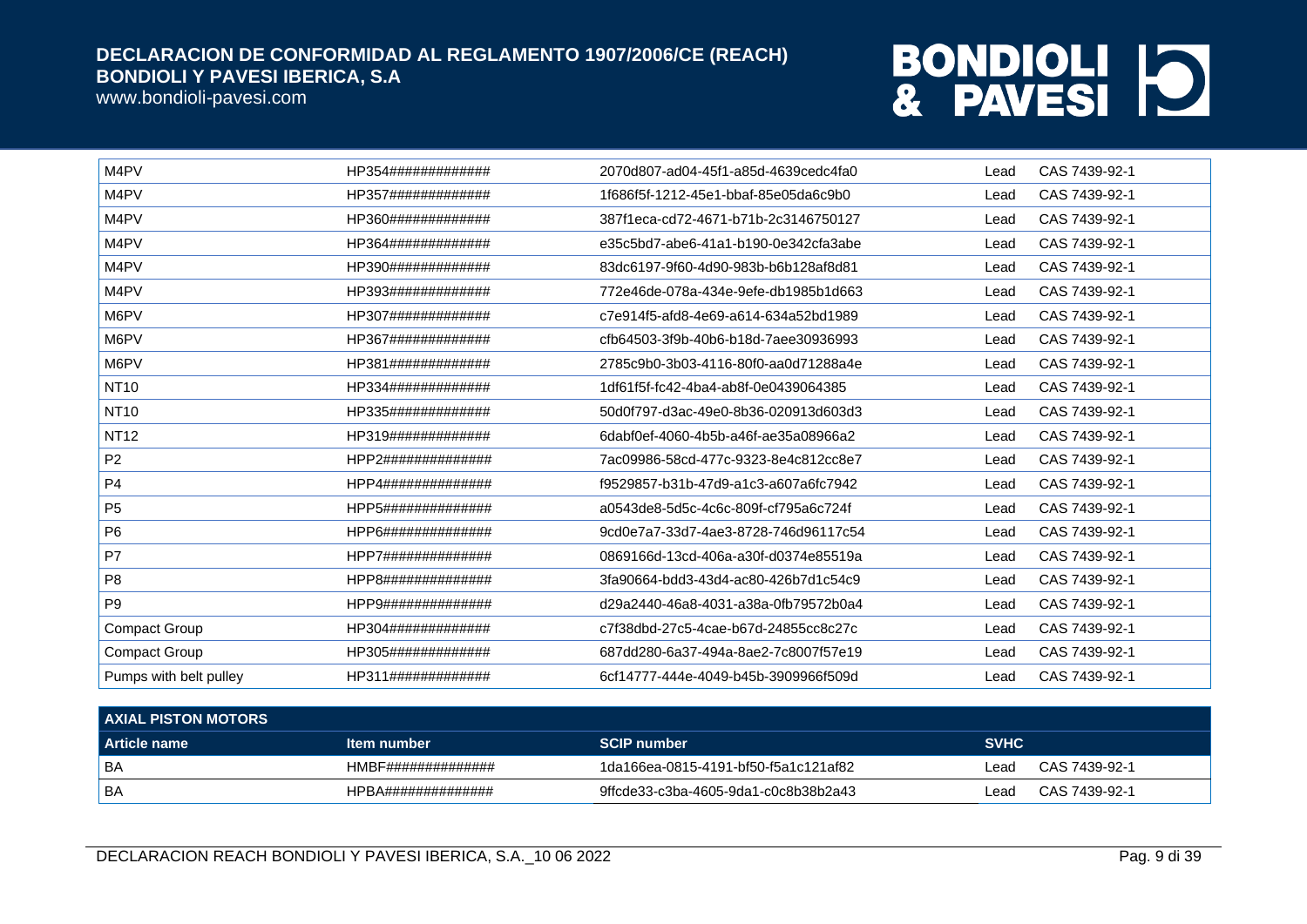www.bondioli-pavesi.com

| HMMO################ | 72386754-9a63-4d5a-8407-c29fe62ae464 | Lead | CAS 7439-92-1 |
|----------------------|--------------------------------------|------|---------------|
| HP313#############   | 1e532a7b-913e-4004-a79c-dd7069e2909a | Lead | CAS 7439-92-1 |
| HP315#############   | 99d54d67-3eb5-476d-bb80-5582428dc375 | Lead | CAS 7439-92-1 |
| HP355#############   | d12db821-23c4-4111-b58f-0dcb1a379daf | Lead | CAS 7439-92-1 |
| HP358#############   | 483527ab-3b4c-458e-9a8a-1ec50f1d7a25 | Lead | CAS 7439-92-1 |
| HP361#############   | 59da7013-60c2-4a84-b44f-920f0ab3ddd4 | Lead | CAS 7439-92-1 |
| HP365#############   | c252efe4-c04f-4bc5-a7eb-8e75cf7473b1 | Lead | CAS 7439-92-1 |
| HP391#############   | 7010679f-a543-4efb-a46b-401192a60730 | Lead | CAS 7439-92-1 |
| HP394#############   | 59dd3422-8c5b-49ef-959c-f4e2ee0e4422 | Lead | CAS 7439-92-1 |
| HP356#############   | 0aa42b56-edf8-484c-ba2e-ee802b0e8d79 | Lead | CAS 7439-92-1 |
| HP359#############   | 594a51bd-8858-4f5f-a26a-3865764d25ba | Lead | CAS 7439-92-1 |
| HP363#############   | 5fdfd22f-39c1-49e7-a83b-798b8410075f | Lead | CAS 7439-92-1 |
| HP366#############   | 5e39aa5c-d892-408d-8b68-301d89ee28ec | Lead | CAS 7439-92-1 |
| HP392#############   | 62744023-e0f6-4be2-9818-e0ae38fda693 | Lead | CAS 7439-92-1 |
| HP376#############   | 75497ea8-1492-40f0-b115-e5fe0a3b1e4e | Lead | CAS 7439-92-1 |
| HP386#############   | 78c7b770-2597-40d1-bd01-b499225a8643 | Lead | CAS 7439-92-1 |
| HP377#############   | 59160527-dcfc-4eeb-ae08-85a4a1213f26 | Lead | CAS 7439-92-1 |
| HP387#############   | 40a31f4f-16ea-46f5-be24-7bcdf195411c | Lead | CAS 7439-92-1 |
| HPM7##############   | 1166c38e-3394-4ec1-a152-6b99a4474b5e | Lead | CAS 7439-92-1 |
| HPM8##############   | 182db3d7-4224-44aa-88eb-0ebab3174238 | Lead | CAS 7439-92-1 |
| HPV3##############   | d9f65678-fcc0-44c2-b982-033895ffe210 | Lead | CAS 7439-92-1 |
| HPV4##############   | f3636d82-45c6-41c4-aa4b-c4ccf1e28e69 | Lead | CAS 7439-92-1 |
| HP303#############   | 888a94f9-6214-4e0d-b36c-1e1624ac977c | Lead | CAS 7439-92-1 |
| HP399#############   | ed44becb-5a72-4f06-9c99-03d01d57ec37 | Lead | CAS 7439-92-1 |
|                      |                                      |      |               |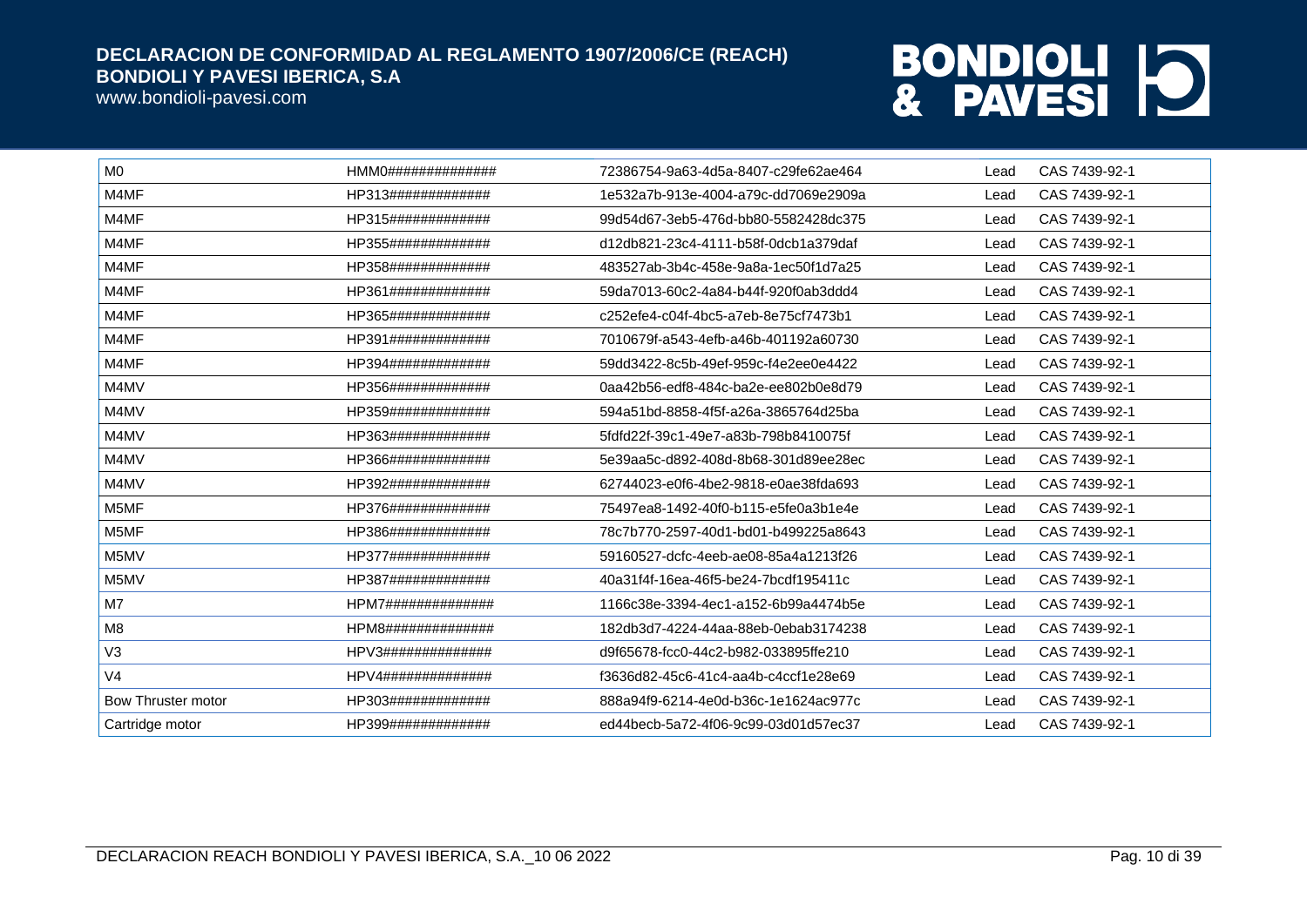www.bondioli-pavesi.com

| <b>COUPLING SYSTEMS</b>                          |                    |                                      |             |               |
|--------------------------------------------------|--------------------|--------------------------------------|-------------|---------------|
| Article name                                     | <b>Item number</b> | <b>SCIP number</b>                   | <b>SVHC</b> |               |
| Belt pulley supports                             | HP301############# | 5e7df465-b6bb-4f88-9532-24f9538b6801 | Lead        | CAS 7439-92-1 |
| <b>Bellhousing</b>                               | HMF26########      | f8edcfe0-146f-4720-952c-c1d163486181 | Lead        | CAS 7439-92-1 |
| Hub                                              | HMF25########      | 0a76b7a9-7c69-4fdf-9a22-5cf23c32fcfb | Lead        | CAS 7439-92-1 |
| Kit hub $+$ nylon flange                         | HMFFM#######       | fc22aeae-a0e4-42dc-9ad8-852a42b16aa6 | Lead        | CAS 7439-92-1 |
| Kit KAS 42                                       | HMFKAS42S8P40GBH01 | 69209e3c-dbec-4dc5-b209-ed959dc947bb | Lead        | CAS 7439-92-1 |
| Kit KEA                                          | HMFKE############# | c25d77be-4614-431e-bb98-cdba00082036 | Lead        | CAS 7439-92-1 |
| Kit $SAE + belt$ pulley shaft                    | HMFH4500####       | 674895d6-836a-4d64-8939-9f0b7b48ff87 | Lead        | CAS 7439-92-1 |
| PTO rigid coupling systems (4233<br>series)      | HMFH4233D##        | f2f8230e-85ef-4a9c-8433-763afe94fc6d | Lead        | CAS 7439-92-1 |
| PTO rigid coupling systems (for elect.<br>Motor) | HMFL############## | df786c1e-344d-4311-8d76-7b53f4233982 | Lead        | CAS 7439-92-1 |
| PTO Rigid coupling systems (Hub,<br>Sleeve)      | HMFKM#######       | 149c5a6c-304d-41af-bf1d-b4295d1149b0 | Lead        | CAS 7439-92-1 |
| PTO rigid coupling systems (KPS)                 | HMFKPS############ | 3b84d02f-5716-476e-9724-dae035cf65ee | Lead        | CAS 7439-92-1 |
| Rigid coupling systems _ A series                | HMFA########       | 5cb18e43-f058-451f-9821-44eefe085a3f | Lead        | CAS 7439-92-1 |
| Rigid coupling systems _ E series                | HMFE##########     | 188217ff-5050-4c41-8f4d-4b93add87e00 | Lead        | CAS 7439-92-1 |

| <b>DO VALVES</b> |                           |                                      |             |               |
|------------------|---------------------------|--------------------------------------|-------------|---------------|
| Article name     | 'Item number              | <b>SCIP number</b>                   | <b>SVHC</b> |               |
| <b>DO VALVES</b> | $HMWDO5701\#$ ########### | cd2622f2-478e-4cde-b70c-246995ff01ec | Lead        | CAS 7439-92-1 |

| I ELECTRONIC CONTROL UNITS & TELEHANDLER KIT |                    |                                       |             |               |  |
|----------------------------------------------|--------------------|---------------------------------------|-------------|---------------|--|
| Article name                                 | ∣ltem number       | SCIP number                           | <b>SVHC</b> |               |  |
| I ECU SC                                     | HPFF2############# | 776048a4-e7b7-4993-89b9-3a65e96d1df9  | Lead        | CAS 7439-92-1 |  |
| I ECU SSPRO                                  | HPFFS############# | .19c7d626-7800-4b66-b300-dd9ab204950d | Lead        | CAS 7439-92-1 |  |
| Telehandler Kit                              | HPFK############## | 953d9ff8-4a00-4d5e-84cb-ca69820af1dd  | Lead        | CAS 7439-92-1 |  |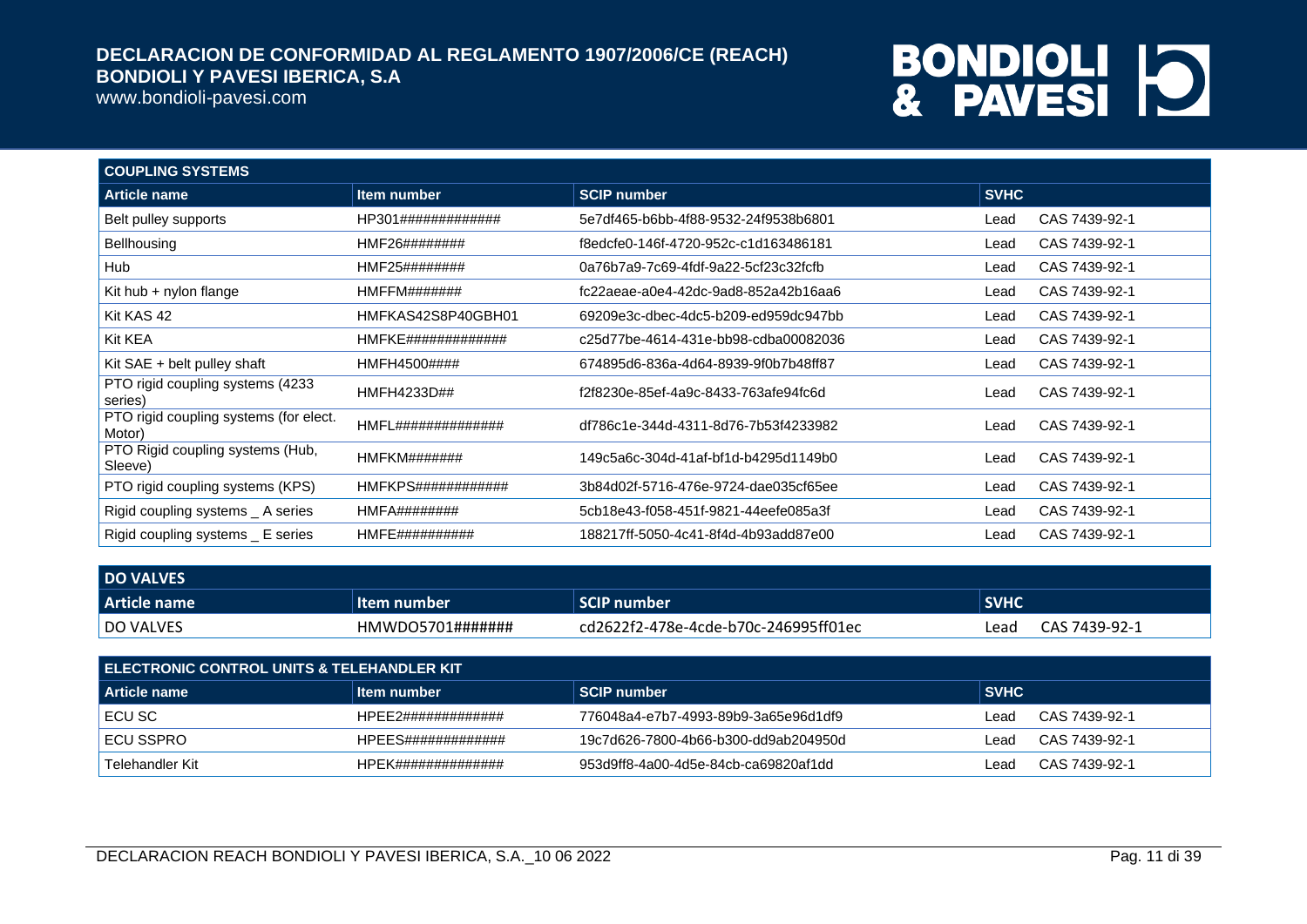www.bondioli-pavesi.com

| <b>FEEDING UNITS</b> |                             |                                      |             |               |
|----------------------|-----------------------------|--------------------------------------|-------------|---------------|
| Article name         | Item number                 | <b>SCIP number</b>                   | <b>SVHC</b> |               |
| Feeding unit         | HPU00#############          | 4cca8d3e-44a8-4a8d-bae6-3587c27f6087 | Lead        | CAS 7439-92-1 |
| Feeding unit         | HPUAA#############          | 2a8fd543-d11e-491a-b180-12b5f35c3553 | Lead        | CAS 7439-92-1 |
| Feeding unit         | $HPUAC\#H\#H\#H\#H\#H\#H\#$ | 3a0aa717-9294-427b-9e24-44c930ef1258 | Lead        | CAS 7439-92-1 |
| Feeding unit         | $HPUCC$ ##############      | 02e23793-f051-47db-a1ad-d1a56e03d0fb | Lead        | CAS 7439-92-1 |
| Feeding unit         |                             | 87851c1d-fe9c-4c00-a271-9b75e15b3208 | Lead        | CAS 7439-92-1 |
| Feeding unit         | HPULC#############          | 3499cd9d-8dea-465e-8443-8f2a297b4d23 | Lead        | CAS 7439-92-1 |

| l GEAR PUMPS & FLOW DIVIDERS |                     |                                      |             |               |  |
|------------------------------|---------------------|--------------------------------------|-------------|---------------|--|
| Article name                 | Item number         | <b>SCIP number</b>                   | <b>SVHC</b> |               |  |
| <b>HPLP</b>                  | HPLP##############  | e8ca2a46-15bc-4180-bbc0-18b7731006d6 | Lead        | CAS 7439-92-1 |  |
| <b>HPGP</b>                  | HPGP##############  | 02c128e3-30cc-4a8a-8aac-bcd9b38008d9 | Lead        | CAS 7439-92-1 |  |
| <b>HPXP</b>                  | HPXP##############  | 7fc570dd-fb13-4164-8329-c20c0d502b2d | Lead        | CAS 7439-92-1 |  |
| <b>HPZP</b>                  | HPZP##############  | 7ca330bf-29af-4656-8e56-75dd8e28205f | ∟ead        | CAS 7439-92-1 |  |
| <b>Flow dividers</b>         | HPL D############## | 8488c833-a7db-42d2-ba5f-170adaad829f | Lead        | CAS 7439-92-1 |  |

| <b>GEAR MOTORS</b>  |                    |                                      |             |               |
|---------------------|--------------------|--------------------------------------|-------------|---------------|
| <b>Article name</b> | Item number        | <b>SCIP number</b>                   | <b>SVHC</b> |               |
| <b>HPLM</b>         | HPLM############## | 40823ed7-31ae-49f4-9875-a2dd7d0c1a1f | ∟ead        | CAS 7439-92-1 |
| <b>HPGM</b>         | HPGM############## | 9589c398-3e73-4ecd-8be2-1227499241d2 | Lead        | CAS 7439-92-1 |
| <b>HPZM</b>         | HPZM############## | 07e3b116-30bd-44b1-bdbb-e405b70a00c1 | ∟ead        | CAS 7439-92-1 |

| SERVOCONTROLS, GRIPS    |                    |                                      |             |               |
|-------------------------|--------------------|--------------------------------------|-------------|---------------|
| <b>Article name</b>     | ∣ltem number       | SCIP number                          | <b>SVHC</b> |               |
| Hydraulic manipulator   | HP3HJ############# | ce8e8bfa-99ea-4dc5-9b4e-e8459297bc3b | Lead        | CAS 7439-92-1 |
| ' Hydraulic manipulator | HP3HT############# | 210ee4d9-d0ff-4a92-a9fc-d5507b74ee12 | Lead        | CAS 7439-92-1 |
| Electronic Joystick     | HPEG############## | f5b7f1bd-84d3-4f72-a600-9bf0352722bc | Lead        | CAS 7439-92-1 |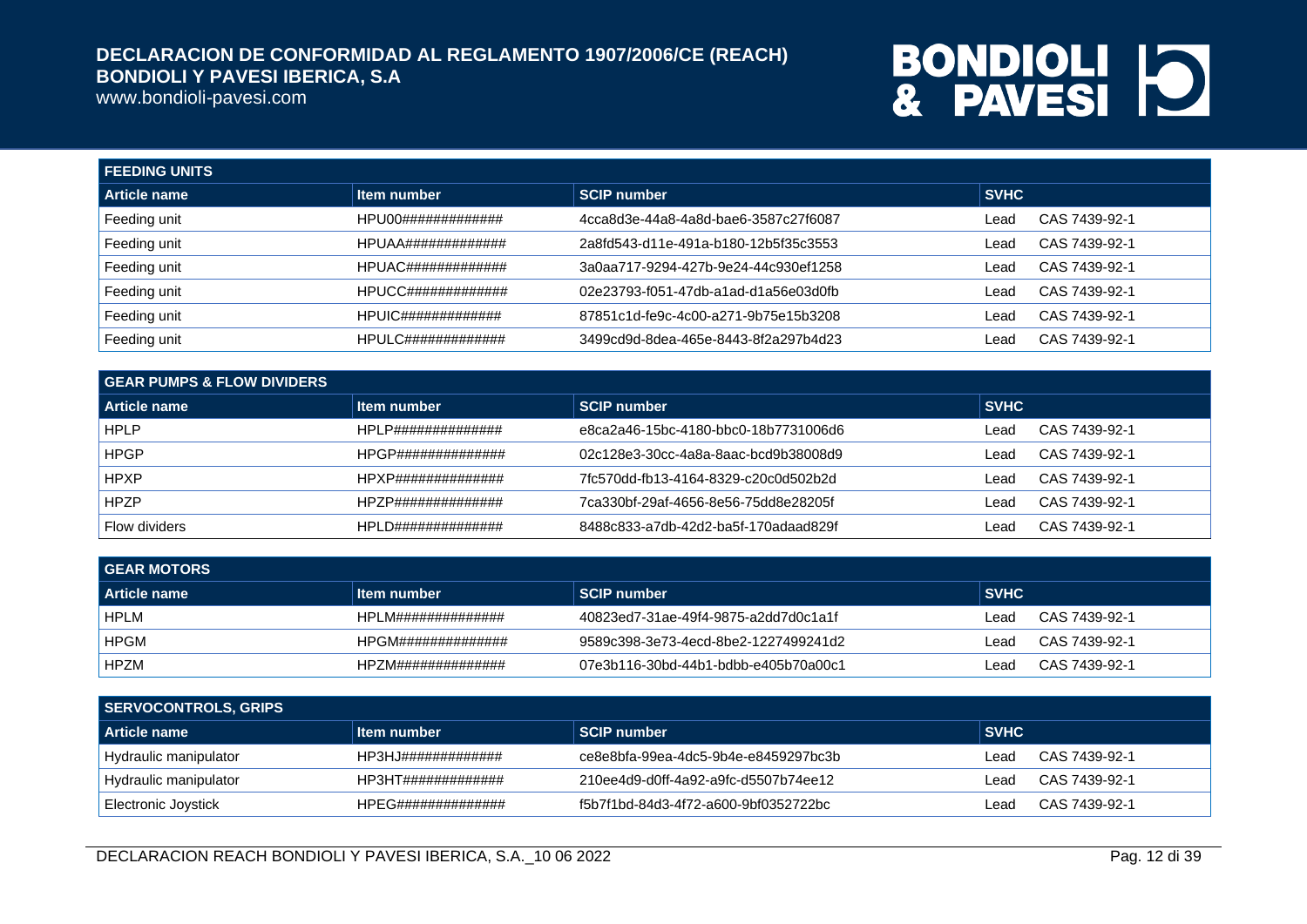www.bondioli-pavesi.com

| Electronic Joystick       | HPEJ############## | e60b6d36-3c9d-4381-bb34-d3a10cc6c360 | _ead | CAS 7439-92-1 |
|---------------------------|--------------------|--------------------------------------|------|---------------|
| Single axis servo control | HPCS############## | 9d50aa22-061c-44f5-bb46-46d1182c2319 | ead  | CAS 7439-92-1 |
| Double axis servo control | HPCJ############## | dcc1f72f-f32c-4ac2-92d1-5d53d25da064 | ead  | CAS 7439-92-1 |
| Three axis servo control  | HPCD############## | 1e92f82f-74d4-4af1-9905-6b9cae57f7db | ead  | CAS 7439-92-1 |
| Servo controls with pedal | HPCF############## | 60287148-91c1-41bd-9332-c990575b2a29 | ead  | CAS 7439-92-1 |
| Grips                     | HPCI############## | 75c9ee8b-f0ee-4bf2-bee8-eee4435807a5 | ead  | CAS 7439-92-1 |

| <b>SPARE PARTS &amp; ACCESSORIES</b> |                           |                                      |             |               |  |
|--------------------------------------|---------------------------|--------------------------------------|-------------|---------------|--|
| <b>Article name</b>                  | Item number               | <b>SCIP number</b>                   | <b>SVHC</b> |               |  |
| Adapter                              | HPC29#############        | 03838b5a-1633-4a89-b204-df1b9dc00cf1 | Lead        | CAS 7439-92-1 |  |
| Adapter                              | HPC41#############        | 0934a73f-0b66-46dc-83e2-3c9053732dab | Lead        | CAS 7439-92-1 |  |
| Assembling kit for predisposed pumps | HPLKA#############        | c7cf0559-3847-483b-a60c-f2f6cc993a76 | Lead        | CAS 7439-92-1 |  |
| <b>Ball joint</b>                    | HP287#############        | ec287f23-3ba1-46c3-9291-b15f283792c2 | Lead        | CAS 7439-92-1 |  |
| Bearing                              | HP270#############        | 645ad48f-5911-4213-a06f-4b355361f33b | Lead        | CAS 7439-92-1 |  |
| <b>Bushing</b>                       | HP214#############        | ada0a77d-532a-43ea-a6c6-59e30d4d83de | Lead        | CAS 7439-92-1 |  |
| <b>Bushing</b>                       | HP216#############        | 90d4989a-35e2-4f82-af00-8cd2f51c2c30 | Lead        | CAS 7439-92-1 |  |
| <b>Bushing</b>                       | HPL21#############        | ff7519e1-d09b-42e6-b23d-b484b672908e | Lead        | CAS 7439-92-1 |  |
| <b>Bushing</b>                       | <b>HPLS##############</b> | 8e65566e-483a-44d6-a8d6-b768ac55ac65 | Lead        | CAS 7439-92-1 |  |
| Bypass solenoid                      | HP550#############        | 4ad2abc0-b0c3-4999-b4a0-ff866a9a12e3 | Lead        | CAS 7439-92-1 |  |
| Cartridge valve                      | HP513#############        | ddb56927-c846-47dc-98c7-b582503ba3b0 | Lead        | CAS 7439-92-1 |  |
| Cast Iron Housing                    | HPL22#############        | e61b6acf-2d00-433a-bb60-16ccf0978637 | Lead        | CAS 7439-92-1 |  |
| Centering spring                     | HP218#############        | b7a0e235-0d24-4853-af17-dc3c06522dd8 | Lead        | CAS 7439-92-1 |  |
| Connecting kit                       | HP478#############        | b67dc17e-94da-4900-9410-b66a75b095c9 | Lead        | CAS 7439-92-1 |  |
| Connecting rod                       | HP253#############        | 76eafaa7-5cf3-43f0-a1d2-2148463e86a3 | Lead        | CAS 7439-92-1 |  |
| Connector, switch                    | HP554#############        | ef4b40a5-b75b-4092-8404-002287faa602 | Lead        | CAS 7439-92-1 |  |
| Control group                        | HP411#############        | 1f7969fb-4e31-438a-8e9c-dc3ffcf2bfab | Lead        | CAS 7439-92-1 |  |
| Control group                        | HP413#############        | 5085cbeb-e57e-426b-b0dd-88c4daf07c47 | Lead        | CAS 7439-92-1 |  |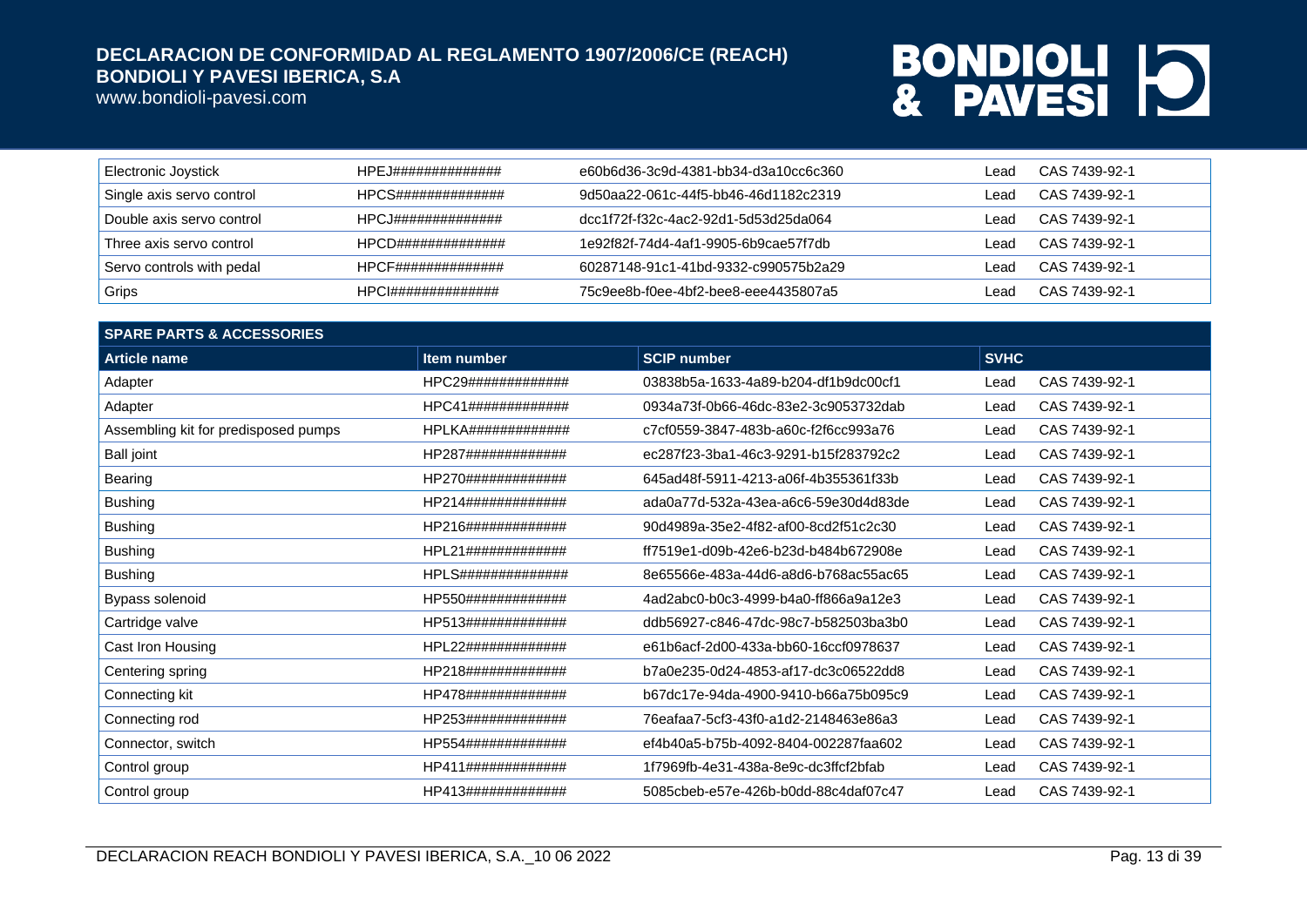www.bondioli-pavesi.com

| Control group                        | HPC44#############  | 1d047bd3-2da8-471e-96b9-8a761d79f0ea | Lead | CAS 7439-92-1 |
|--------------------------------------|---------------------|--------------------------------------|------|---------------|
| Conversion kit and other small parts | HPC45#############  | 53eb4a0e-4d3f-488f-beed-bdca025a7c86 | Lead | CAS 7439-92-1 |
| Counter rotation                     | HPC46#############  | a2376a2b-f48a-47a9-9009-730d21d530a5 | Lead | CAS 7439-92-1 |
| Cover                                | HP414#############  | 62cebd7d-1548-4b73-881d-83e612993591 | Lead | CAS 7439-92-1 |
| <b>Cylinder Block</b>                | HP112#############  | 4631a085-fbf3-44d3-9715-d51232e2760f | Lead | CAS 7439-92-1 |
| <b>Cylinder Block</b>                | HP212############   | 16d4f959-6b75-4dd9-86b7-540e4b1271e1 | Lead | CAS 7439-92-1 |
| <b>Cylinder Block</b>                | HP408#############  | 54a8716f-01c6-41bf-b517-eaa3959ecfa6 | Lead | CAS 7439-92-1 |
| <b>DU</b>                            | HPL51#############  | d1f1d656-95fc-455e-b5c7-7d35ec9049e3 | Lead | CAS 7439-92-1 |
| Ducts and pipe connections           | HP295#############  | cccc0a65-5bad-425c-ab25-fca364b62979 | Lead | CAS 7439-92-1 |
| Electrovalve                         | HP590#############  | 93d3bce4-4188-41db-bbdb-231894d0c853 | Lead | CAS 7439-92-1 |
| Electrovalve                         | HPC47#############  | a0a44cac-1aac-4104-ab6a-671c2e88cb84 | Lead | CAS 7439-92-1 |
| Electrovalve                         | HP450#############  | e7b78722-cdba-41b7-acc4-14e987cae1aa | Lead | CAS 7439-92-1 |
| Feeding pump                         | HP446############## | c1000200-50f2-425b-8d68-1b60eaa9d689 | Lead | CAS 7439-92-1 |
| <b>Filter E084-78</b>                | HMRE08478#          | bd6ad50d-8674-4136-b80c-56a0229bce36 | Lead | CAS 7439-92-1 |
| Filter E158-268                      | HMRE158268#         | 6c36f5cb-6fbf-4a2a-a512-602b4638ce44 | Lead | CAS 7439-92-1 |
| Filter E198-168                      | HMRE198168#         | a0f76f32-e7bb-4e24-9090-1eaec752389b | Lead | CAS 7439-92-1 |
| Filter support                       | HP473#############  | 0f29d9c5-bf22-42df-b3a5-6101a55ee1e8 | Lead | CAS 7439-92-1 |
| Flange                               | HP457#############  | 1fab3824-765e-4ba5-845c-6e58ccc2ea63 | Lead | CAS 7439-92-1 |
| Flange                               | HPL20#############  | b63706da-3e9b-482c-b465-6293830b5f86 | Lead | CAS 7439-92-1 |
| Flow regulator                       | HP412#############  | 9887353c-37cc-472a-b831-6ce5521bef32 | Lead | CAS 7439-92-1 |
| Friction servocontrol                | HP432#############  | 0ae1b9d2-7dc8-404a-8f97-cb1e8067a867 | Lead | CAS 7439-92-1 |
| Grips acc.                           | HPC48#############  | 18d5bd79-2e20-4619-b059-f8ca69b43004 | Lead | CAS 7439-92-1 |
| Housing assembly M4MF                | HP416#############  | 10f0300c-c5e4-419b-badc-8e2082ef07d2 | Lead | CAS 7439-92-1 |
| Housing assembly M5MV                | HP417#############  | 09d66d49-aa3e-49d2-9d3c-1e14dab36a65 | Lead | CAS 7439-92-1 |
| Housing assembly P2, M4PV, M6PV      | HP426#############  | bff5a419-7b9b-4e4d-bb9b-a02971b2f44f | Lead | CAS 7439-92-1 |
| Housing assembly P8                  | HP425#############  | 450f51b8-f537-4d1c-b997-b1afd78c0781 | Lead | CAS 7439-92-1 |
| Housing assembly SPECIAL CGS28       | HP424#############  | 4333c41b-f817-451c-84fa-b53fd311df93 | Lead | CAS 7439-92-1 |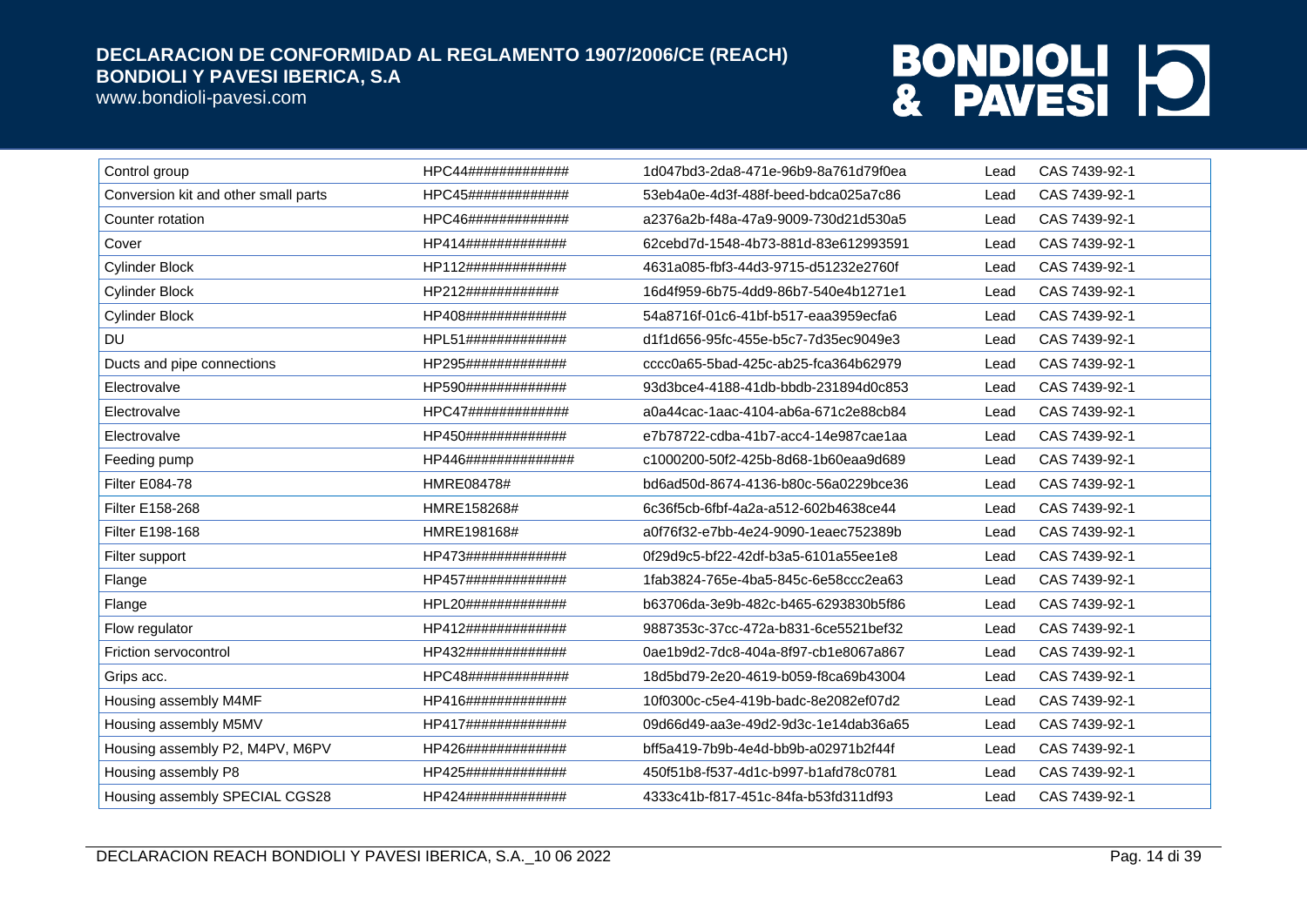www.bondioli-pavesi.com

| Joint                  | HP250#############   | 5b50b671-eeba-43a7-a876-ad7eecf9e3ef | Lead | CAS 7439-92-1 |
|------------------------|----------------------|--------------------------------------|------|---------------|
| Joint                  | HP576#############   | e6815313-d60e-41c9-8a86-a8f4777d5ef2 | Lead | CAS 7439-92-1 |
| Max. valve             | HP586#############   | a8bbcfa8-3d32-4d36-b848-12dac8bf5552 | Lead | CAS 7439-92-1 |
| Nipples and screws     | HP276#############   | c1323b64-15dd-4a1b-a8f8-6f4e2288e1af | Lead | CAS 7439-92-1 |
| Nut                    | HP246#############   | caee797e-95bd-494f-bc02-68dca2a92fb7 | Lead | CAS 7439-92-1 |
| <b>Nut</b>             | HP529#############   | bac3fb36-75f7-48df-b8e6-e08122496a9f | Lead | CAS 7439-92-1 |
| Oil seal support       | HP292#############   | df39cb4c-71c3-4894-8ef0-fbdc68a80d9f | Lead | CAS 7439-92-1 |
| Orifice, flow limiters | HP290#############   | 8f8fdde0-2897-4257-ba0a-251d3204d55c | Lead | CAS 7439-92-1 |
| Pedal kit              | HP538#############   | 67aec35f-11de-4448-b814-750771e6f2fb | Lead | CAS 7439-92-1 |
| Pin                    | HP261#############   | 22832f19-68ff-448d-922b-aaab46c5dd2d | Lead | CAS 7439-92-1 |
| Pin                    | HP289#############   | 1ca993e2-3479-4f1b-8614-11a3081e8147 | Lead | CAS 7439-92-1 |
| Pin                    | HP574############### | ca4cba86-336e-4289-9643-104623c39b99 | Lead | CAS 7439-92-1 |
| Pin                    | HPC24#############   | c58302c6-4232-41aa-8a8d-7d57c92408f9 | Lead | CAS 7439-92-1 |
| Piston                 | HP272#############   | 126d45f4-3373-46c9-af89-6568d89c0490 | Lead | CAS 7439-92-1 |
| Plate                  | HP262#############   | 3351f752-f786-435a-9dc7-226a837d3768 | Lead | CAS 7439-92-1 |
| Plate, cond, screw kit | HPL40#############   | 5195ac71-7886-40eb-abb0-6e5f83b18b02 | Lead | CAS 7439-92-1 |
| Plug                   | HP293#############   | ab5554ea-cd11-4c37-ad93-0499db6f7a99 | Lead | CAS 7439-92-1 |
| Plug                   | HP580#############   | c859b5b6-9302-40f9-94a5-20ff1a6b0735 | Lead | CAS 7439-92-1 |
| Pred. Z43              | HP454#############   | c23386c2-03b9-4b25-b0ad-64d17527348e | Lead | CAS 7439-92-1 |
| Pressure reducer       | HP451#############   | 6adb1b6e-8f39-4eef-88af-71a9eda89be8 | Lead | CAS 7439-92-1 |
| Pressure reducer       | HP591#############   | 029db15f-7879-4059-9df4-03ef03dc4f69 | Lead | CAS 7439-92-1 |
| Regulator group        | HP467#############   | f34962f8-2254-4af3-8dfc-13f9cee1a074 | Lead | CAS 7439-92-1 |
| Regulator group        | HPC42#############   | a2a5e4f8-f1dc-424f-acfe-381623ed7a8e | Lead | CAS 7439-92-1 |
| Reinforced ring        | HPL29#############   | 12d09058-f9bb-48c3-b8e9-de90d5548eee | Lead | CAS 7439-92-1 |
| Resin-coated sensor    | HP55401300##         | 2dd06190-5872-4be7-9a2a-a1fd5a3c8639 | Lead | CAS 7439-92-1 |
| Retrofitting spring    | HP407#############   | 4823e2ed-e3f5-4258-b9b8-d10edf7cdebc | Lead | CAS 7439-92-1 |
| Roller cage            | HP430#############   | 5bb96754-080d-425a-bca5-dd8123abaa1b | Lead | CAS 7439-92-1 |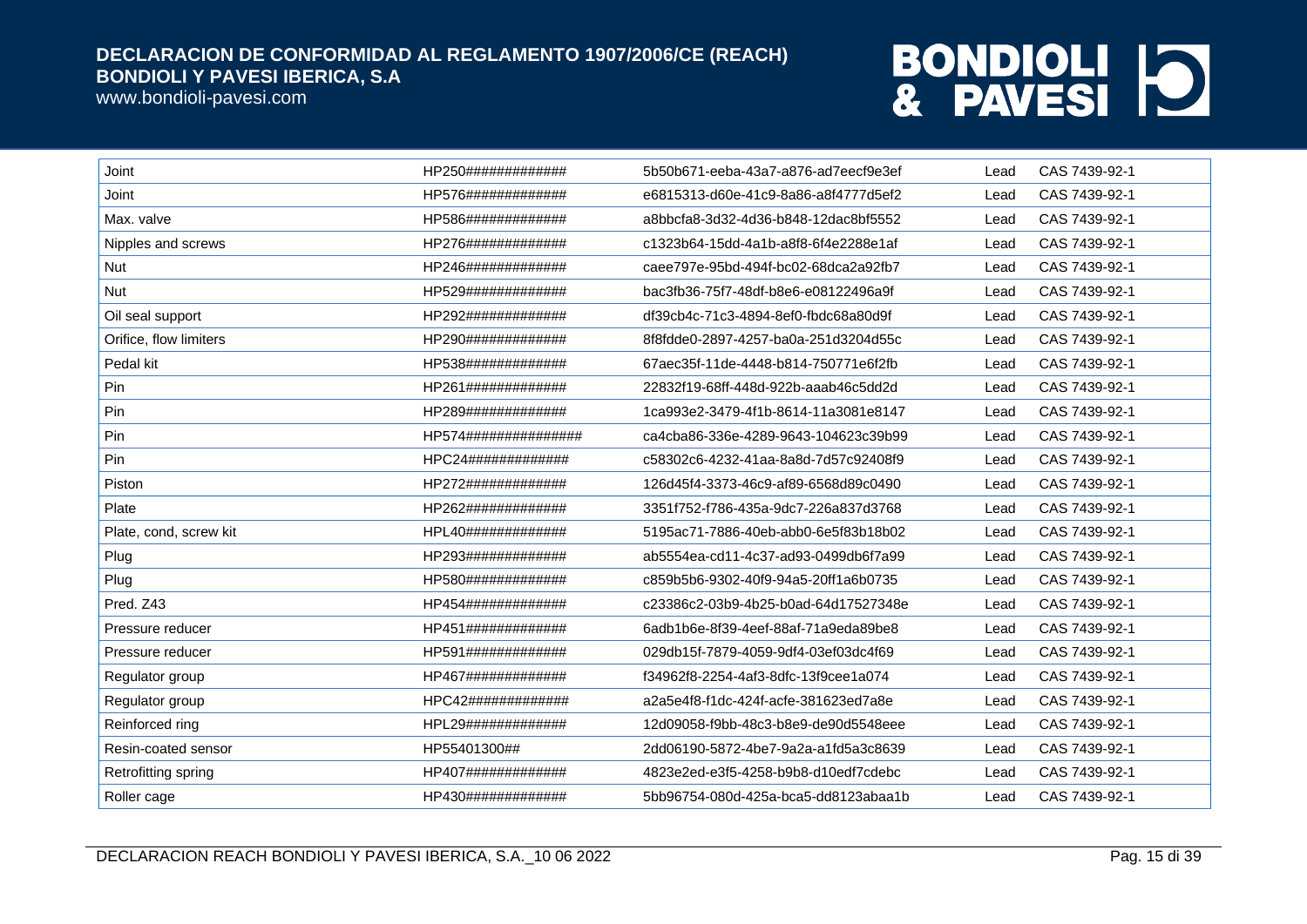www.bondioli-pavesi.com

| Rotating group                         | HP466############# | 5af312ae-e7be-4d9d-a21f-d6d665c7aa41 | Lead | CAS 7439-92-1 |
|----------------------------------------|--------------------|--------------------------------------|------|---------------|
| SAE A pred                             | HP455############# | e471737a-6854-45b8-95a1-321dee12eafe | Lead | CAS 7439-92-1 |
| SAE B pred                             | HP456############# | 2078a8cd-b3ba-4f66-81a2-bcbef2a00ef9 | Lead | CAS 7439-92-1 |
| SAE C pred                             | HP458############# | 3b72f307-7fea-4f71-814e-454a96fc9966 | Lead | CAS 7439-92-1 |
| <b>Screw</b>                           | HP251############# | aa048caf-976e-4bec-ab08-d1e8ec614f59 | Lead | CAS 7439-92-1 |
| <b>Screw</b>                           | HP298############# | c0949894-41da-4f45-b7c9-d42e7d659082 | Lead | CAS 7439-92-1 |
| <b>Screw</b>                           | HP593############# | afda8361-649f-49c9-95df-bec244a78e6a | Lead | CAS 7439-92-1 |
| Seal kit                               | HP486############# | a687f1e6-e6b1-42a9-9125-8beb139ac28d | Lead | CAS 7439-92-1 |
| Seal kit                               | HPL48############# | 15b4cdab-65c8-48b2-a833-859a1f5be065 | Lead | CAS 7439-92-1 |
| Sensor                                 | HP442############# | 8a2e497a-0b1b-4abd-92c2-84073afbab88 | Lead | CAS 7439-92-1 |
| Sensor                                 | HPE50############# | 4ba397d3-311b-4794-a86f-09ffbe1ce4e3 | Lead | CAS 7439-92-1 |
| Sensor                                 | HPE55############# | 9f625f87-9e87-43be-bd86-deab4926e1ec | Lead | CAS 7439-92-1 |
| Servo flow reducer                     | HP472############# | a560eb54-9097-4035-81b4-3613fe2b7495 | Lead | CAS 7439-92-1 |
| Servo group                            | HP471############# | 85a86ecf-0697-42ca-819b-61bfd11f9efd | Lead | CAS 7439-92-1 |
| Servo piston                           | HP441############# | 9fa43d0b-ba64-4343-addf-1c5df9b921a7 | Lead | CAS 7439-92-1 |
| Servo piston P6                        | HPS13######        | e5753ae1-dd4d-4b94-9a48-cc5c594aeacb | Lead | CAS 7439-92-1 |
| Shaft                                  | HP404############# | d4813d92-9aa2-4db5-8e27-e492c9e53be7 | Lead | CAS 7439-92-1 |
| <b>Small Parts</b>                     | HP243############# | 5b86d239-b61c-43e9-b677-b6b80bf87dd7 | Lead | CAS 7439-92-1 |
| <b>Small Parts</b>                     | HP499############# | 114077ce-0c10-4b9c-ae65-a8b946465b74 | Lead | CAS 7439-92-1 |
| <b>Small Parts</b>                     | HPL00############# | 2b97cbe7-babb-41a7-9ed2-37d13ad17362 | Lead | CAS 7439-92-1 |
| Spare Parts for HM products_HMW series | HMW26############# | a07dfc53-d715-4bfa-a8bd-24d90376a0fd | Lead | CAS 7439-92-1 |
| Spare Parts for HM products_HMW series | HMW27############# | d4291bd5-6001-4a41-ac80-716fa1dd309f | Lead | CAS 7439-92-1 |
| Spare Parts for HM products_HMW series | HMW29############# | 29a287d5-b264-47b5-8372-8b1be11b83c4 | Lead | CAS 7439-92-1 |
| Swashplate                             | HP438############# | 66333fae-6e78-47bf-9192-cd0f4c2baafc | Lead | CAS 7439-92-1 |
| Swashplate pusher                      | HP470############# | b4b37b24-05d6-46a4-932e-14f965dd6e12 | Lead | CAS 7439-92-1 |
| Swashplate roller bearing              | HP409############# | 157037c8-d238-4532-96b0-8c0bc63ff42f | Lead | CAS 7439-92-1 |
| Ultrasonic sensor                      | HPE5U#########     | fb42db47-758a-4bc9-90f1-73f85eb39920 | Lead | CAS 7439-92-1 |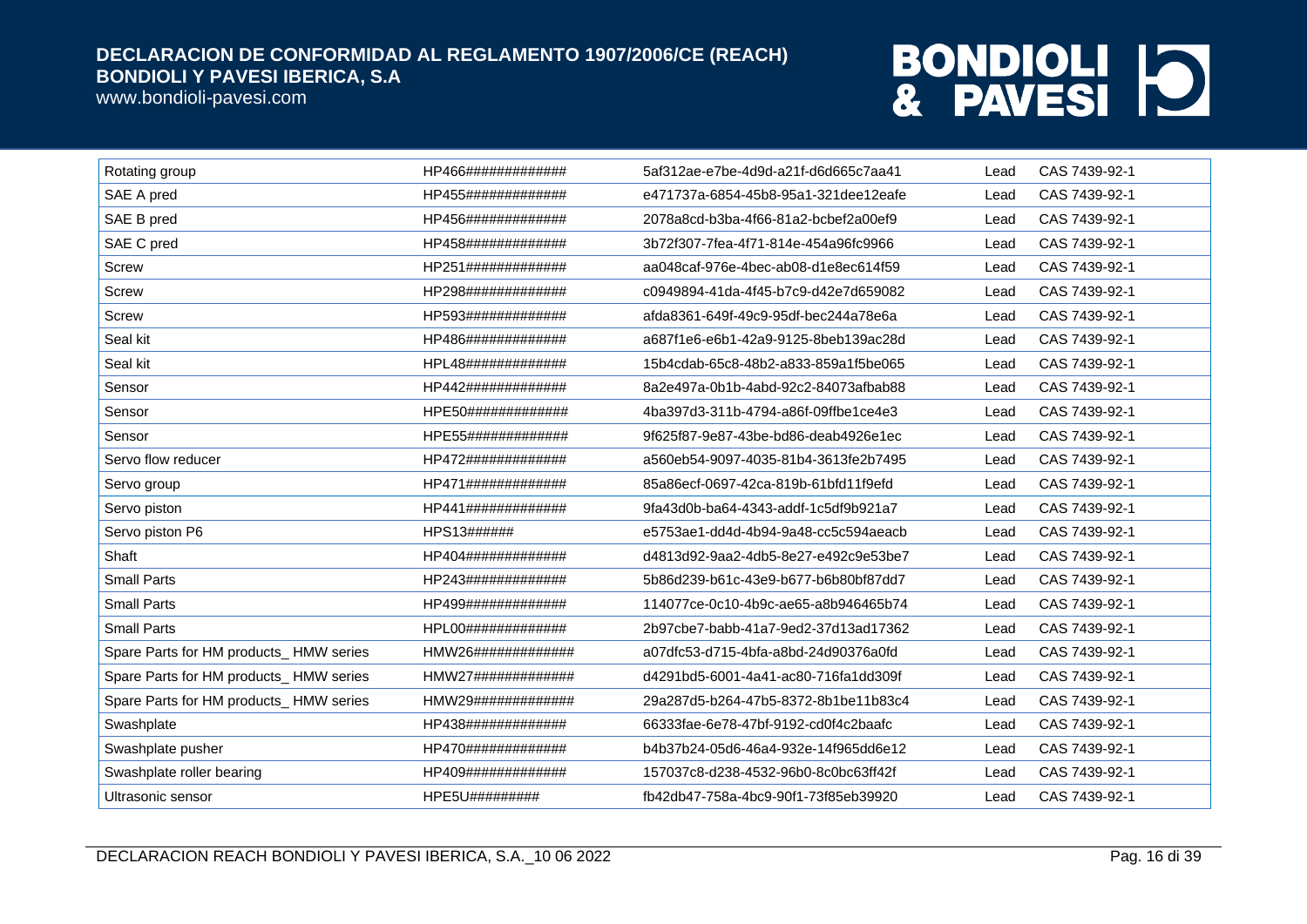www.bondioli-pavesi.com

| Valve           | HP481############# | 41db2a72-64f3-4ef6-9321-33fc445080be | Lead | CAS 7439-92-1 |
|-----------------|--------------------|--------------------------------------|------|---------------|
| Valve           | HPL59############# | 23668c58-d78e-4247-a740-9cea4a53cfcd | Lead | CAS 7439-92-1 |
| Valve plate     | HP264############# | 54ee383b-6502-4c18-9f3f-4e3efd1a0f45 | Lead | CAS 7439-92-1 |
| Valve plate     | HP434############# | a85e1adc-1949-4b0a-a78c-df0dc0f990b2 | Lead | CAS 7439-92-1 |
| Valve plate     | HP435############# | 631165ef-8f87-42a4-b9f9-b551811e1aaa | Lead | CAS 7439-92-1 |
| Valve Plate     | HP164############# | 82c6fbb9-13df-4073-a156-370b8855d7e1 | Lead | CAS 7439-92-1 |
| Valve plate     | HPS03######        | 2c843285-d2fe-4579-bcb8-a11e8da5cb74 | Lead | CAS 7439-92-1 |
| Valve Plate     | HPWP2############# | 9a4d1a59-0a8d-4068-adc5-efd49056b6da | Lead | CAS 7439-92-1 |
| Valve plug      | HP482############# | 5c4a95ce-a8ba-4215-9fa1-7e5b62af83b8 | ∟ead | CAS 7439-92-1 |
| WASHERS - HP278 | HP278############# | e467f1e7-6cf9-4b22-b399-6cb60a258b7f | Lead | CAS 7439-92-1 |

| <b>COMPLETE PRODUCTS</b>                          |                               |                                      |             |               |
|---------------------------------------------------|-------------------------------|--------------------------------------|-------------|---------------|
| <b>Article name</b>                               | Item number                   | <b>SCIP number</b>                   | <b>SVHC</b> |               |
| Complete product - bywire valves -<br>BW05        | DO6D04############            | 37ac30f6-406c-4637-b584-53ddac521607 | Lead        | CAS 7439-92-1 |
| Complete product - bywire valves -<br><b>BW14</b> | $DO6D1X\#4\#4\#4\#4\#4\#4\#4$ | 28c983e5-6dac-489f-8eed-c25c805e5d29 | Lead        | CAS 7439-92-1 |
| Complete product - bywire valves -<br>BW05        | DO6D40############            | e11467c8-8252-4f64-ae35-badf6b2463a7 | Lead        | CAS 7439-92-1 |
| Complete product - bywire valves -<br>BW05        | DO6D5T############            | 71516d49-fa3d-427f-8f87-1f7512d676e9 | Lead        | CAS 7439-92-1 |
| Complete product - bywire valves -<br>BW05        | DO6D5X#############           | ec32b02f-7dbf-4b0b-b680-d64b9fae9651 | Lead        | CAS 7439-92-1 |
| Complete product - bywire valves -<br>BW05        | DO6D44############            | 59e17332-2d0a-4b52-865b-172c953f51d1 | Lead        | CAS 7439-92-1 |
| Complete product - bywire valves -<br><b>BW10</b> | DO6D09#############           | 671afe39-fc5f-446e-b678-cdb6a0757b94 | Lead        | CAS 7439-92-1 |
| Complete product - bywire valves -<br><b>BW16</b> | DO6D95############            | 938a93f4-91e6-46e4-b798-bdff39380e29 | Lead        | CAS 7439-92-1 |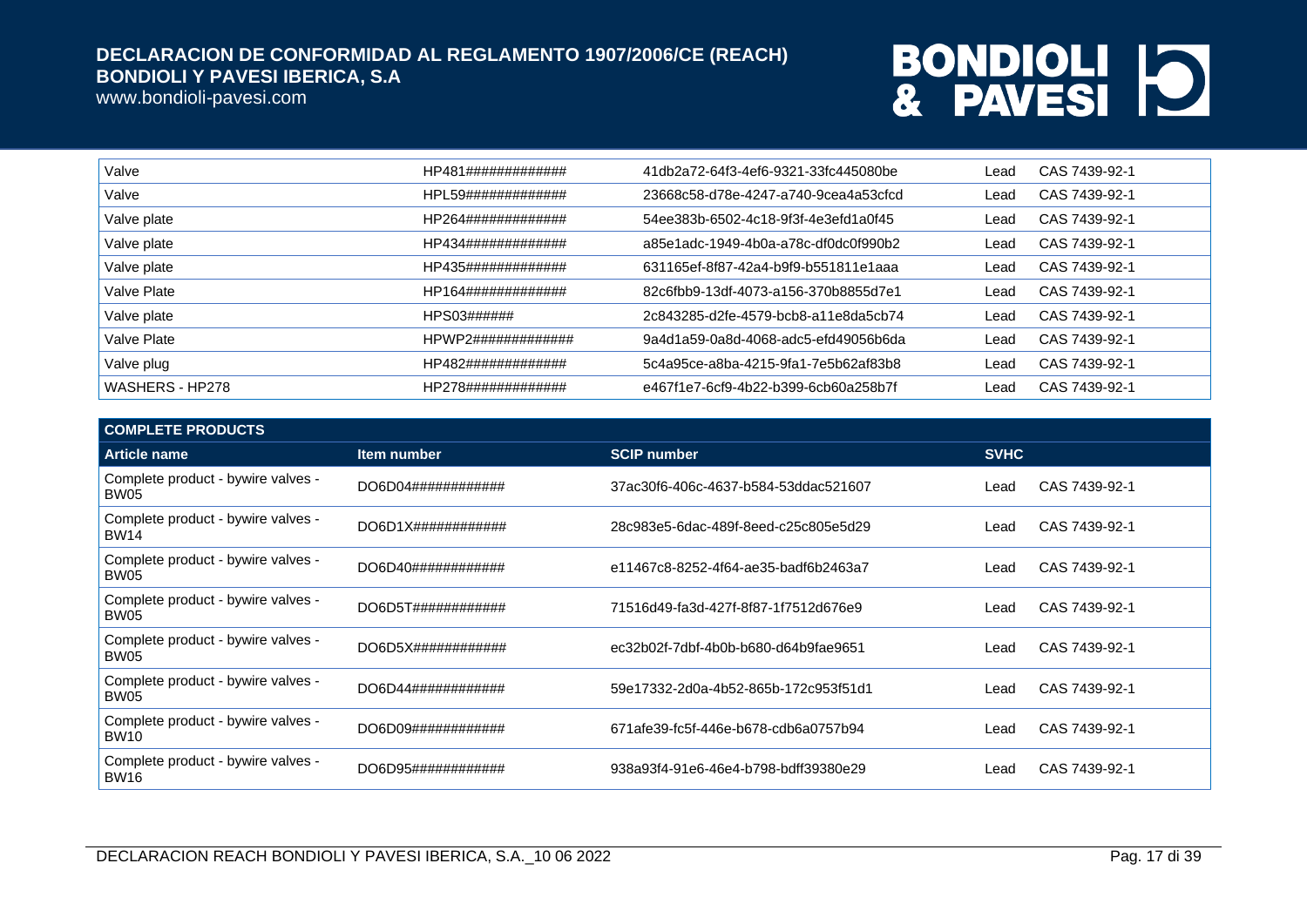www.bondioli-pavesi.com

| Complete product - bywire valves -<br><b>PRESSPAPER</b> | DO6D9E#############    | 3cac63ea-2211-4394-b43e-141531c6a867 | Lead | CAS 7439-92-1 |
|---------------------------------------------------------|------------------------|--------------------------------------|------|---------------|
| Complete product - bywire valves -<br><b>FAN DRIVE</b>  | DO6DF2############     | c430ccf9-79b3-447b-92cf-a7a45ed09cf8 | Lead | CAS 7439-92-1 |
| Complete product - bywire valves -<br>mixed BW          | DO6D10############     | 90edc2f1-b8b6-4105-9f9c-fea1507d66cc | Lead | CAS 7439-92-1 |
| Complete product - bywire valves -<br>mixed BW          | DO6D45############     | 0f627ad2-5d6d-42ba-bec5-9ccf4a61c2ad | Lead | CAS 7439-92-1 |
| Complete product - bywire valves -<br>mixed BW          | DO6D5E############     | 9c5ff59d-1a0f-4059-b691-68eecc29526a | Lead | CAS 7439-92-1 |
| Complete product - bywire valves -<br>mixed BW          | DO6D5P############     | 5e047143-3721-480b-836f-f9feb495c458 | Lead | CAS 7439-92-1 |
| Complete product - bywire valves -<br>mixed BW          | DO6D9P#############    | ac5d90c8-7339-452f-bc6c-bed2aa1c7e3c | Lead | CAS 7439-92-1 |
| Complete product - bywire valves -<br>special           | DO6DE5############     | 2eec317e-dab5-4e0d-ba2d-3cc1ac41187b | Lead | CAS 7439-92-1 |
| Complete product - bywire valves -<br>mixed BW          | DO6D94############     | 18b0833a-c07b-4564-af7f-28f7eb8859b2 | Lead | CAS 7439-92-1 |
| Complete product - bywire valves -<br>mixed BW          | DO6D49############     | 5d7698f4-b90c-4fcf-94ef-9790a8bf51c9 | Lead | CAS 7439-92-1 |
| Complete product -<br>conventional Valves - DNC65       | DO6D65############     | 99585d2b-2142-4d42-94b0-3e4b5692309d | Lead | CAS 7439-92-1 |
| Complete product -<br>conventional Valves - ML          | $DO6DE$ ############## | cb140d44-9e29-4416-a889-059b14cc2e6e | Lead | CAS 7439-92-1 |
| Complete product -<br>conventional Valves - DNC75       | DO6D75############     | ba899e4c-46ee-4f46-8008-37b07d22d589 | Lead | CAS 7439-92-1 |
| Complete product -<br>conventional Valves - DNC160      | DO6D97############     | 21589718-9b34-4a25-9443-0448ddbf3eca | Lead | CAS 7439-92-1 |
| Complete product -<br>conventional Valves - LSC90       | DO6D9L#############    | 97fcbd65-9e8b-4a9a-94ac-1452e7ac7b5e | Lead | CAS 7439-92-1 |
| Complete product -<br>conventional Valves - MDT         | DO6DC#############     | 1985d438-5cde-470d-8a03-5c18a6e755fc | Lead | CAS 7439-92-1 |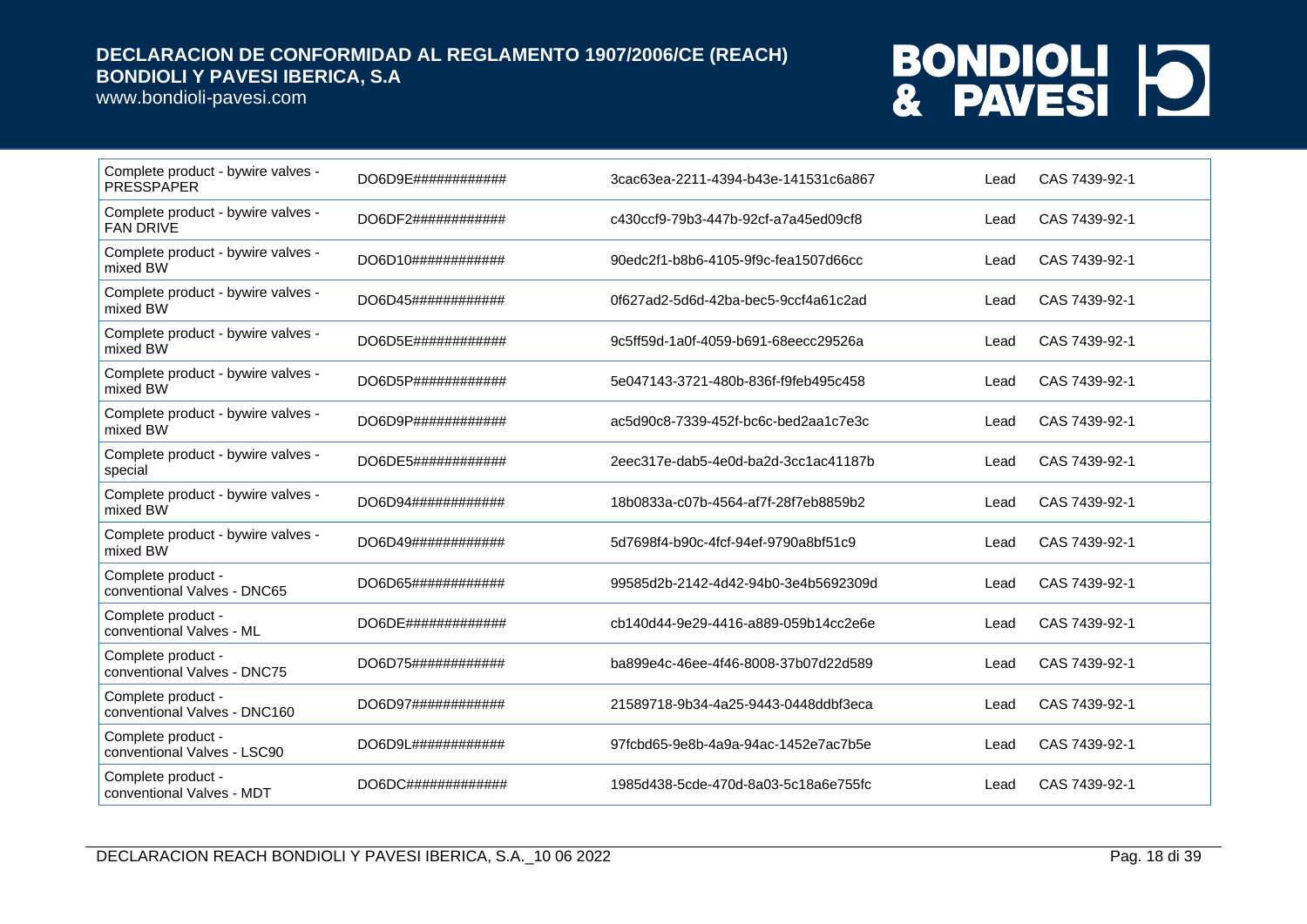www.bondioli-pavesi.com

| Complete product -<br>conventional Valves - DNC35         | DO6D35############               | da546d9a-6be9-4cc0-9584-8d6ca4cac5b0 | Lead | CAS 7439-92-1 |
|-----------------------------------------------------------|----------------------------------|--------------------------------------|------|---------------|
| Complete product -<br>conventional Valves - DN85          | DO6DR# # # # # # # # # # # # # # | bcf46b4b-3a4c-492d-ba54-7fdf9610623a | Lead | CAS 7439-92-1 |
| Complete product -<br>conventional Valves - LSM85         | DO6DS#############               | 856292ca-5c46-458f-882b-4264cf1ef468 | Lead | CAS 7439-92-1 |
| Complete product -<br>conventional Valves - DN            |                                  | f7cb5991-e22c-42b5-8724-2b7fee7e7a59 | Lead | CAS 7439-92-1 |
| Complete product -<br>conventional Valves - flow diverter |                                  | f0713e0b-59e1-4c10-a4c3-de8b4df6efc6 | Lead | CAS 7439-92-1 |
| Complete product -<br>conventional Valves - DN90FC        | DO6DG#############               | 5aebd6cc-51ee-4b00-bac5-19a068f63d5d | Lead | CAS 7439-92-1 |
| Complete product -<br>conventional Valves - DNS           | DO6DJ# # # # # # # # # # # # # # | d004adf6-c9ce-4884-b6fb-94ea9050a570 | Lead | CAS 7439-92-1 |
| Complete product -<br>conventional Valves - DN            |                                  | ef85d9e9-25ff-4b73-869f-247657b32509 | Lead | CAS 7439-92-1 |
| Complete product -<br>conventional Valves - DN90FC        | $DO6DL$ ##############           | 92d96e15-0c64-4fbe-8747-f93d65c39a44 | Lead | CAS 7439-92-1 |
| Complete product -<br>conventional Valves - DL            | DO6DM#############               | a5527436-d82f-4468-ae1f-0008dd441842 | Lead | CAS 7439-92-1 |
| Complete product -<br>conventional Valves - DN46          |                                  | c5fd2e80-0e1b-4509-8f32-708fb16b4811 | Lead | CAS 7439-92-1 |
| Complete product -<br>conventional Valves - DN45          | DO6DN#############               | eb0d6d1e-48c3-4448-b911-904a0125c3a3 | Lead | CAS 7439-92-1 |
| Complete product -<br>conventional Valves - DNS           | DO6DY##############              | 32b7e609-c8ec-40ac-9ccb-a0aa7ceba404 | Lead | CAS 7439-92-1 |
|                                                           |                                  |                                      |      |               |

| <b>SPARE PARTS</b>                              |                                  |                                      |                       |
|-------------------------------------------------|----------------------------------|--------------------------------------|-----------------------|
| Article name                                    | Item number                      | <b>SCIP number</b>                   | <b>SVHC</b>           |
| Spare parts - sections / inlet moduls -<br>BW05 | DO6DC5T# # # # # # # # # # # # # | db3a945b-9829-459c-bc4a-d77257ce0457 | CAS 7439-92-1<br>∟ead |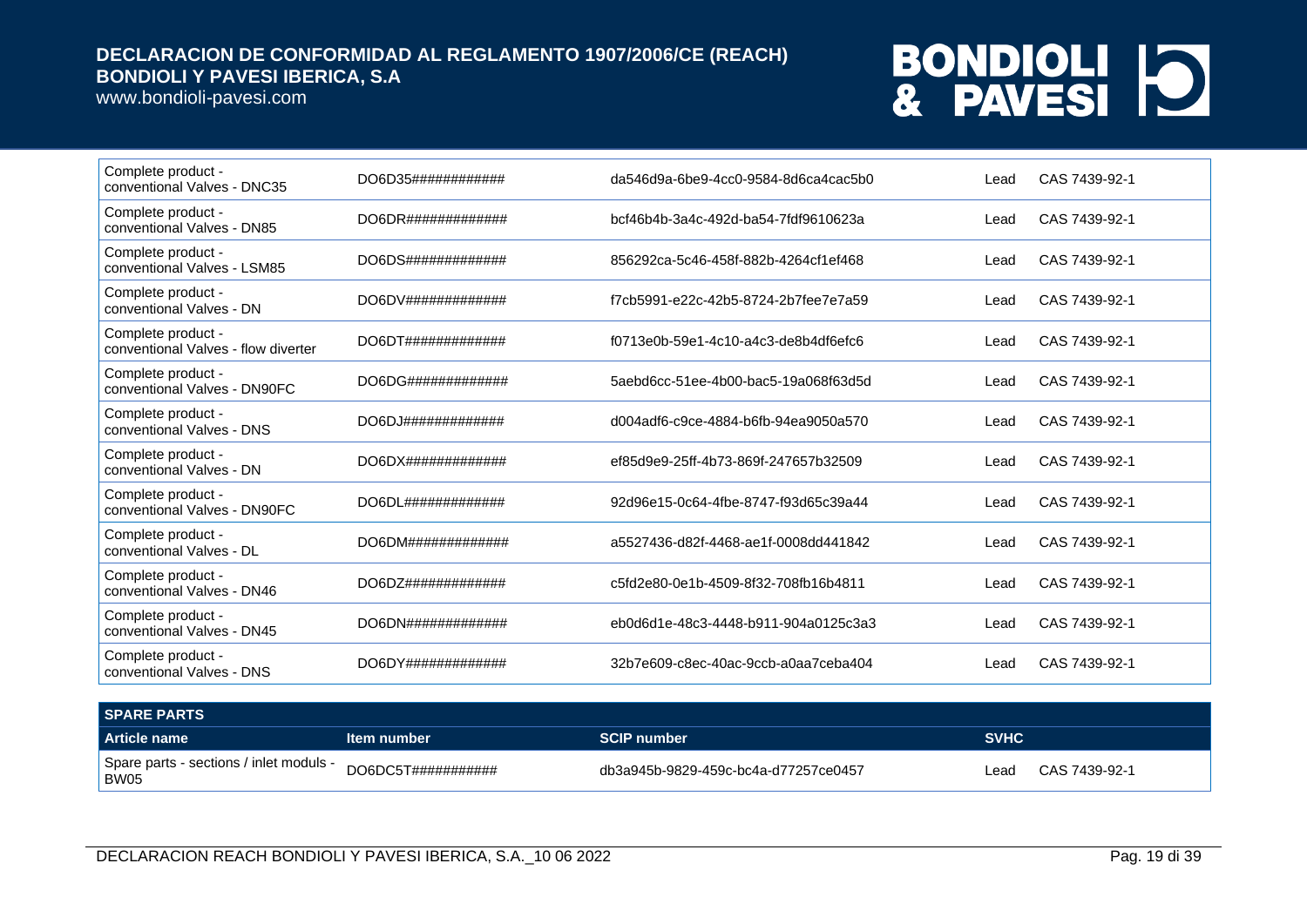www.bondioli-pavesi.com

| Spare parts - sections / inlet moduls -<br><b>BW05</b> | DO6DF5E###########  | e3e0e956-6852-4c69-acd4-cef24698aa80 | Lead | CAS 7439-92-1 |
|--------------------------------------------------------|---------------------|--------------------------------------|------|---------------|
| Spare parts - sections / inlet moduls -<br><b>BW05</b> | DO6DZ5E###########  | 4296a32c-524c-44f5-89a9-7c3a4f961436 | Lead | CAS 7439-92-1 |
| Spare parts - sections / inlet moduls -<br><b>BW05</b> | DO6DF5T###########  | 5be9071b-5121-44fc-b73c-f46ca0fd5463 | Lead | CAS 7439-92-1 |
| Spare parts - sections / inlet moduls -<br><b>BW05</b> | DO6DC5E###########  | a92e57d5-29d1-4792-8171-a441b9f7ace8 | Lead | CAS 7439-92-1 |
| Spare parts - sections / inlet moduls -<br><b>BW05</b> | DO6DA5P###########  | 48fadd93-2829-47c3-8c02-618f6d3d0667 | Lead | CAS 7439-92-1 |
| Spare parts - sections / inlet moduls -<br><b>BW05</b> | DO6DC5P###########  | 0c2e48fb-a419-4453-ad1f-c07ad70ca75b | Lead | CAS 7439-92-1 |
| Spare parts - sections / inlet moduls -<br><b>BW05</b> | DO6DA5E###########  | fcb60d7c-2fa7-45bf-9a54-6c0b1754882c | Lead | CAS 7439-92-1 |
| Spare parts - sections / inlet moduls -<br><b>BW05</b> | DO6DA5R###########  | e49d0118-af61-4a31-b2ef-6532a716be24 | Lead | CAS 7439-92-1 |
| Spare parts - sections / inlet moduls -<br><b>BW05</b> | DO6DB4P###########  | 841d9f42-1bb6-42da-b50d-5d74e361915a | Lead | CAS 7439-92-1 |
| Spare parts - sections / inlet moduls -<br><b>BW05</b> | DO6DP4P###########  | 81fae133-e58b-4b27-8df3-fff2fa468333 | Lead | CAS 7439-92-1 |
| Spare parts - sections / inlet moduls -<br><b>BW05</b> | DO6DF5G###########  | 16ef3f45-3f5b-4400-83c0-8f05f9440fe7 | Lead | CAS 7439-92-1 |
| Spare parts - sections / inlet moduls -<br><b>BW05</b> | DO6DE9P###########  | 4b083e3b-749b-4ded-8d57-4bc2684154c4 | Lead | CAS 7439-92-1 |
| Spare parts - sections / inlet moduls -<br><b>BW05</b> | DO6DE5T###########  | 25681bc4-e15b-429f-8db9-c2dc717ebc77 | Lead | CAS 7439-92-1 |
| Spare parts - sections / inlet moduls -<br><b>BW05</b> | DO6DE5X############ | dcf1863c-b825-4cfa-95a5-2fedb9d87902 | Lead | CAS 7439-92-1 |
| Spare parts - sections / inlet moduls -<br><b>BW05</b> | DO6DE9E###########  | 05230f5c-47af-4333-a18a-2907094cf5ae | Lead | CAS 7439-92-1 |
| Spare parts - sections / inlet moduls -<br><b>BW05</b> | DO6DE9X############ | e7f55cc6-e773-4916-8068-32618d5279f4 | Lead | CAS 7439-92-1 |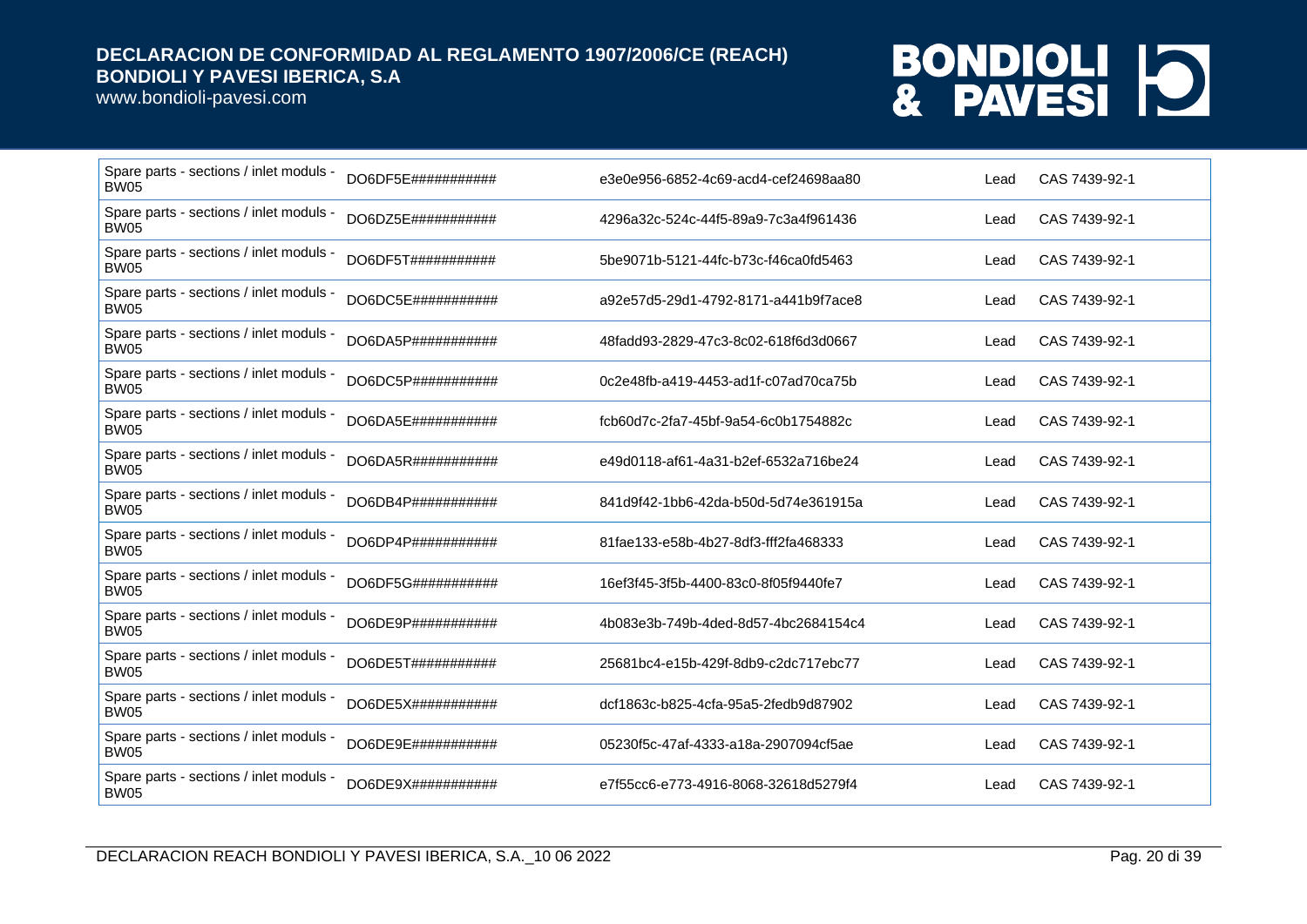www.bondioli-pavesi.com

| Spare parts - sections / inlet moduls -<br><b>BW05</b>   | DO6DY5R###########  | e74e8961-6310-4c64-b985-026fd2143443 | Lead | CAS 7439-92-1 |
|----------------------------------------------------------|---------------------|--------------------------------------|------|---------------|
| Spare parts - sections / inlet moduls -<br><b>BW05</b>   | DO6DZ5R###########  | f824462e-1af2-40a1-afbd-62febaf9acad | Lead | CAS 7439-92-1 |
| Spare parts - sections / inlet moduls -<br><b>BW05</b>   | DO6DF5P###########  | ebd1273f-5e16-41cc-b75e-fe1da5b0bfb8 | Lead | CAS 7439-92-1 |
| Spare parts - sections / inlet moduls -<br><b>BW05</b>   | DO6DE5P###########  | d43984eb-1c1f-46b8-a50d-deda2c175311 | Lead | CAS 7439-92-1 |
| Spare parts - sections / inlet moduls -<br><b>BW05</b>   | DO6DE5R###########  | 444f18c5-5d68-4413-8f99-07c17f8206be | Lead | CAS 7439-92-1 |
| Spare parts - sections / inlet moduls -<br><b>BW05</b>   | DO6DE5G###########  | 1347b948-7161-47e0-9f5c-93b731e45dc2 | Lead | CAS 7439-92-1 |
| Spare parts - sections / inlet moduls -<br><b>BW05</b>   | DO6DE5T###########  | e53f17e5-ff76-4642-a8db-2f933478f689 | Lead | CAS 7439-92-1 |
| Spare parts - sections / inlet moduls -<br><b>BW10</b>   | DO6DZ9E###########  | d0a0a861-7276-41d7-a5a5-c1f3a3a1f64e | Lead | CAS 7439-92-1 |
| Spare parts - sections / inlet moduls -<br><b>BW10</b>   | DO6DB5P###########  | 2205ecb0-09ec-4627-9204-f5960305ca60 | Lead | CAS 7439-92-1 |
| Spare parts - sections / inlet moduls -<br><b>BW10</b>   | DO6DB9P###########  | a1f650f7-7fc4-4a06-9492-132159c64803 | Lead | CAS 7439-92-1 |
| Spare parts - sections / inlet moduls -<br><b>BW10</b>   | DO6DA9E###########  | 57b76f3c-2f3f-49ca-9126-d4aa5fb1ea17 | Lead | CAS 7439-92-1 |
| Spare parts - sections / inlet moduls -<br><b>BW10</b>   | DO6DP9P###########  | 4bb23d63-2687-49ac-ac57-3cdd142484f3 | Lead | CAS 7439-92-1 |
| Spare parts - sections / inlet moduls -<br>DNC65         | DO6DB50############ | 72241297-09d7-4157-993e-0e73fc00c61c | Lead | CAS 7439-92-1 |
| Spare parts - sections / inlet moduls -<br>LSC90         | DO6DB9L###########  | 145df310-2be7-42c0-b6fa-65a70f2987ef | Lead | CAS 7439-92-1 |
| Spare parts - sections / inlet moduls -<br><b>DNC100</b> | DO6DC10###########  | d4382150-5156-4c5d-9005-b6f9143ff0a6 | Lead | CAS 7439-92-1 |
| Spare parts - sections / inlet moduls -<br>DNC65         | DO6DH65###########  | c5312a82-bb0f-4d7e-b9cc-2162f21cbbe0 | Lead | CAS 7439-92-1 |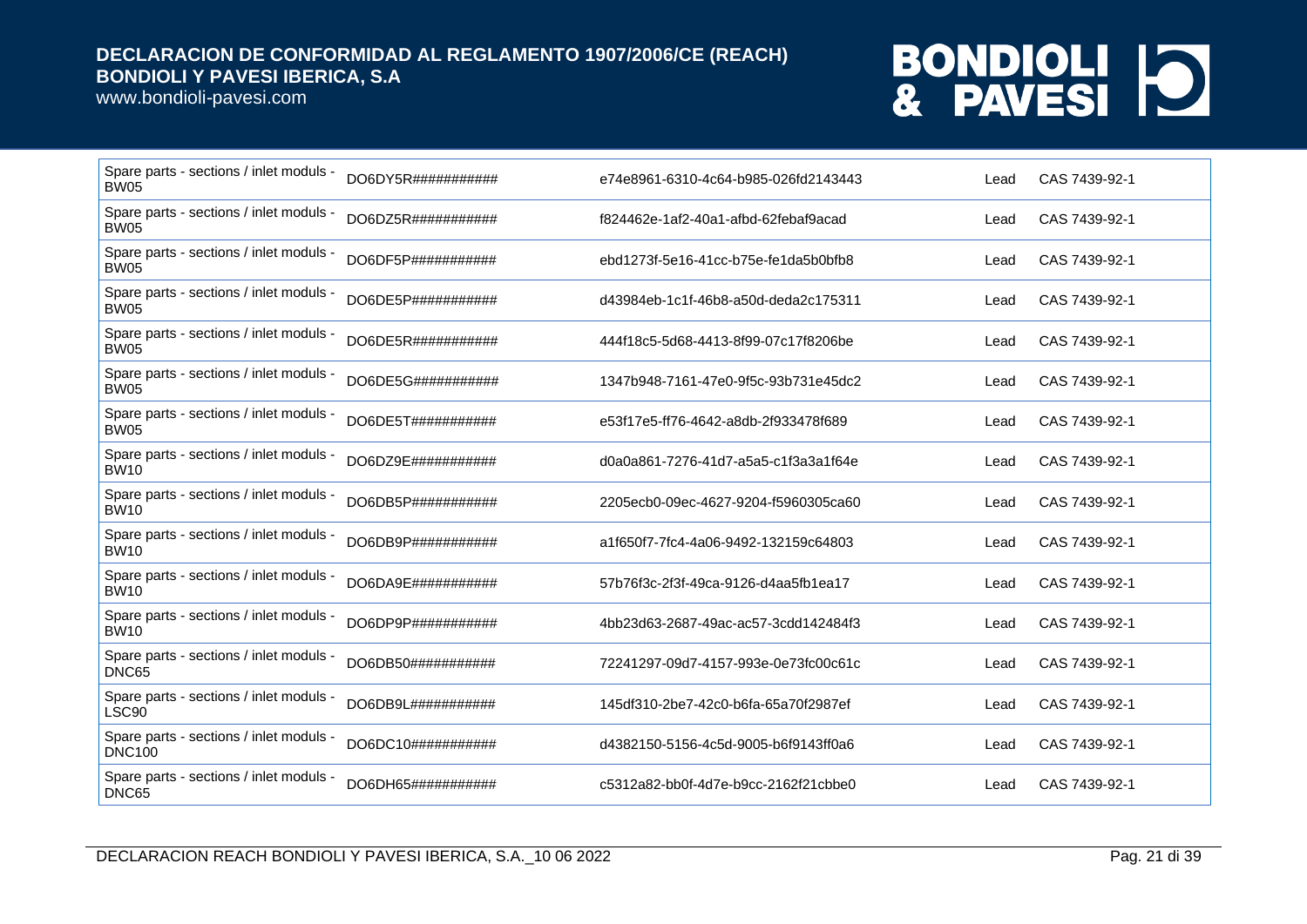www.bondioli-pavesi.com

| Spare parts - sections / inlet moduls -<br><b>DNC160</b> | DO6DE97###########  | ec0150e7-56ba-4f7b-b373-d868e46cd609 | Lead | CAS 7439-92-1 |
|----------------------------------------------------------|---------------------|--------------------------------------|------|---------------|
| Spare parts - sections / inlet moduls -<br>DNC35         | DO6DF35###########  | 63535516-a95d-495a-8a40-3074b4bc1311 | Lead | CAS 7439-92-1 |
| Spare parts - sections / inlet moduls -<br>DNC35         | DO6DB35############ | 6ea7f689-e7f3-42f6-be29-a3f353f454db | Lead | CAS 7439-92-1 |
| Spare parts - sections / inlet moduls -<br>DNC35         | DO6DA35###########  | fbc55cc5-17fb-4b25-939d-b2874ba5b9b3 | Lead | CAS 7439-92-1 |
| Spare parts - sections / inlet moduls -<br><b>DNC100</b> | DO6DB10###########  | e9e95c36-3cb5-4ae1-a2fe-de961ec4aeb4 | Lead | CAS 7439-92-1 |
| Spare parts - sections / inlet moduls -<br>DNC35         | DO6DE35###########  | e85ee2d4-854a-4917-948e-5c1ef7ce3548 | Lead | CAS 7439-92-1 |
| Spare parts - sections / inlet moduls -<br>LSC90         | DO6DA9L###########  | bebec267-1243-4302-ae3b-1ff9068f5ac3 | Lead | CAS 7439-92-1 |
| Spare parts - sections / inlet moduls -<br>DNC35         | DO6DC35############ | d9704ea5-bb9d-458b-b7ae-93d1f038123f | Lead | CAS 7439-92-1 |
| Spare parts - sections / inlet moduls -<br>DNC65         | DO6DZ65###########  | 18a7b052-cb38-47bd-a4d7-5ae7291f8229 | Lead | CAS 7439-92-1 |
| Spare parts - sections / inlet moduls -<br>DNC65         | DO6DC65###########  | e78d9363-44fd-485d-93ca-836dd3e65bce | Lead | CAS 7439-92-1 |
| Spare parts - sections / inlet moduls -<br><b>BW14</b>   | DO6DE10############ | d3ae117c-5f69-433c-ac92-b6df979686ec | Lead | CAS 7439-92-1 |
| Spare parts - sections / inlet moduls -<br>mixed BW      | DO6D99E###########  | 0d21000d-b7ff-4ce3-8822-e24a233a38eb | Lead | CAS 7439-92-1 |
| Spare parts - sections / inlet moduls -<br>DNC65         | DO6DA50###########  | 88159055-2a8a-46c1-9e50-d8116b721182 | Lead | CAS 7439-92-1 |
| Spare parts - sections / inlet moduls -<br>DNC65         | DO6DF65###########  | ad9b396a-5d3c-4b61-8817-5385c2a5fc53 | Lead | CAS 7439-92-1 |
| Spare parts - sections / inlet moduls -<br>DNC65         | DO6DT65###########  | 0f6ec92d-aa75-4fba-abaf-410e889fe6ae | Lead | CAS 7439-92-1 |
| Spare parts - sections / inlet moduls -<br><b>BW14</b>   | DO6DE1X###########  | 2cb1c07a-be2b-4351-94c0-e4394bc96652 | Lead | CAS 7439-92-1 |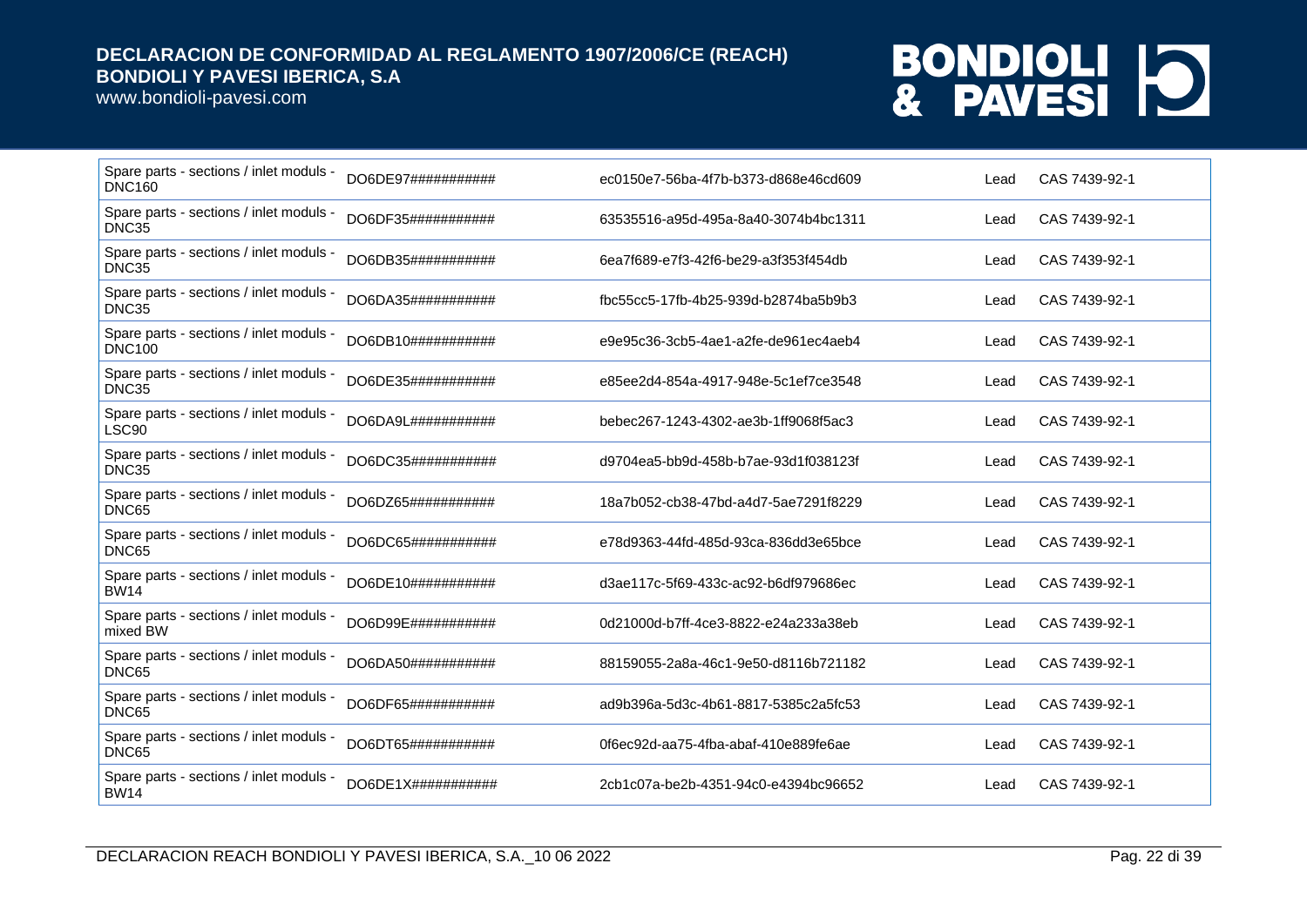www.bondioli-pavesi.com

| Spare parts - sections / inlet moduls -<br>DNC75                  | DO6DE75########### | 75c75020-4320-424b-bec9-e4917be0e248 | Lead | CAS 7439-92-1 |
|-------------------------------------------------------------------|--------------------|--------------------------------------|------|---------------|
| Spare parts - sections / inlet moduls -<br><b>DNC160</b>          | DO6DF97########### | d7c59538-24db-4f3f-b0b2-3b1d751d6111 | Lead | CAS 7439-92-1 |
| Spare parts - sections / inlet moduls -<br><b>DNC100</b>          | DO6DF10########### | d7a5970b-c8ce-4873-87c3-f3fca487ae08 | Lead | CAS 7439-92-1 |
| Spare parts - sections / inlet moduls -<br>DNC65                  | DO6DE65########### | 9269f98e-d200-42d1-8347-5a940e200342 | Lead | CAS 7439-92-1 |
| Spare parts - sections / inlet moduls -<br>LSC90                  | DO6DE9L########### | 6ad64ad5-a74d-4835-95b5-448b311431aa | Lead | CAS 7439-92-1 |
| components for distributors -<br>sections / inlet moduls - DNC160 | DO6DA97########### | 73b24d8e-f27f-49e4-862f-0e876783ded2 | Lead | CAS 7439-92-1 |
| components for distributors -<br>sections / inlet moduls - BW10   | DO6DD9E########### | 80e43e93-5a87-414e-9254-7cfc2f73456c | Lead | CAS 7439-92-1 |
| components for distributors -<br>sections / inlet moduls - BW05   | DO6DF############# | ed929563-5813-4c21-af70-85c6d6fba14f | Lead | CAS 7439-92-1 |
| components for distributors -<br>sections / inlet moduls - BW05   | DO6DE5E########### | 42934554-f189-4a1c-bb13-2d1698067546 | Lead | CAS 7439-92-1 |
| components for distributors -<br>sections / inlet moduls - BW05   | DO6DD5E########### | 0a62ab27-2424-4a8a-96b6-9d42ec4e2ec5 | Lead | CAS 7439-92-1 |
| components for distributors -<br>sections / inlet moduls - DNC120 | DO6DA92########### | 3219162a-0658-4a84-ac1d-ced958142388 | Lead | CAS 7439-92-1 |

| COMPONENTS FOR COMPLETE PRODUCT AND VALVE |                    |                                      |             |               |  |
|-------------------------------------------|--------------------|--------------------------------------|-------------|---------------|--|
| Article name                              | Item number        | <b>SCIP number</b>                   | <b>SVHC</b> |               |  |
| Appendix                                  | DO20############## | 50fe918d-2fd7-4c66-b4f4-d98d36b1a09a | Lead        | CAS 7439-92-1 |  |
| Hexagonal shaft                           | DO203############# | 2facdcd3-8e5a-4a4a-a6e9-ee539b34df42 | Lead        | CAS 7439-92-1 |  |
| Actuation appendix                        | DO207############# | 84c6d9f8-e5f9-4e2b-b49c-ef72a1258355 | ∟ead        | CAS 7439-92-1 |  |
| Rod                                       | DO208############# | 1d267c64-5f25-49ea-bf2c-dd246c05d1d9 | Lead        | CAS 7439-92-1 |  |
| Hexagonal bar                             | DO209############# | b257c18f-182e-458b-807f-1a2b863c2392 | Lead        | CAS 7439-92-1 |  |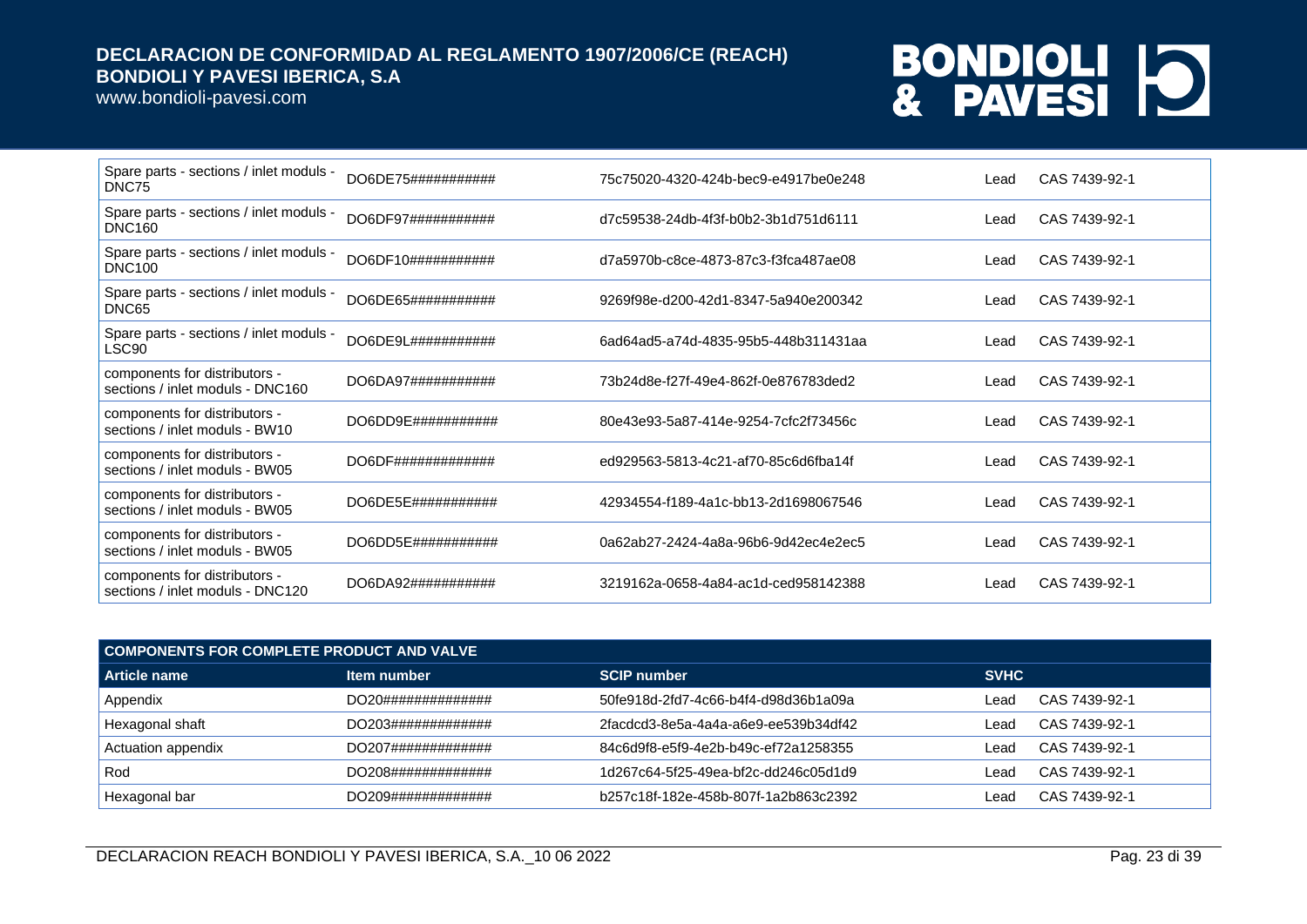www.bondioli-pavesi.com

| Ceh Block                          | DO211#############  | 800f656b-cf17-4ce6-8f42-3cdcbba6b9d0 | Lead | CAS 7439-92-1 |
|------------------------------------|---------------------|--------------------------------------|------|---------------|
| Rough Ceh Block                    | DO21102400117       | 3b9df4ad-b885-4d6b-872d-7fb5816ba5cc | Lead | CAS 7439-92-1 |
| Spool control bush                 | DO215#############  | 1fd944aa-1adf-464f-98b0-b1f6449edda1 | Lead | CAS 7439-92-1 |
| <b>Bush</b>                        | DO2153028           | c2a7d04c-7d77-4b92-9434-a721fc8dd065 | Lead | CAS 7439-92-1 |
| <b>Bush</b>                        | DO2153058           | f91d9a21-44ff-46ea-a51b-7cd36897a5e2 | Lead | CAS 7439-92-1 |
| Bush for pneumatic actuator        | DO2153064           | 6ad6a809-3966-4601-ba3e-e5ba9650f00e | Lead | CAS 7439-92-1 |
| Kit emergency bush                 | DO2153071           | 189d2690-6db9-4811-8b2a-7e4ab79f1195 | Lead | CAS 7439-92-1 |
| Bush M-F M8 BW05                   | DO2153080           | d44b2cb0-ca22-44ab-b7a8-2c8dfa575791 | Lead | CAS 7439-92-1 |
| <b>Bush</b>                        | DO21599999901       | 667bbb3c-b0a0-4400-9fac-e0f91be1015c | Lead | CAS 7439-92-1 |
| Spacer Intentional Lever           | DO217#############  | 7e8092cc-6666-4318-8632-056e41c3637f | Lead | CAS 7439-92-1 |
| Cap                                | DO220#############  | 52897676-4b04-46a9-868b-ff23834a8a5f | Lead | CAS 7439-92-1 |
| Check nut brass                    | DO229#############  | 2d1e6ca9-8b1e-440a-b91e-ea4ceb7e926e | Lead | CAS 7439-92-1 |
| Cartridge body                     | DO233#############  | 28d3b8aa-68e4-4977-87c5-fea4673c80a3 | Lead | CAS 7439-92-1 |
| Screw nut holder body              | DO233020232         | ebc16426-6175-4d65-9079-77d5b9065768 | Lead | CAS 7439-92-1 |
| Actuation block body               | DO23305###########  | 3acdd5a0-2a7d-484b-8b68-6793fa14b50e | Lead | CAS 7439-92-1 |
| Power block hydraulic remote 3-way | DO2330500019        | 1417e266-eabf-4b46-b1f4-d095495f7513 | Lead | CAS 7439-92-1 |
| Fr bloch for erv mdt               | DO2330500035        | ccf0bde7-6e6c-40e0-b102-c8b397f783ca | Lead | CAS 7439-92-1 |
| VL body                            | DO2330503814        | f9862f02-5108-4c3c-aa9f-013c173b0d28 | Lead | CAS 7439-92-1 |
| Shuttle valve body                 | DO23308############ | 795e04e2-9321-42dc-95c9-977691338f50 | Lead | CAS 7439-92-1 |
| Nipple body                        | DO233080##########  | 74bcd620-c77f-4550-95c9-9d73c5aae84c | Lead | CAS 7439-92-1 |
| Male - female body                 | DO2330800#########  | 90d7c2bf-718d-4f62-8e59-d1937af0a3f1 | Lead | CAS 7439-92-1 |
| Check valve body                   | DO2330800049        | c8eaacb0-a689-4fe2-9e01-b1da5a78a971 | Lead | CAS 7439-92-1 |
| Body for manual regulation kit     | DO2330800103        | e0d24a6a-096f-4070-9555-c9a13128a60a | Lead | CAS 7439-92-1 |
| Body block side shift lock device  | DO2330800106        | 7339aa2c-a37e-4123-9345-a971a8506c8f | Lead | CAS 7439-92-1 |
| Slider                             | DO236#############  | c258a985-a95d-45da-aaff-54416dd639e7 | Lead | CAS 7439-92-1 |
| Kit cursor + restrictor            | DO23601###########  | c3d64e67-a139-4ec2-91f3-90bc3dd6f923 | Lead | CAS 7439-92-1 |
| Flap ring                          | DO238#############  | 262fe069-6350-4fe8-b675-a357c19caf87 | Lead | CAS 7439-92-1 |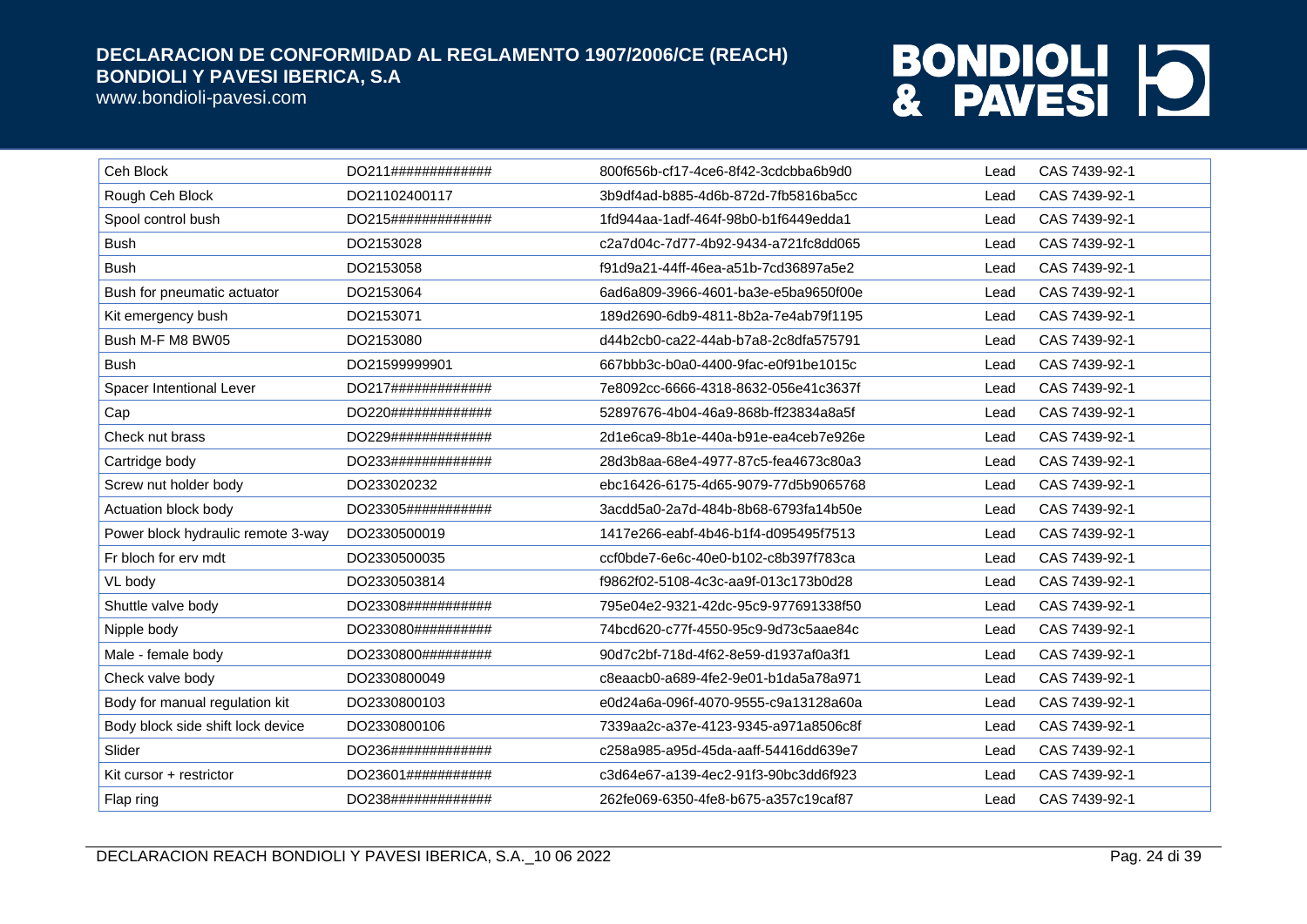www.bondioli-pavesi.com

| <b>Disc</b>                | DO239############# | 909710a2-fc73-42aa-9a5e-0ce3f0d8a81c | Lead | CAS 7439-92-1 |
|----------------------------|--------------------|--------------------------------------|------|---------------|
| Spacer for spool control   | DO240############# | f56594a8-48b2-4fa4-a1a0-fab2a7954b73 | Lead | CAS 7439-92-1 |
| Spacer                     | DO2400############ | 60542bf2-4d1e-4e6f-8db3-bf50fe2083a6 | Lead | CAS 7439-92-1 |
| Spacer                     | DO2400N5002        | d8d2675f-cb1e-4cbf-88e3-8b7d10b16f77 | Lead | CAS 7439-92-1 |
| Spacer                     | DO240990055        | 76ad70e7-b455-4737-bd4b-cfeddfebf996 | Lead | CAS 7439-92-1 |
| Spacer                     | DO240990056        | af2cf097-4c49-4530-85aa-42b9ba846529 | Lead | CAS 7439-92-1 |
| Filter                     | DO244002           | 1481aaa6-f575-4916-b754-f28647bd25df | Lead | CAS 7439-92-1 |
| Spring retainer            | DO246############# | 3dbcf2d1-54a1-4775-a974-55bef2aa3fd9 | Lead | CAS 7439-92-1 |
| Spring retainer            | DO24606########### | 81491de2-bdfc-4576-8734-d896fb81afcd | Lead | CAS 7439-92-1 |
| Valve seat vb              | DO24802001         | d9c407eb-a40b-4723-b224-fc4fdda3f06b | Lead | CAS 7439-92-1 |
| Fulcrum                    | DO249############# | f947b918-f4b5-4b82-9ea6-c77e752bc5d3 | Lead | CAS 7439-92-1 |
| Electric valve             | DO25103003         | 98cb14ba-32d1-4c96-802b-257626113684 | Lead | CAS 7439-92-1 |
| Retaining nut              | DO252############# | e03606b7-e8f8-42c1-914f-2760c0db54e0 | Lead | CAS 7439-92-1 |
| Retaining nut              | DO25203########### | 363ce291-4172-4f68-a6dd-95212e643e1d | Lead | CAS 7439-92-1 |
| Retaining nut              | DO2520303######### | c3570e67-d717-4749-94f2-33506d342697 | Lead | CAS 7439-92-1 |
| Grub screw                 | DO253############# | 16822393-8623-4ad6-9c19-4c914df1d58f | Lead | CAS 7439-92-1 |
| Regulation screw           | DO2531############ | fbb2ac71-9614-41ef-8ca8-6a45700e6301 | Lead | CAS 7439-92-1 |
| Grain                      | DO25311########### | 0d9c92f4-ac92-4726-b6d9-ecea1e28b0a5 | Lead | CAS 7439-92-1 |
| Actuator lever             | DO257############# | 15b10e92-947b-4221-819f-f5df54684ff7 | Lead | CAS 7439-92-1 |
| Tcf sleeve                 | DO25901007         | eb4525fe-d96d-4cc9-bd86-55bbc48f1ce9 | Lead | CAS 7439-92-1 |
| Hand grip                  | DO260############# | 6d3068bb-7671-4e49-bb33-e044f4505c57 | Lead | CAS 7439-92-1 |
| Hand grip                  | DO2600############ | 3a3e4fa6-c822-432e-8674-c9a5cc27ffc9 | Lead | CAS 7439-92-1 |
| Nipple male/female         | DO264############# | 98f3605a-96fe-4b70-a7bc-7dda84e2734b | Lead | CAS 7439-92-1 |
| Shutter                    | DO267############# | ac0e25cd-296c-42d1-88db-c15659e5fbb9 | Lead | CAS 7439-92-1 |
| <b>Brass Shutter</b>       | DO26702########### | 6ba6b955-f619-403a-bde3-d8b6b5fb8d5d | Lead | CAS 7439-92-1 |
| Shutter                    | DO267K############ | 28511120-93a9-4e2c-bcc6-ebe976badcbc | Lead | CAS 7439-92-1 |
| <b>Threaded Restrictor</b> | DO269############# | e5f7927e-f3e6-411a-a8a0-8a5e4e2e7466 | Lead | CAS 7439-92-1 |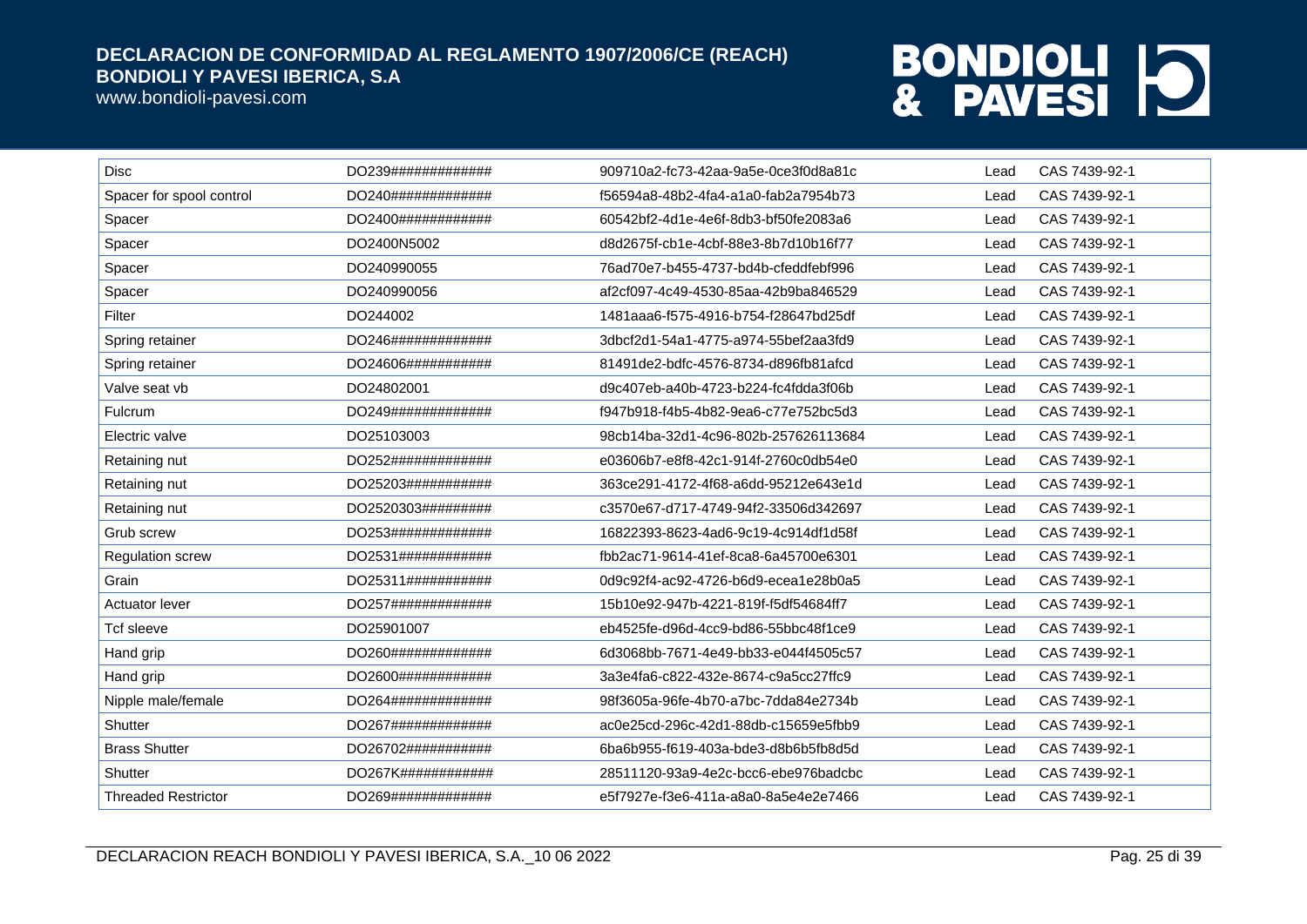www.bondioli-pavesi.com

| Internal Restrictor plug         | DO26905########### | ca52058e-8551-491d-90d4-c0cf03c6d5fa | Lead | CAS 7439-92-1 |
|----------------------------------|--------------------|--------------------------------------|------|---------------|
| <b>Brass threaded Restrictor</b> | DO26906########### | c8f76758-4065-4500-9c6b-f7e23fe5f092 | Lead | CAS 7439-92-1 |
| Emergency kit pin                | DO270############# | 92747361-33d0-47a3-be7d-f470156cd038 | Lead | CAS 7439-92-1 |
| Pin for emergency lever          | DO2700############ | ae7f2d27-ed18-4ac8-8d4c-4bf2b235fb8b | Lead | CAS 7439-92-1 |
| Flow setting pin                 | DO27002012         | 89621a1a-3056-4e8d-89a4-2a8e4d6b2ad0 | Lead | CAS 7439-92-1 |
| Dn - closing pin                 | DO27099006         | c84649f2-f123-4c27-b83f-499629c58587 | Lead | CAS 7439-92-1 |
| Plate                            | DO271############# | fe022678-7b76-4d94-8b02-e5400ea52fae | Lead | CAS 7439-92-1 |
| Plate                            | DO27104034         | 87b5d1ef-da12-4f17-be94-062615c363c2 | Lead | CAS 7439-92-1 |
| VBD/VBS piston                   | DO27301########### | d3a8fc2a-ed31-48c5-b689-aeafedbb83ca | Lead | CAS 7439-92-1 |
| Spool control piston             | DO27302########### | 3e0ae736-be8b-4d8c-abc9-7a28e2d7e5b1 | Lead | CAS 7439-92-1 |
| Piston for electro hydraulics    | DO27303########### | f5a2757b-2746-4f0f-8dc7-0a83c6a3efc6 | Lead | CAS 7439-92-1 |
| Lever holder raw                 | DO275############# | cec0f6db-1815-4c20-b7c7-aaefe796c1d0 | Lead | CAS 7439-92-1 |
| M14x1 internal spring holder     | DO27602010         | 7731be2b-f851-4303-aa4c-2acd83b018c3 | Lead | CAS 7439-92-1 |
| Spool control cover              | DO277############# | 495f3bf1-3685-400b-a3ab-0bf5a509c79a | Lead | CAS 7439-92-1 |
| Spool control cover              | DO2779############ | 6e64da48-78dc-462b-a635-3669f05cc9b7 | Lead | CAS 7439-92-1 |
| Spring holder                    | DO279############# | 39fdbd5b-da8a-40ec-a7d0-daf997eeae84 | Lead | CAS 7439-92-1 |
| Extension                        | DO280019904        | 70452243-3f84-4e0b-a55d-f199152235fe | Lead | CAS 7439-92-1 |
| Extension                        | DO280020101        | fc3fbbc7-302f-4bc8-8188-a3b44f393f61 | Lead | CAS 7439-92-1 |
| Lever holder pin                 | DO281############# | 0c9ab3b7-0ea3-4844-8789-5e88d403ca6d | Lead | CAS 7439-92-1 |
| Adapter                          | DO282############# | f082e2dd-ce45-40cf-9e5f-adac9c0da4a6 | Lead | CAS 7439-92-1 |
| Washer                           | DO283############# | 467b07d9-5a25-4cdf-b5d0-b6abe95c0993 | Lead | CAS 7439-92-1 |
| Washer                           | DO283011           | 94086243-69dc-40ba-9732-8a219ce0ec22 | Lead | CAS 7439-92-1 |
| Valve shutter                    | DO287############# | 40b7c293-0c1f-4d33-ab4a-dbbe1c14598b | Lead | CAS 7439-92-1 |
| Pin                              | DO288############# | 44344666-664d-43a6-af13-6591363ee101 | Lead | CAS 7439-92-1 |
| Sphere holder                    | DO289############# | 00b3ade2-8d9a-420b-a1e7-39b768fd96e1 | Lead | CAS 7439-92-1 |
| Spool                            | DO292############# | cb58978e-b2c8-459e-8201-f0c2afb73295 | Lead | CAS 7439-92-1 |
| Kit spool DNM35/MD1              | DO2921CC########## | 6470bf9c-b470-41e4-9436-289e7307f451 | Lead | CAS 7439-92-1 |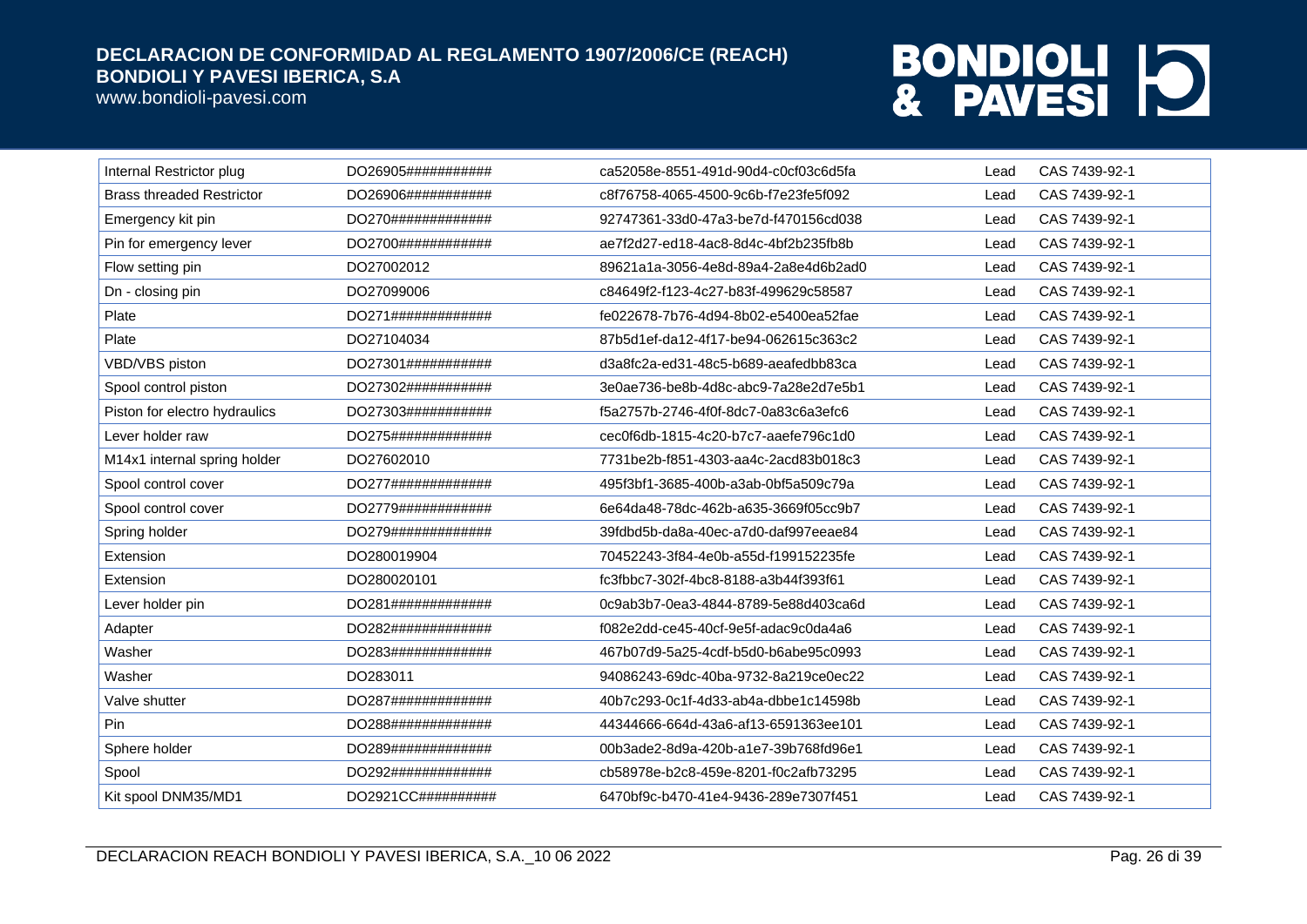www.bondioli-pavesi.com

| DO2921CN01X01       | 270aa39f-eaa8-4ff7-b1d0-92aaf0b1287a | Lead | CAS 7439-92-1 |
|---------------------|--------------------------------------|------|---------------|
|                     |                                      |      |               |
| DO29221X##########  | 32e7df93-9837-47d5-8e1e-2c7e641e9ec4 | Lead | CAS 7439-92-1 |
| DO29229E##########  | 473c827b-7e4b-473b-b679-47a288baf5a4 | Lead | CAS 7439-92-1 |
| DO29229P##########  | f12ecdd5-362e-4d37-a6f8-1f1a481db211 | Lead | CAS 7439-92-1 |
| DO2925L###########  | 203dd6ac-2716-40ed-889a-4196d7352123 | Lead | CAS 7439-92-1 |
| DO2925S###########  | 30863f27-2c12-481e-a8cf-d9a5b9e6290d | Lead | CAS 7439-92-1 |
| DO2926S401004       | 094efa0a-9ed8-47d0-84a5-ec717358e00d | Lead | CAS 7439-92-1 |
| DO295#############  | 00920676-3f2f-464b-ba66-a7e52d58c994 | Lead | CAS 7439-92-1 |
| DO2950############  | befeeee7-0a4d-4f7c-9a30-eac2d2845d03 | Lead | CAS 7439-92-1 |
| DO29501###########  | 5fbfbfba-cb34-450c-9c07-c1fc37a1b4b9 | Lead | CAS 7439-92-1 |
| DO29501120006       | 0092056c-9671-4742-96ba-27f6fab7a60f | Lead | CAS 7439-92-1 |
| DO29506############ | 87a18aa1-b17e-48ba-a030-57f7cd8580ea | Lead | CAS 7439-92-1 |
| DO29506116004       | ea8a6a95-eca8-4d39-9175-93d97cc2f0a1 | Lead | CAS 7439-92-1 |
| DO29506180028ZN     | 4d8fe1a7-e7a7-4e71-b4a9-c7b3b99231b8 | Lead | CAS 7439-92-1 |
| DO29506181008ZN     | 25ae688f-8a1a-45ba-bb1a-b0e496375719 | Lead | CAS 7439-92-1 |
| DO29507###########  | 9f405f7f-36f8-4a17-9e30-6b1ff1c24e31 | Lead | CAS 7439-92-1 |
| DO29507180001       | a79fea19-aa58-4e89-814e-2d5411e1dccf | Lead | CAS 7439-92-1 |
| DO29507301002       | bc6bb66e-3908-4b2e-86b9-0fa9bd92c0fc | Lead | CAS 7439-92-1 |
| DO29508###########  | 111982be-0831-4d7d-bb8b-9a3f34666f36 | Lead | CAS 7439-92-1 |
| DO29509###########  | 9bf34dac-8a7d-4c2e-a26a-3772a99fe973 | Lead | CAS 7439-92-1 |
| DO29599###########  | ce1ab1f8-83a7-45c0-9618-1556d47de911 | Lead | CAS 7439-92-1 |
| DO29599000001       | 4a2b04e8-3aaa-4280-9720-5a6753769cd4 | Lead | CAS 7439-92-1 |
| DO29599005          | 581f5be7-0ad1-4cc3-9c30-64dfad665a1e | Lead | CAS 7439-92-1 |
| DO29599019          | cbec503b-178b-4a88-b162-b3294c001d5f | Lead | CAS 7439-92-1 |
| DO29599020          | 56b57d5a-9be9-4420-a841-f70df4a0372f | Lead | CAS 7439-92-1 |
| DO29599022          | d1f1a3d6-a9af-4209-988e-07640f4bee33 | Lead | CAS 7439-92-1 |
|                     |                                      |      |               |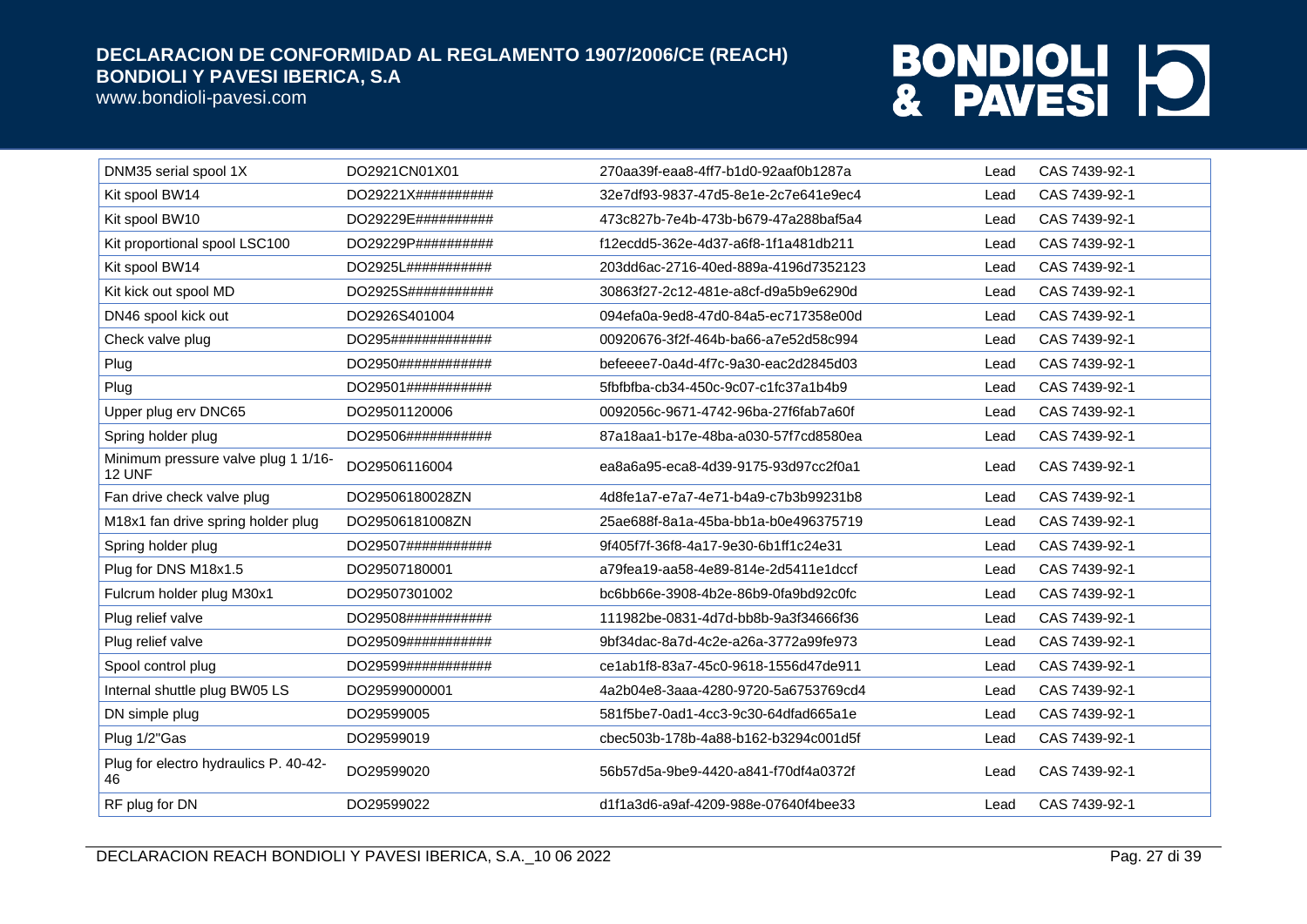www.bondioli-pavesi.com

| Piston holder plug                          | DO2959903######### | 674f1527-56f2-46fb-8bfa-365be898c00c | Lead | CAS 7439-92-1 |
|---------------------------------------------|--------------------|--------------------------------------|------|---------------|
| Plug M8x1                                   | DO29599030001      | dd83a73f-b078-45b2-a4e5-b3980213ad09 | Lead | CAS 7439-92-1 |
| M8x1drilled sphere holder plug              | DO29599030005      | 34b937dd-cdf0-42b0-a712-024c88b88ff6 | Lead | CAS 7439-92-1 |
| Ports separation plug BW05                  | DO2959906003       | 815e4563-1212-4851-ad0c-22afe729bec7 | Lead | CAS 7439-92-1 |
| Plug with spacer cylinder Ø15mm<br>L.25mm   | DO29599061         | ebbbd943-6ed4-48c9-a9e9-335ddca8cad2 | Lead | CAS 7439-92-1 |
| Plug for regulation kit BW05RF              | DO295991800003     | aeeb617b-7aa8-4f16-96e7-690fba2b0a77 | Lead | CAS 7439-92-1 |
| Plug with hole Ø8mm                         | DO29599180003      | e8fc5d27-3a28-48d8-b4e6-e553ded9a170 | Lead | CAS 7439-92-1 |
| Body for manual actuator LSC100             | DO295992200001     | a51c0f4d-9403-4dfd-940a-debdb94da8e4 | Lead | CAS 7439-92-1 |
| Plug relief valve                           | DO295K############ | 5a5c805d-0db9-4752-90c8-07e1223e2010 | Lead | CAS 7439-92-1 |
| Plug PCE                                    | DO295KKK########## | 410296ae-c30d-42ac-8a93-a2d17f456745 | Lead | CAS 7439-92-1 |
| M20x1.5 Plug for over center                | DO295KKKK00020     | 3f92f056-cb9c-43a9-8acb-67e05a00d620 | Lead | CAS 7439-92-1 |
| Cap screw, flat head, M6x10                 | DO298046010        | 8fbcba04-f6ee-41e8-870e-bf9a958359c4 | Lead | CAS 7439-92-1 |
| M8x16 screw                                 | DO298048016        | 850b14a7-f916-4cbf-89e2-974bc5903f62 | Lead | CAS 7439-92-1 |
| Register screw                              | DO298KM12######### | a3f974fb-d4e0-46bd-b5de-bd50e0d8bf0f | Lead | CAS 7439-92-1 |
| Solenoid valve 3 way                        | DO313############# | 27439870-ff81-4aba-a373-686c5439c376 | Lead | CAS 7439-92-1 |
| Short Column 1/4"G (L. Hexagon<br>20mm)     | DO32301401401      | 527e8ad4-8d88-4c02-bb29-62339d4a76e7 | Lead | CAS 7439-92-1 |
| Grub Screw 5924 M10x1x45<br>DIN.913 ZINK    | DO34021039         | 2f5bcf77-2f37-44d9-aaee-410a609a4732 | Lead | CAS 7439-92-1 |
| Minipress 1/4"G seal                        | DO345090005        | 20e9aab5-01f5-42fa-8853-2bb2e60e4e2d | Lead | CAS 7439-92-1 |
| Nipple                                      | DO349############# | dc276044-93ef-41b7-9608-b016068e9e12 | Lead | CAS 7439-92-1 |
| Nipple M14x1.5 DIN EN ISO 8434-1<br>L serie | DO36002062M1401    | 05149066-826a-4ebe-adfd-d89020ca0728 | Lead | CAS 7439-92-1 |
| Plug                                        | DO385############# | 1ef84873-0b5d-4612-97dd-481082b37c00 | Lead | CAS 7439-92-1 |
| Pipe flexible                               | DO387############# | 77168ec1-df27-4396-83bd-4ab6d0f52937 | Lead | CAS 7439-92-1 |
| Pressure Gauge                              | DO393############# | 9ce8a0b1-5827-4dc1-8913-657ce3f77bff | Lead | CAS 7439-92-1 |
| block                                       | DO4K###A########## | 86462487-e171-45fa-abf7-0f84857faa03 | Lead | CAS 7439-92-1 |
| <b>Block</b>                                | DO4K###S########## | 52894787-b019-44dd-bcb5-a2f96cd7bddd | Lead | CAS 7439-92-1 |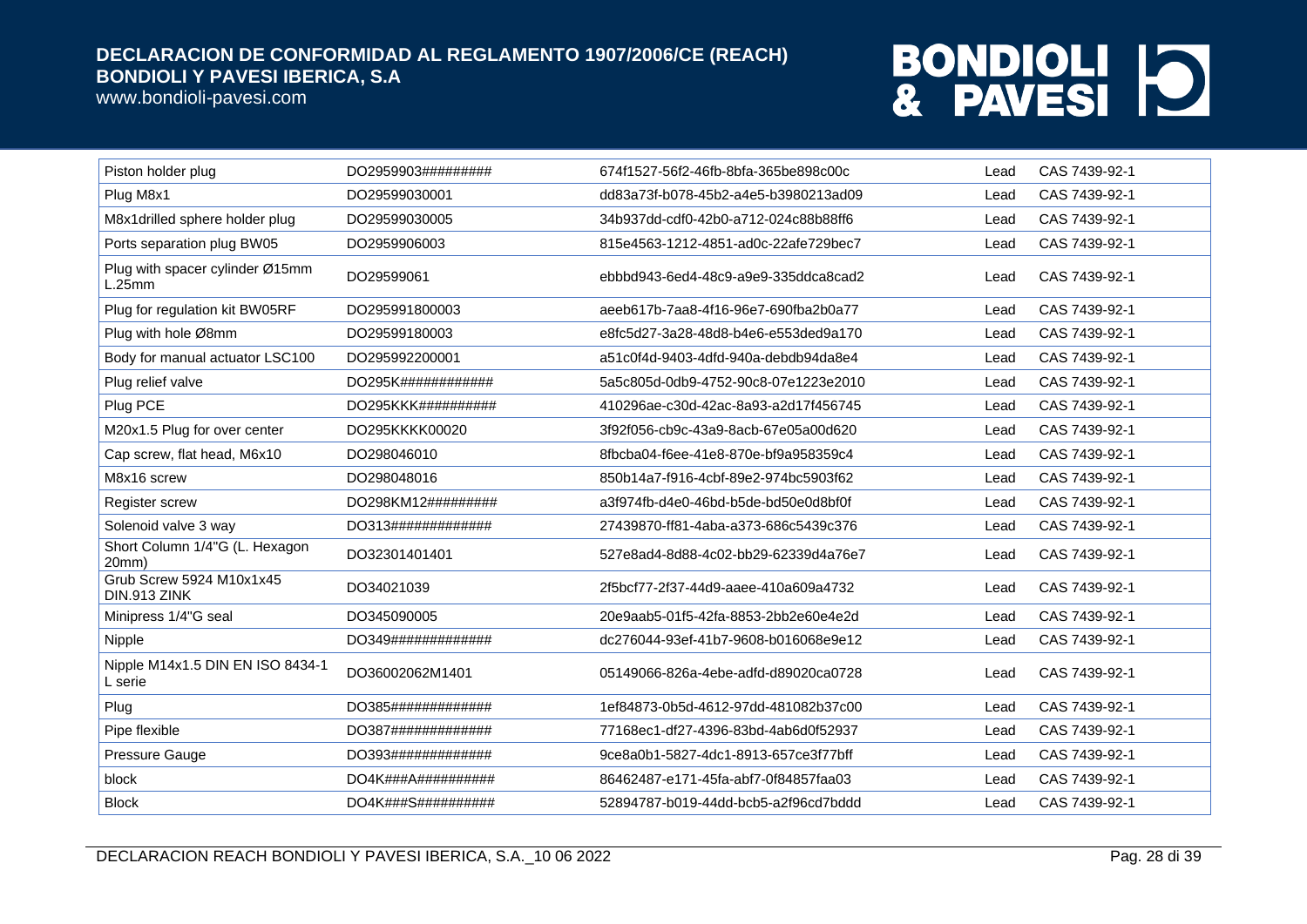www.bondioli-pavesi.com

| Main relief valve block | $DO4K01EAG\#4\#4\#4\#4\#4$ | 66b4882a-bbe8-4fef-9cd7-4da3f81dea0e | _ead | CAS 7439-92-1 |
|-------------------------|----------------------------|--------------------------------------|------|---------------|
| Limit switch valve body | DO4K01KSG38#######         | 6b2f33c6-00f5-4e79-9010-b2257571852a | ead  | CAS 7439-92-1 |
| Block T 3/8"G           | DO4K01SAG38001             | 32777ab2-8eaa-42bc-a817-7d174a9799ae | Lead | CAS 7439-92-1 |
| BW10 inlet body         | DO4WA9F#4#4#4#4#4#4        | bb0f98b0-e0ed-41e6-ac97-0385d327c939 | ead  | CAS 7439-92-1 |
| BW05 plate              | DO4WZ5E###########         | 1c3433b9-a7d6-4e54-abdd-9487c79c2c2a | ead  | CAS 7439-92-1 |

| <b>KIT FOR COMPLETE PRODUCT</b>                    |                    |                                      |             |               |
|----------------------------------------------------|--------------------|--------------------------------------|-------------|---------------|
| <b>Article name</b>                                | Item number        | <b>SCIP number</b>                   | <b>SVHC</b> |               |
| Electro-Hydraulic Control kit                      | DO515############# | c7d6a61a-ded1-48b0-aed1-3b0108ec0e44 | Lead        | CAS 7439-92-1 |
| Electro-Hydraulic Control kit                      | DO51540010######## | b02204f8-6007-4a0b-86ff-b244c718282b | Lead        | CAS 7439-92-1 |
| Electro-Hydraulic Control kit                      | DO5154601######### | 579324c3-e776-4869-a9e7-825ef8910a7d | Lead        | CAS 7439-92-1 |
| Compensator kit                                    | DO518############# | db1b2793-daca-4da6-a629-f1a2cc487168 | Lead        | CAS 7439-92-1 |
| Plug kit M22x1.5 screw selector                    | DO51822########### | ed05e9cd-008e-4a71-99ad-b9ef22397a65 | Lead        | CAS 7439-92-1 |
| Kit restrictor prop.                               | DO51899########### | af4ee26d-f983-483a-9b5e-6b19a9fa1c8e | Lead        | CAS 7439-92-1 |
| Carry-over nipple                                  | DO531############# | 82737817-a2db-47a0-8006-a4f6d391be10 | Lead        | CAS 7439-92-1 |
| Kit filter cartridge                               | DO53201            | b54bcae3-7437-4666-88c6-dc4ea5853b7c | Lead        | CAS 7439-92-1 |
| Cavity plug for replace the electric<br>control    | DO533############# | 500c751d-2ad8-4f6e-aed8-565c58086077 | Lead        | CAS 7439-92-1 |
| lever kit                                          | DO535############# | c83c7011-aa5a-4a3c-9f26-869f55a5d307 | Lead        | CAS 7439-92-1 |
| vnr kit                                            | DO536############# | a6c2b98e-0559-4ebd-b57a-1a8f4e8e4a5a | Lead        | CAS 7439-92-1 |
| By-pass kit electric hydraulic                     | DO5374004001       | fcb22919-0983-435a-83d4-e145648ede23 | Lead        | CAS 7439-92-1 |
| Intentional lever                                  | DO540############# | 948ac9c8-9cb0-441f-bedb-4b68a9a8a6b5 | Lead        | CAS 7439-92-1 |
| Kit camshaft + rod end M8 + spring<br>for Joystick | DO55408004         | af7d30f5-fd9b-4514-85f2-5ece41bc3de3 | Lead        | CAS 7439-92-1 |
| Joystick                                           | DO555############# | 4f66af82-4548-4ccf-bbed-1cd4ec1d5166 | Lead        | CAS 7439-92-1 |
| microswitch                                        | DO560############# | be76ff91-311b-4278-8f93-a65f55737e08 | Lead        | CAS 7439-92-1 |
| microswitch                                        | DO561############# | 4741c92b-854e-47f0-94cd-d44459987d59 | Lead        | CAS 7439-92-1 |
| <b>Restrictor kit</b>                              | DO563############# | 35c8d90f-e7e5-480d-8b3b-95dc9c8ce1b8 | Lead        | CAS 7439-92-1 |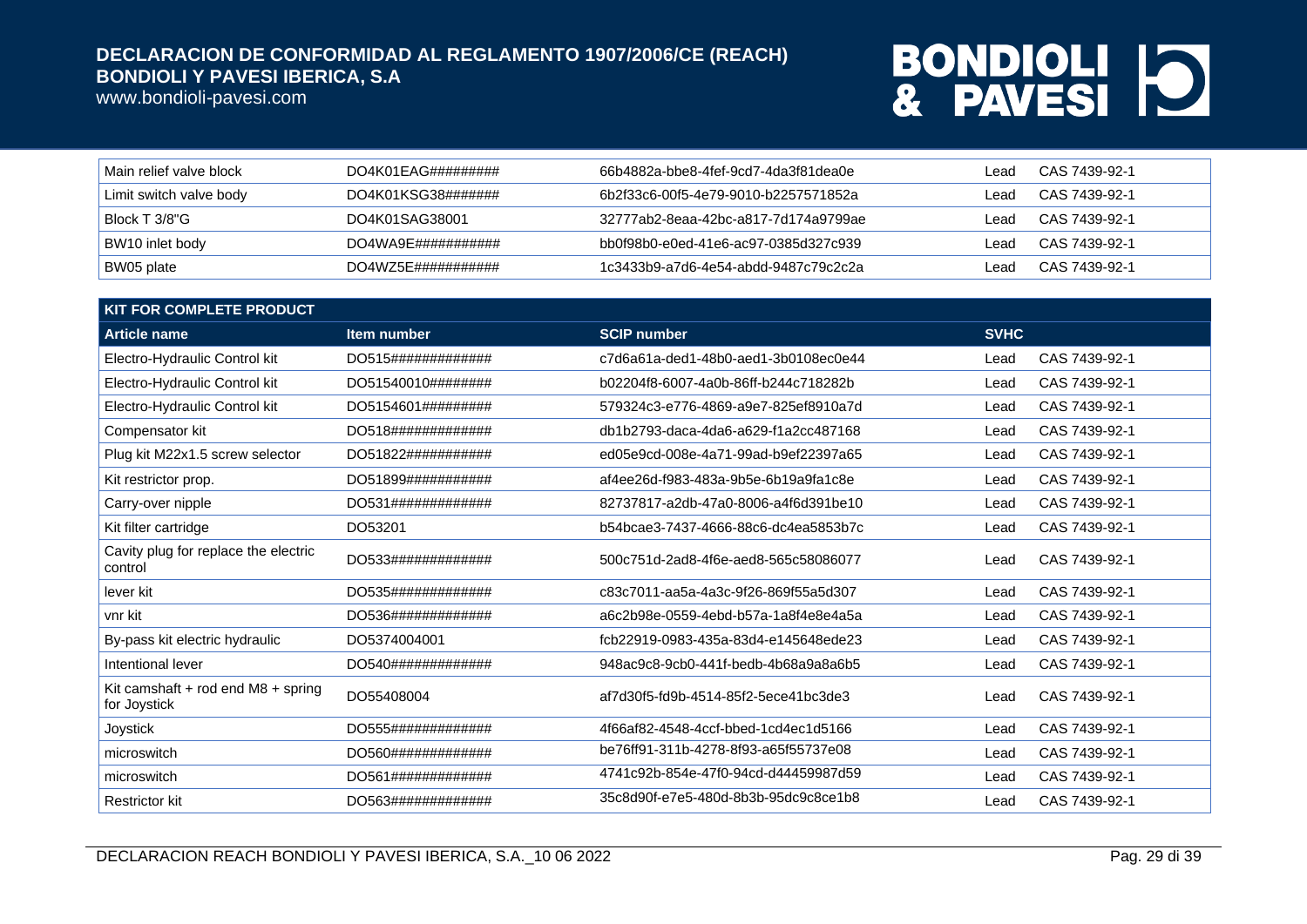www.bondioli-pavesi.com

| Plate kit                                           | DO564#############  | 16c9e40d-d424-43ae-8da4-262b677b2984 | Lead | CAS 7439-92-1 |
|-----------------------------------------------------|---------------------|--------------------------------------|------|---------------|
| Lever holder kit                                    | DO570#############  | 5b207faa-a59c-4d0c-a7b5-2d848cec742c | Lead | CAS 7439-92-1 |
| Kit spool control cover with<br>microswitch         | DO575370604         | 817406da-fa6a-4d34-a468-308487cd8d52 | Lead | CAS 7439-92-1 |
| Spool control kit                                   | DO580############## | 95c82069-bcea-46f8-9566-387220726edf | Lead | CAS 7439-92-1 |
| Bonden plug kit                                     | DO587#############  | 3cf7a7be-23d5-4991-b1bd-8e9189b9ee5a | Lead | CAS 7439-92-1 |
| Shuttle valve                                       | DO587300001         | 45018807-566a-4b85-8f77-c6e01b658beb | Lead | CAS 7439-92-1 |
| Plug kit 3 way compensator                          | DO587318##########  | 16c772d8-6c94-404f-aa1a-4e277dde4bfc | Lead | CAS 7439-92-1 |
| pce plug kit                                        | DO587320002         | b7a26d8b-d332-4221-b679-2dd01c78f6eb | Lead | CAS 7439-92-1 |
| Kit plug for PCE                                    | DO587334002         | 043092bd-2146-448f-826e-0606a2bc1f96 | Lead | CAS 7439-92-1 |
| Replacement vbd kit                                 | DO587S34##########  | d0110267-dc10-4338-b965-cd31ec48cb2e | Lead | CAS 7439-92-1 |
| Plug kit                                            | DO587S34001         | e518adf7-7a33-466e-a62f-b170bc55dad5 | Lead | CAS 7439-92-1 |
| stroke limiter / actuator                           | DO588#############  | 5fd4aa2c-77d3-47d9-bac0-de9fc2f9bd1d | Lead | CAS 7439-92-1 |
| Kit compensator + restrictor                        | DO5882############  | f2adddf5-4983-408a-ab0c-f9814ccfe5c9 | Lead | CAS 7439-92-1 |
| Kit compensator + restrictor                        | DO5883############  | a546b610-0d41-49f2-97fd-a45d5ac4cff1 | Lead | CAS 7439-92-1 |
| Kit plug PCE080 M24x1.5                             | DO58868             | 82ab2301-d134-4de8-8f41-b05c94c18e11 | Lead | CAS 7439-92-1 |
| Kit plug                                            | DO588K############  | 55f9efe1-d8c6-442e-a845-cb6f6874201a | Lead | CAS 7439-92-1 |
| stroke limiter / actuator                           | DO588KKKK#########  | ddf885e7-149e-47cb-80ea-67b58242683b | Lead | CAS 7439-92-1 |
| Kit nipple                                          | DO589#############  | fc7f0d11-2e3c-4540-84fb-cad037e59e9d | Lead | CAS 7439-92-1 |
| Check valve kit                                     | DO596#############  | 5b9914e3-f8a0-481f-bced-e31010dc4aa9 | Lead | CAS 7439-92-1 |
| Over center kit                                     | DO596M20##########  | e3f42d2d-5f5d-4d41-b8af-540737175b25 | Lead | CAS 7439-92-1 |
| <b>Regulation kit</b>                               | DO597R4###########  | b0a5f407-b5f6-4fec-bfc0-2e37bae281c9 | Lead | CAS 7439-92-1 |
| Kit electric proportional actuator                  | DO598#############  | 64c2e89b-9ab8-4f77-917f-ab6e95a4ecf8 | Lead | CAS 7439-92-1 |
| Kit spare part (plate + screw +<br>sphere + spring) | DO59900010R         | eb2999a7-de2d-4c92-8d0c-17824e10c8b4 | Lead | CAS 7439-92-1 |
| Kit pneumatic control                               | DO5XG#############  | 9ebac272-316e-4d84-a118-31ca12beaf31 | Lead | CAS 7439-92-1 |
| Kit CEH                                             | DO5XH#############  | a83960e1-7d62-4cc3-a0ce-df16ef81b1be | Lead | CAS 7439-92-1 |
| Kit cable drive with block for terv                 | DO5XC#############  | 8c2fdd2c-7a2a-448c-a324-e66a84e57ae8 | Lead | CAS 7439-92-1 |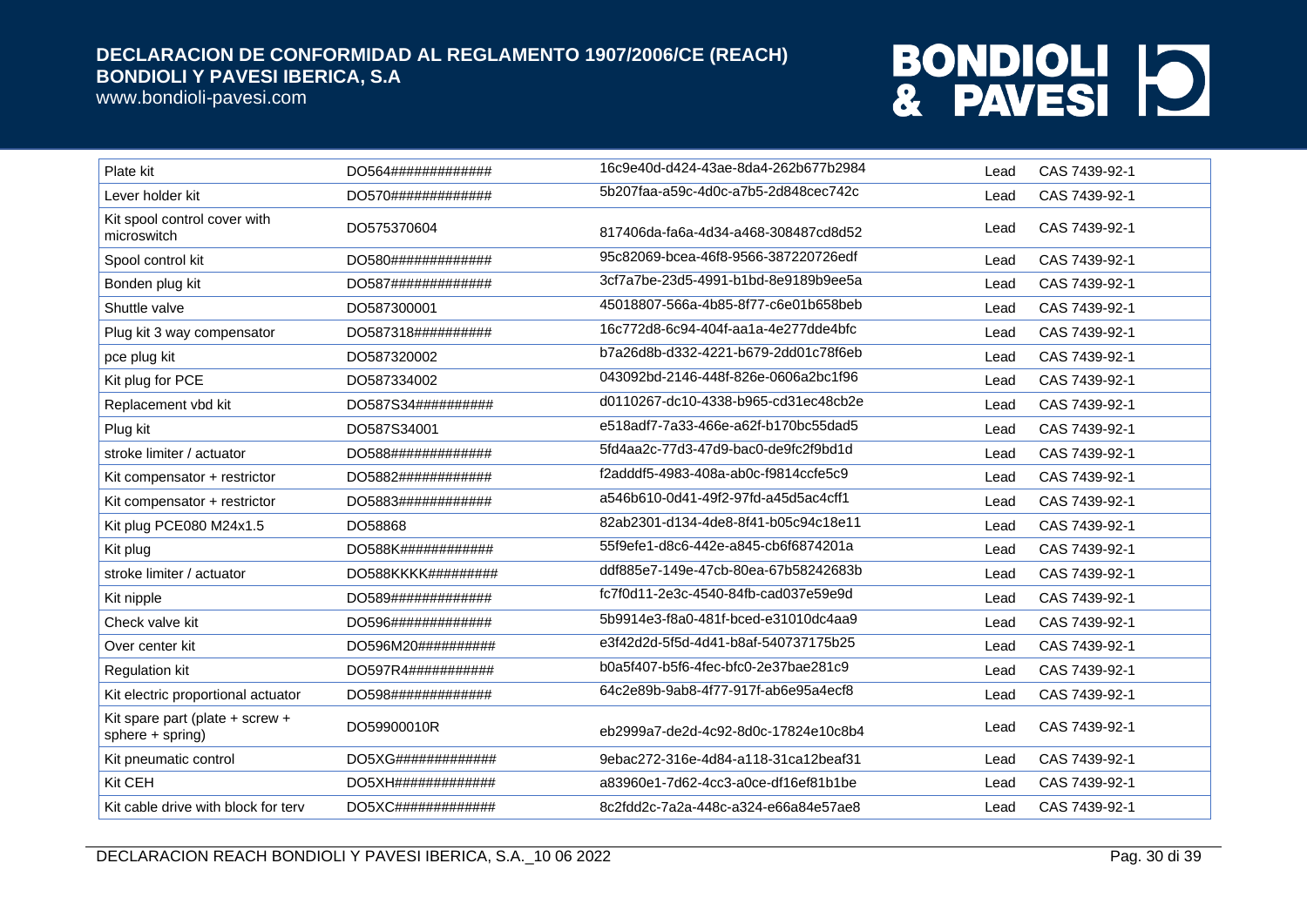www.bondioli-pavesi.com

| Double effect pneumatic spool<br>control | DO5XG65402001               | 2b77dda7-afa6-4655-841b-92b99bd17412 | Lead | CAS 7439-92-1 |
|------------------------------------------|-----------------------------|--------------------------------------|------|---------------|
| Kit CEH                                  | DO5XM#############          | c1308ae7-860b-4618-b81b-e95d1398a361 | Lead | CAS 7439-92-1 |
| Sphere actuator                          | $DO5XB$ ################### | bcb9151f-90a7-40a6-907d-2c2ffd8580f5 | Lead | CAS 7439-92-1 |
| Sphere actuator                          | DO5XA#############          | 46da445e-a9ca-46ca-b062-2ae237e4be52 | Lead | CAS 7439-92-1 |
| kit on-off actuator                      | DO77##############          | 4d981ca6-4089-4ef4-a37c-23135b69fd97 | Lead | CAS 7439-92-1 |
| Spool position sensor                    | DO73273299########          | 1115fd56-d503-4e8e-b0aa-bff125f6904e | Lead | CAS 7439-92-1 |
| Pilot                                    | DO770#############          | 0306e493-1711-487d-b85e-6e1ddd783bde | Lead | CAS 7439-92-1 |
| Kit TCF                                  | DO745#############          | 70f981b2-69a5-4c69-9a07-44ddd6a29387 | Lead | CAS 7439-92-1 |

| <b>VALVE</b>               |                                 |                                      |             |               |
|----------------------------|---------------------------------|--------------------------------------|-------------|---------------|
| <b>Article name</b>        | Item number                     | <b>SCIP number</b>                   | <b>SVHC</b> |               |
| Cartridge valve PCE        | DO5KPW# # # # # # # # # # # #   | 0aab5c7f-3e20-40c9-957b-76cf0dbed82c | Lead        | CAS 7439-92-1 |
| Cartridge                  | DO5KD#############              | cb8121e8-ac59-44dd-9ef3-142b3155ccb8 | Lead        | CAS 7439-92-1 |
| Cartridge                  | $DO5KPA$ #############          | 2db73d16-a979-4e5b-865a-0a763097e185 | Lead        | CAS 7439-92-1 |
| Cartridge valve PCE        | DO5KPY# # # # # # # # # # # # # | 1c80e716-109a-4a0e-9fad-c7d51ba919dc | Lead        | CAS 7439-92-1 |
| Valve PSP10                | DO5KPM############              | 1b7d92cc-89e4-4bd3-a4d4-7b2428134dc0 | Lead        | CAS 7439-92-1 |
| Compensated bleeding valve | DO5KFG############              | c6d6971e-da21-445b-a313-56af1895dbaa | Lead        | CAS 7439-92-1 |
| Cartridge valve PCE        | DO5KPK#444444444444444          | f0d2902f-b75a-41a8-b272-bb896a70590b | Lead        | CAS 7439-92-1 |
| Valve PCE                  | DO5KPZ############              | f657b25c-2b8e-4372-9770-4a020ecf960a | Lead        | CAS 7439-92-1 |
| Valve PCF                  | DO5KPB############              | 5e19a1cc-4823-4178-a3f4-024166224d2b | Lead        | CAS 7439-92-1 |
| Electro-valve SPA08        | DO5KS#############              | 7ee495fb-2967-48c2-bbb3-9cd985eed521 | Lead        | CAS 7439-92-1 |
| Kit compensator RF1        | DO5KLPRF# # # # # # # # # #     | 0d49acb9-456d-43c2-a664-2ada4c5e016c | Lead        | CAS 7439-92-1 |
| Valve PSS08                | DO5KPH# # # # # # # # # # # # # | 25fcee39-e8ad-4136-b97d-907e80ee252e | Lead        | CAS 7439-92-1 |
| Cartridge valve PCE        | $DO5KPX$ #####################  | d3914305-a5a4-4ea3-b942-342634bc91b0 | Lead        | CAS 7439-92-1 |
| Valve FCC10320             | $DO5KFC\#4\#4\#4\#4\#4\#4\#4$   | 68cf02ff-ea85-494a-881b-390efd9e88e7 | Lead        | CAS 7439-92-1 |
| Valve FSC10430             | $DO5KFE$ #############          | 6c2157d2-8563-41cc-865c-37855e861d78 | Lead        | CAS 7439-92-1 |
| Valve FCM                  | $DO5KFA$ #############          | 99398626-0dcf-4af9-bcc6-68b64fbf9bdc | Lead        | CAS 7439-92-1 |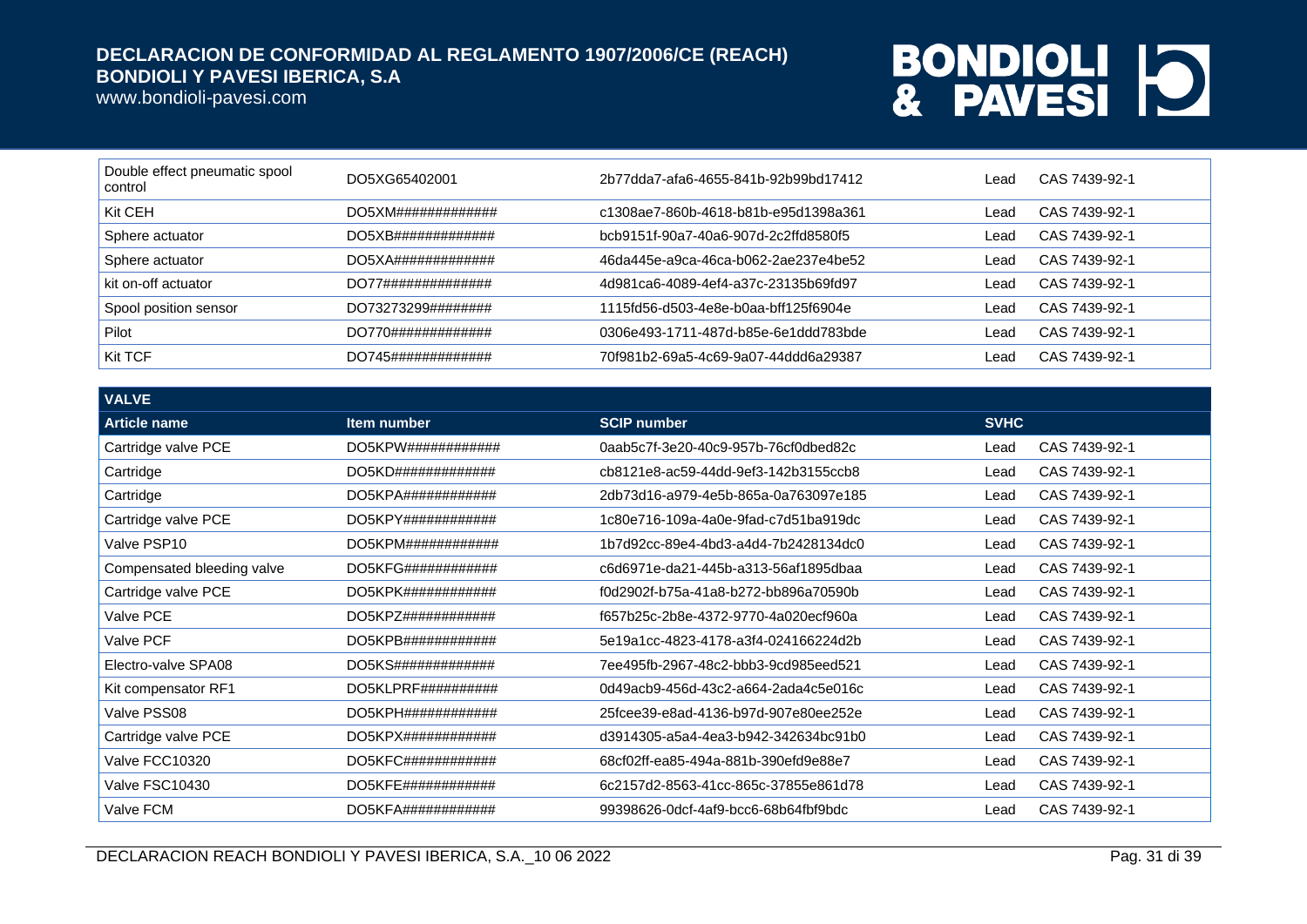www.bondioli-pavesi.com

| Cartridge PSU                                    | DO5KPL############              | 85a0a282-1711-4735-b835-65a0a4e50a92 | Lead | CAS 7439-92-1 |
|--------------------------------------------------|---------------------------------|--------------------------------------|------|---------------|
| Cartridge PRD                                    | $DO5KPD$ #############          | c7f8d5e4-ed1d-4fb5-8e9c-21c10277f22a | Lead | CAS 7439-92-1 |
| Valve FSC10320                                   | $DO5KFB$ ############           | 37b7c9e5-82c9-4247-a4ec-3a4ec93a9fc3 | Lead | CAS 7439-92-1 |
| Valve FCU08220                                   | $DO5KFD$ #############          | af605721-da2d-45af-9fcf-4bde43cd7a46 | Lead | CAS 7439-92-1 |
| Relief valve                                     | DOVPD##############             | 5033ea26-b14a-4e13-888a-c401438aa6ec | Lead | CAS 7439-92-1 |
| Check valve                                      | DOWBH##############             | 02aa9d92-e8e9-4b90-b173-6bd11bef1b3b | Lead | CAS 7439-92-1 |
| Differential cartridge 180 BAR                   | DOWMFC06R018001                 | 606fd208-3a94-45b3-9223-5298b5f7f508 | Lead | CAS 7439-92-1 |
| Solenoid directional valve WS08                  | DO7KSGH###########              | 45b84826-1693-4b32-aaed-c4ce8c1a2590 | Lead | CAS 7439-92-1 |
| Electric valve FP-22-PD                          | DO7KSGFP##########              | 134a9ed9-b4d9-4a93-8a73-ff847a9d468c | Lead | CAS 7439-92-1 |
| Valve (SPA) - (SPC) - (SCC) - (SCA)<br>$-$ (SCC) | DO7KSBAA##########              | ba583e2f-45d8-4701-a4d4-d5ebe4e966c2 | Lead | CAS 7439-92-1 |
| 3/2 solenoid directional valve                   | DO7KSDHD##########              | 3c36a09e-8d0a-40dc-874b-c5a9f291fd83 | Lead | CAS 7439-92-1 |
| Relief valve PCDA                                | $DOWLP$ ##############          | 22587811-bd21-4906-8410-681d07c378e1 | Lead | CAS 7439-92-1 |
| Valve VPP                                        |                                 | b14392e5-a1f2-4a8e-abd1-ab9d3d15500b | Lead | CAS 7439-92-1 |
| Unidirectional valve                             | DOVUS#############              | 98c20c92-c299-4b55-9fa7-35256ecb8080 | Lead | CAS 7439-92-1 |
| Relief valve DNC65-DN85                          | DOWLDC06G025001                 | 993a6a01-72b8-4505-bc50-8db792cee9bb | Lead | CAS 7439-92-1 |
| Cartridge SV08 - SV12 - SV16                     | DO7KSBHY##########              | 7a29781a-a2dc-4393-93aa-bf22c6e9e721 | Lead | CAS 7439-92-1 |
| 2 way valve TT-S2A-00                            | DO7KSBTN000100001               | d4cbd893-6af1-441e-a32f-ba2a04eb98b8 | Lead | CAS 7439-92-1 |
| Over-center valve                                | $DOVFC\#4\#4\#4\#4\#4\#4\#4\#4$ | 76e77e01-52e7-41e3-8219-181a85ffacf4 | Lead | CAS 7439-92-1 |
| Pressure reducing/relieving DR08                 | $DO7KPEHD$ ##########           | 53409382-501b-477d-b722-c49f01036fc7 | Lead | CAS 7439-92-1 |
| Over center valve                                | $DO7K0CFP$ ###########          | 7b0956f1-f0ef-4d2a-ad80-2d376089db82 | Lead | CAS 7439-92-1 |
| Electro valve EE PRB                             | DO7KPCTN##########              | f3a08880-d4aa-40f9-979c-3a44e53d373e | Lead | CAS 7439-92-1 |
| Electro proportional valve                       | DO7KRFTN##########              | a946b6f5-8f4b-47da-ba0d-19e87d33aeac | Lead | CAS 7439-92-1 |
| Electric valve SV12-21P-0-N                      | DO7KPLHY##########              | e3cfcd89-d3a5-4323-952f-3285db28d82e | Lead | CAS 7439-92-1 |
| Pressure relief valve PDB08P                     | DO7KPDHD000060001               | 0fc18215-ae0e-4e6a-94cd-d80a1da88049 | Lead | CAS 7439-92-1 |
| Priority unloading pilot operated                | DO7KPG0C080030001               | 7e2137a5-c214-4e89-998d-1e6146d9ac64 | Lead | CAS 7439-92-1 |
| Flow regulator valve                             | DOVRF##############             | 32b1b186-3be0-4763-84d7-15fa926d9606 | Lead | CAS 7439-92-1 |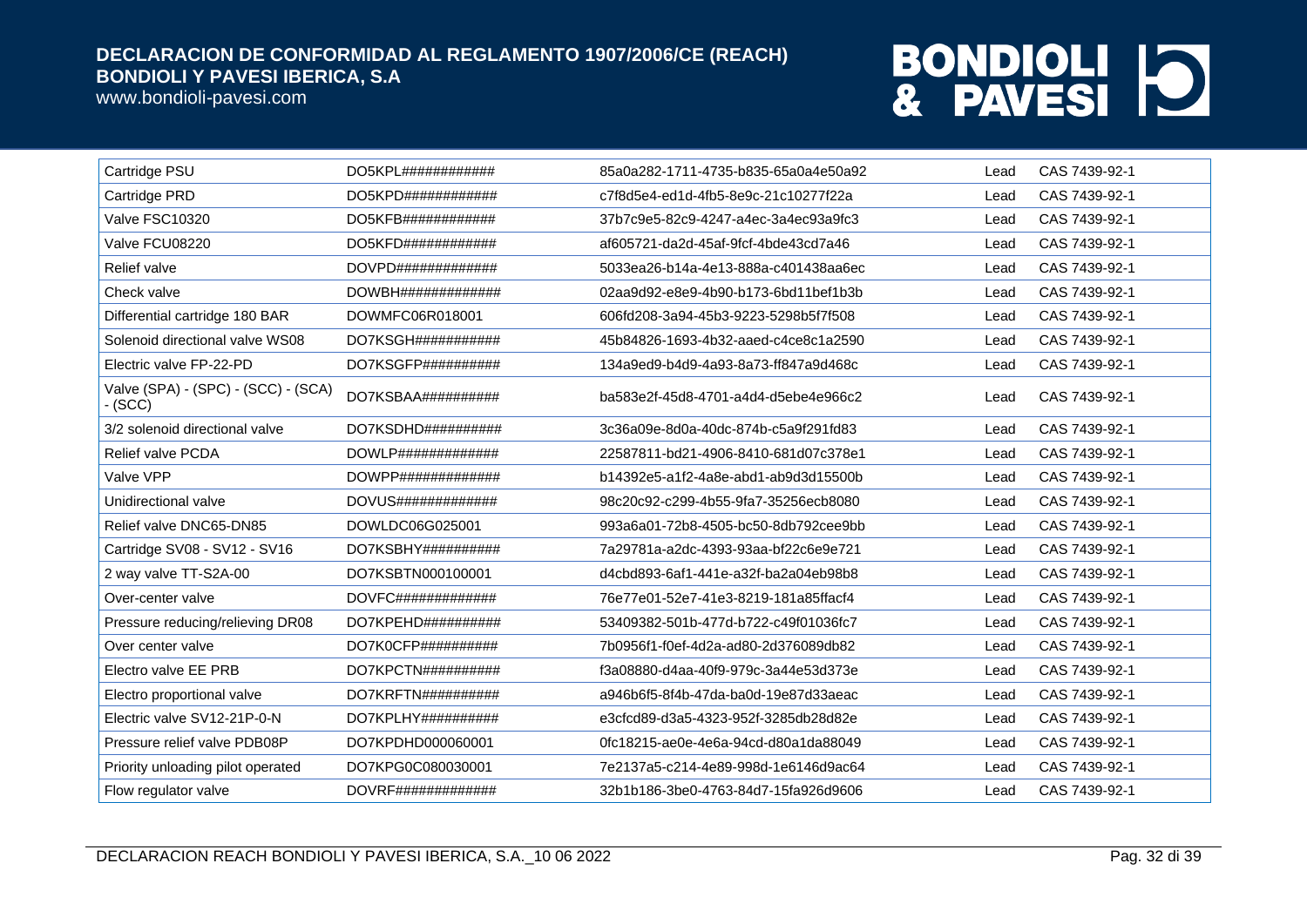www.bondioli-pavesi.com

| <b>Valve FX61914C01</b>            | DO7KDBFP000001                    | a5d57dc1-4253-4731-bbdf-9280a1662858 | Lead | CAS 7439-92-1 |
|------------------------------------|-----------------------------------|--------------------------------------|------|---------------|
| Check valve 7/8"14UNF              | DO7KDAHY000060001                 | 3a3a13bb-607d-41cc-85f4-baac0f1060da | Lead | CAS 7439-92-1 |
| <b>Relief valve</b>                | DOWPC#############                | c2643e04-9a76-49b7-93c5-8a2321f4bb5f | Lead | CAS 7439-92-1 |
| Pressure reducing valve            | $DOWRP$ #############             | 917b630c-5c81-42cc-950f-d65e0a004c8d | Lead | CAS 7439-92-1 |
| <b>VNR</b>                         | $DOVNR$ #############             | b0b6b498-10cb-450d-9b7a-1eb07cb3fc10 | Lead | CAS 7439-92-1 |
| manual flow regulator              | DOWSR#############                | d141cacb-af17-4664-b81f-2e53187db884 | Lead | CAS 7439-92-1 |
| Check valve block                  | $DOVBHDE$ ############            | 4861d962-95cd-4f76-815c-8aaa2ebff81b | Lead | CAS 7439-92-1 |
| Valve for DN                       | DOVBHLPM20170                     | dd646a20-0c62-4d14-8a23-5cfa2581fc15 | Lead | CAS 7439-92-1 |
| VLB (150 BAR) relief valve 3/8"G   | DOVBHLP038060SE                   | 0e9c2e65-6513-473b-80a3-394aff8e4261 | Lead | CAS 7439-92-1 |
| Flow limiter valve                 | $DOVLP$ #############             | e6ac1df4-0b37-4296-b825-71297ad64be4 | Lead | CAS 7439-92-1 |
| <b>Relief valve</b>                | $DOWPD\#4\#4\#4\#4\#4\#4\#4$      | 5b604f51-f60c-4b90-bbb6-2c60632adb3d | Lead | CAS 7439-92-1 |
| Check valve                        | DOWUS#############                | aa1c4e16-eda2-4b22-88f2-054f11ff6dbe | Lead | CAS 7439-92-1 |
| Cross relief valve VCRB1           | DOVPDPP012########                | 6b297834-fd51-466c-8f70-babcc4f8bfd7 | Lead | CAS 7439-92-1 |
| Compensated bleeding valve         | $DOWFC\#4\#4\#4\#4\#4\#4\#4$      | 1ebecb5e-9147-4f99-9097-3b47fa752776 | Lead | CAS 7439-92-1 |
| In line relief valve               | DOVPDL# # # # # # # # # # # # # # | b312b865-f439-446e-bd57-14010f02ff2e | Lead | CAS 7439-92-1 |
| Check valve                        | DOVBH#H#H#H#H#H#H#H               | 69444ab4-c6ec-4a19-9059-5437b44c83f6 | Lead | CAS 7439-92-1 |
| Solenoid valve                     | DO74005CE6NC12                    | 6d981cfe-b066-4465-8603-2e2218dcc16e | Lead | CAS 7439-92-1 |
| Cartridge valve TS10               | DO7KPAHY##########                | 6624d5a1-0a60-40e4-9212-d6b9d13e2969 | Lead | CAS 7439-92-1 |
| <b>Proportional Cartridge</b>      | DO7KRFHY##########                | 36a15b27-dd85-4203-9d16-b33d3206ff73 | Lead | CAS 7439-92-1 |
| Electric valve 3 way               | DO7KSD5TKKK#######                | b97651c2-9785-4cbf-ba44-e05a0aec5b65 | Lead | CAS 7439-92-1 |
| Valve SP12                         | DO7KSPHY##########                | 455ff19d-07e0-4cf2-810e-7761f4e673ab | Lead | CAS 7439-92-1 |
| Valve electro-proporz. TS38 - TS08 | DO7KPEHY##########                | 538c4d73-e4dd-4991-90aa-94e02000b3f1 | Lead | CAS 7439-92-1 |
| Electric valve FP-22-CS            | DO7KSCF###########                | a76243b6-fc30-4828-9662-4aad4ebad5b5 | Lead | CAS 7439-92-1 |
| Flow regulator valve               | DOVRF##############               | 32b1b186-3be0-4763-84d7-15fa926d9606 | Lead | CAS 7439-92-1 |
| electric valve 2 way               | DO8KS#############                | 03c008c5-1f33-486c-9b7a-a480dc7a2208 | Lead | CAS 7439-92-1 |
| electric valve 2 way               | DO8KA#############                | 7a04fe4b-9600-49f2-b6d3-c427378c5959 | Lead | CAS 7439-92-1 |
| <b>VRF02CS Flow restrictor</b>     | DOVSR00S3401                      | 19450e87-9aa0-4813-a329-0ee6082c1961 | Lead | CAS 7439-92-1 |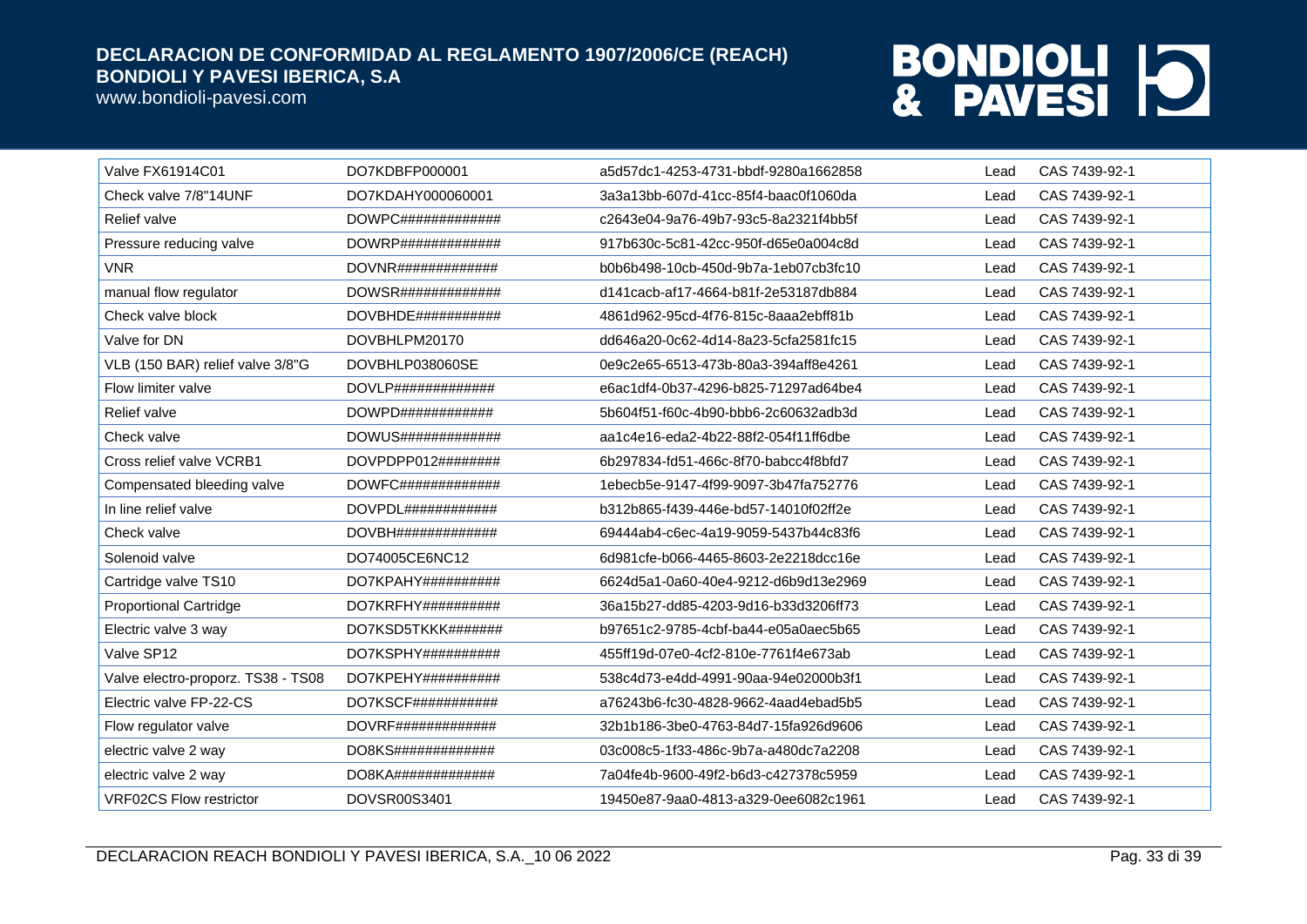www.bondioli-pavesi.com

| MDT RF                    | DOVCRF002                      | 7e3ec6b0-4a4f-467d-be16-465dfcf21891 | _ead  | CAS 7439-92-1 |
|---------------------------|--------------------------------|--------------------------------------|-------|---------------|
| Flow divider              | DOVFC023-4075LHC               | 04e08545-1b27-46ea-abb4-a9dcd4846df7 | l ead | CAS 7439-92-1 |
| Flow divider              | DOVFC161/2050LHC               | e9c31dce-752f-43c6-9b30-9c87eeb31dbd | ead   | CAS 7439-92-1 |
| Simple effect check valve | DOVBHSES34003                  | 36a54b71-9d21-41e9-a8dc-bffcbb5eb9e7 | ead   | CAS 7439-92-1 |
| pressure reducing valve   | $DOVXH\#4\#4\#4\#4\#4\#4\#4\#$ | 21b85add-4bd8-4c41-b22d-cdcf84febdab | ead   | CAS 7439-92-1 |

| <b>INTEGRATED SYSTEM</b>     |                              |                                      |             |               |
|------------------------------|------------------------------|--------------------------------------|-------------|---------------|
| <b>Article name</b>          | Item number                  | <b>SCIP number</b>                   | <b>SVHC</b> |               |
| Flanged block                | DO6KWUSG12000002             | 94c3ba8b-cb47-4824-a035-5305d556cf2e | Lead        | CAS 7439-92-1 |
| Integrated system            | DO6KSB8G##########           | 27fc4495-7bb6-4f6f-a038-00134010a741 | Lead        | CAS 7439-92-1 |
| Hydraulic clutch valve block | DO6K999S910000003            | ac0bf1ba-3758-4703-a345-91f1927e62c5 | Lead        | CAS 7439-92-1 |
| S.I. block+PRD 10323+wus     | DO6K05040M160001             | 62c611dc-7c40-46d0-92f8-a975b231a13e | Lead        | CAS 7439-92-1 |
| Rotary feedthrough           | DO6K00000M14######           | 2b78bbf2-d6ff-473d-9ef5-01c932011bf5 | Lead        | CAS 7439-92-1 |
| Manifold n°6 cavity          | DO6K06015G000001             | 6dce1b2f-6903-489a-8684-e50227da3fd0 | Lead        | CAS 7439-92-1 |
| Integrated system VPDB1      | DO6KPLB###########           | ea2e3a2a-da06-4549-96bb-fd8c5ebe3563 | Lead        | CAS 7439-92-1 |
| Relief valve crossover ports | DO6KPCB130S34C001            | 0570836d-70ed-40f6-bc2b-2d95097389a3 | Lead        | CAS 7439-92-1 |
| N°4 cavity manifold          | DO6K04############           | 134a6c76-2932-48df-8efb-a2229df6f845 | Lead        | CAS 7439-92-1 |
| <b>Block</b>                 | DO6K030############          | b7a4b2c8-0184-4f73-b461-a75432b0c5bc | Lead        | CAS 7439-92-1 |
| Hitch control valve          | DO6K03100#########           | 00876b86-d9d7-41b9-b2a8-9c676d563b29 | Lead        | CAS 7439-92-1 |
| Integrated system block      | DO6KSB8G140000002            | cef5f7c1-568b-4f02-82e4-564b4ff5718e | Lead        | CAS 7439-92-1 |
| Hydraulic reversing valve    | DO6K999###########           | 5303c58e-ac36-4868-9956-e6d02cde828a | Lead        | CAS 7439-92-1 |
| <b>Block</b>                 | DO6K010############          | 48fdf101-df36-401e-9f67-f7f3c613aabc | Lead        | CAS 7439-92-1 |
| <b>Block</b>                 | DO6K040###########           | 9da1b016-1c99-48ab-bd6c-f3494cd7a8bd | Lead        | CAS 7439-92-1 |
| <b>Valve FRF</b>             | $DO6KRF\#4\#4\#4\#4\#4\#4\#$ | f5326881-cdab-4af1-a40c-6cbfc78f9517 | Lead        | CAS 7439-92-1 |
| Limit switch valve           | DO6KFS############           | 9ff3bb4c-e6cc-49cb-b93d-cfe43b8e3a6c | Lead        | CAS 7439-92-1 |
| N°9 cavity manifold          | DO6K09############           | 7c2dbee6-580f-4839-8b76-951605d77b0f | Lead        | CAS 7439-92-1 |
| N°7 cavity integrated system | DO6K07040G000004             | 4e75c8aa-5778-41de-9b0b-5d33f52d67b8 | Lead        | CAS 7439-92-1 |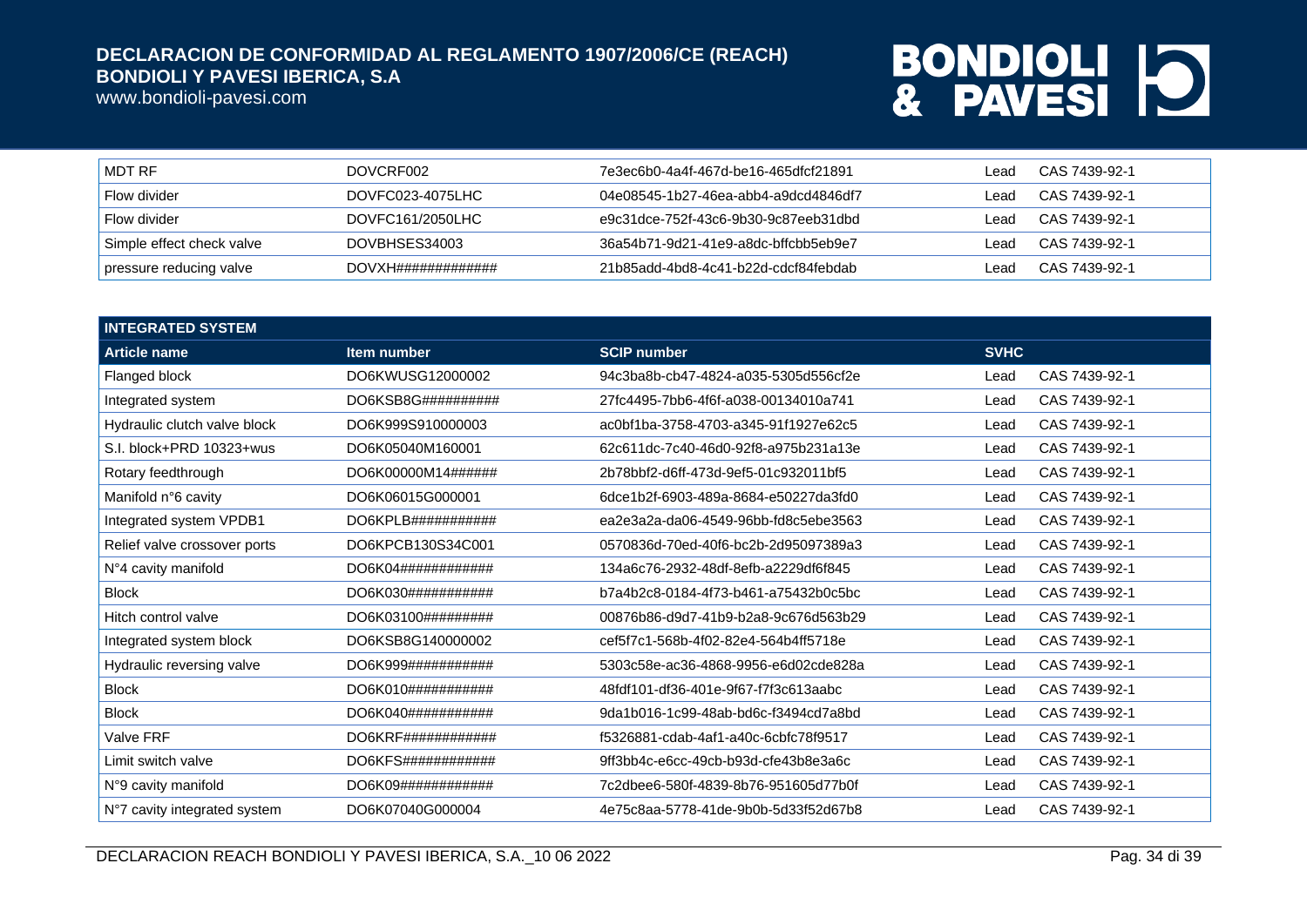www.bondioli-pavesi.com

| N°3 cavity manifold                                | DO6K03############             | ab58c1c4-d2f0-462b-9934-a3b34a0f094c | Lead | CAS 7439-92-1 |
|----------------------------------------------------|--------------------------------|--------------------------------------|------|---------------|
| Integrated system block                            | DO6K01############             | 0f98a2d7-85a6-456b-9fa2-cd803ff7310d | Lead | CAS 7439-92-1 |
| Block n°2 cavity                                   | DO6K02############             | b8607398-dd73-4953-8a48-8e6bcec3a8a2 | Lead | CAS 7439-92-1 |
| Integrated system block SSD +<br>SVH <sub>08</sub> | DO6KSD8G380000001              | fb46aa6d-4b4b-4605-b35b-19bb09c758c1 | Lead | CAS 7439-92-1 |
| Integrated system block                            | DO6KSD0G120000001              | fd9b8cdd-bc82-48dc-be7f-e3a6dd46645a | Lead | CAS 7439-92-1 |
| Integrated system block SSD 10 +<br>$C4 + SVH$     | DO6KSSDG120000001              | 68bb42c1-98dd-4a3e-83d7-2b40e0a63365 | Lead | CAS 7439-92-1 |
| Block n°5 cavity                                   | DO6K05100G340001               | a15deedb-b2c6-41fb-8dcf-3b002ed2fdd8 | Lead | CAS 7439-92-1 |
| Flow divider block                                 | DO6KRPT# # # # # # # # # # # # | 31b412d5-0357-4bd0-82dc-7fa51c172322 | Lead | CAS 7439-92-1 |
| <b>Block</b>                                       | DO6K050###########             | 03879285-3896-4dab-bdf0-9a90de2eb609 | Lead | CAS 7439-92-1 |
| <b>Block</b>                                       | DO6K020###########             | 7902d962-d189-4234-bf80-26a866b5aac7 | Lead | CAS 7439-92-1 |
| Integrated system block + bleeding<br>valve        | DO6KWFCG140000003              | ec647385-e6b2-4638-bd56-4d4a5a72131d | Lead | CAS 7439-92-1 |
| Cetop block                                        | DO6D001N990000002R             | 3bd654c0-10ee-4a80-8ca8-3a67fe90dd33 | Lead | CAS 7439-92-1 |

| <b>COOLING CORES (NO ACCESSORIES)</b>                                      |              |                                      |             |               |  |
|----------------------------------------------------------------------------|--------------|--------------------------------------|-------------|---------------|--|
| Article name                                                               | Item number  | <b>SCIP number</b>                   | <b>SVHC</b> |               |  |
| COPPER OIL COOLING CORE                                                    | FR661####### | 5373604e-9e6c-4dee-a4f9-724e1a6c0c1c | Lead        | CAS 7439-92-1 |  |
| COPPER WATER RADIATOR                                                      | FR454####### | 98f4fd39-3205-48d9-9136-6834df3084b9 | Lead        | CAS 7439-92-1 |  |
| <b>COMBINED WATER-OIL-</b><br>INTERCOOLER HEAT<br>EXCHANGER WITHOUT SHROUD | FR483####### | 05541bb3-d522-44ed-a4ce-c6e70614f8da | Lead        | CAS 7439-92-1 |  |
| ALUMINUM OIL COOLING CORE                                                  | FR686####### | d06546ad-0f32-4b15-a802-d096f2682da0 | Lead        | CAS 7439-92-1 |  |
| ALUMINUM COMBINED COOLING<br><b>CORES</b>                                  | FR687####### | 0925453c-84a4-410f-97dd-d5b9bb2aa745 | Leac        | CAS 7439-92-1 |  |

| <b>COOLING CORES (WITH ACCESSORIES)</b> |              |                                      |                                                                           |  |
|-----------------------------------------|--------------|--------------------------------------|---------------------------------------------------------------------------|--|
| <b>Article name</b>                     | Item number  | <b>SCIP number</b>                   | <b>SVHC</b>                                                               |  |
| COPPER OIL COOLER WITH<br>I ELECTROFAN  | FR653####### | 73afd5ca-d346-4b61-89cc-c4c2c3d9c88b | CAS 7439-92-1<br>Lead<br>Lead monoxide CAS 1317-36-8<br>DMAc CAS 127-19-5 |  |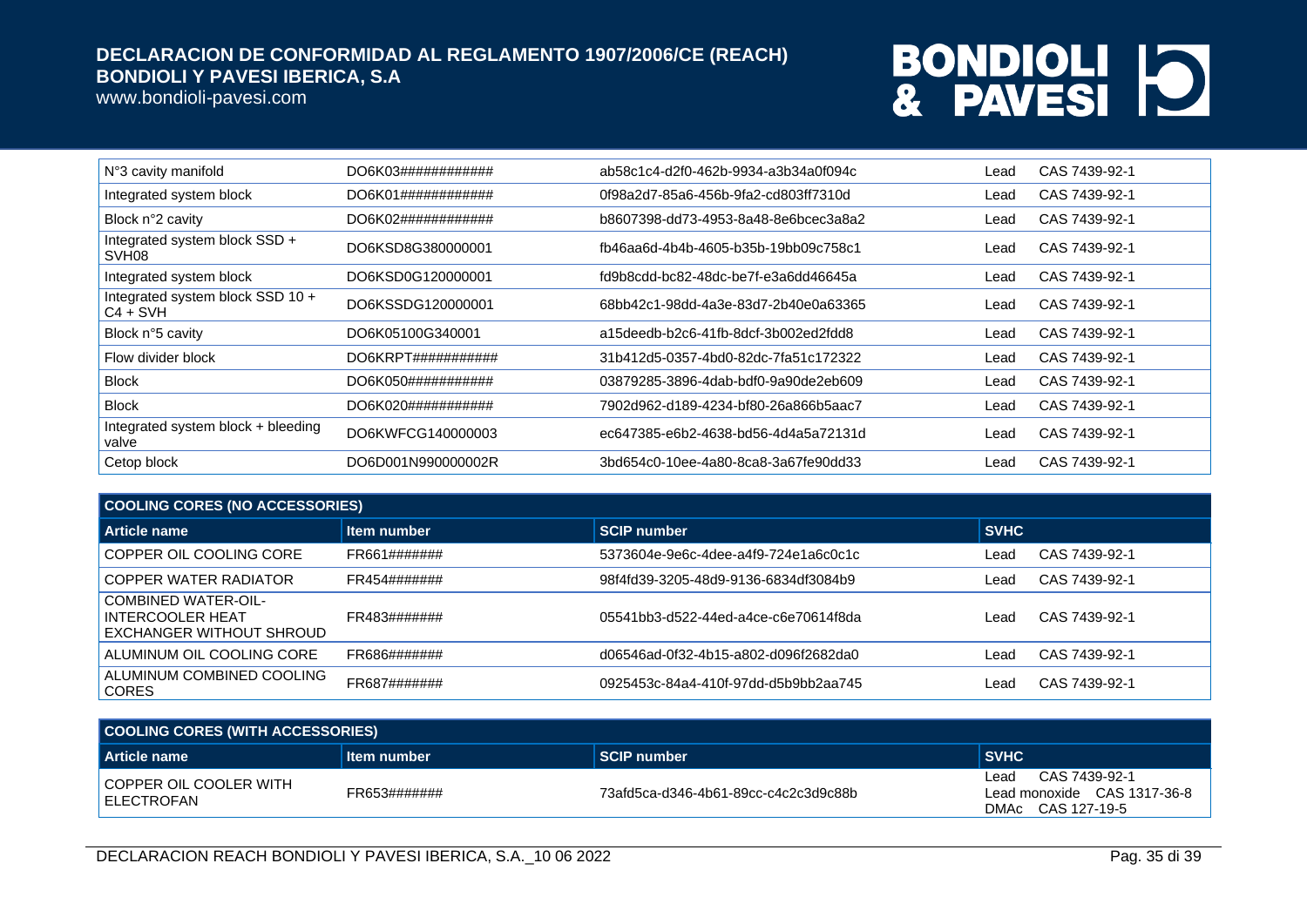www.bondioli-pavesi.com

| COPPER OIL COOLER WITH<br><b>HYDRAULIC MOTOR</b>                                                     | FR654####### | 5a320ac9-a846-4ad0-81c5-44e35034a198 | CAS 7439-92-1<br>Lead                                                               |
|------------------------------------------------------------------------------------------------------|--------------|--------------------------------------|-------------------------------------------------------------------------------------|
| <b>WATER RADIATOR WITH</b><br>ACCESSORIES (ALUMINUM-<br>COPPER)                                      | FR655####### | f2156764-a211-4e3c-a6c3-fff86196277f | CAS 7439-92-1<br>Lead<br>Lead monoxide CAS 1317-36-8<br>CAS 127-19-5<br><b>DMAc</b> |
| OIL HEAT EXCHANGER                                                                                   | FR674130000# | db77bfa3-44c0-4767-bd1e-5c9b2a09a4fd | CAS 7439-92-1<br>Lead                                                               |
| COPPER WATER COOLING CORE<br>+ STEEL FRAME                                                           | FR676####### | b1f4ca65-9802-474e-a5c7-2a3db9bec9a3 | CAS 7439-92-1<br>Lead                                                               |
| <b>COPPER AND ALUMINUM</b><br>COMBINED HEAT EXCHANGERS +<br><b>ACCESSORIES</b>                       | FR685####### | 696233ec-0f6e-496d-b0d5-016430888cdb | CAS 7439-92-1<br>Lead                                                               |
| COPPER WATER COOLING CORE<br>+ ACCESSORIES                                                           | FR682####### | b62b8a83-e3b1-4ff5-89f5-4afcf0329aab | CAS 7439-92-1<br>Lead                                                               |
| KIT HEAT EXCHANGER +<br>DISMOUNTED ACCESSORIES                                                       | FR465####### | a46bc15d-64a6-4d54-aef0-caf1d66dd7d6 | CAS 7439-92-1<br>Lead<br>Lead monoxide CAS 1317-36-8<br>DMAc CAS 127-19-5           |
| <b>COMBINED WATER-OIL-</b><br><b>INTERCOOLER HEAT</b><br><b>EXCHANGER WITH</b><br><b>ACCESSORIES</b> | FR481####### | dac05940-3f4c-4cd4-b370-b3d3b9c3acad | CAS 7439-92-1<br>Lead                                                               |
| OIL COOLER WITH ELECTROFAN                                                                           | FR633####### | d4f2129c-ef48-4b54-a9ec-ec82bcdb3140 | CAS 7439-92-1<br>Lead<br>Lead monoxide CAS 1317-36-8<br><b>DMAc</b><br>CAS 127-19-5 |
| OIL COOLER WITH HYDRAULIC<br><b>MOTOR</b>                                                            | FR634####### | 92c43b72-2e36-45e4-ae6b-12304f059ddf | CAS 7439-92-1<br>Lead                                                               |
| <b>COMBINED HEAT EXCHANGER</b><br><b>WITH ELECTROFAN</b>                                             | FR657####### | c289953a-7241-401a-b967-055808ebabe5 | CAS 7439-92-1<br>Lead<br>Lead monoxide CAS 1317-36-8<br>CAS 127-19-5<br><b>DMAc</b> |
| <b>INTERCOOLER WITH</b><br><b>ELECTROFAN</b>                                                         | FR659####### | 3c74dd45-1e43-4e7a-8119-0bc239742e20 | CAS 7439-92-1<br>Lead<br><b>DMAc</b><br>CAS 127-19-5                                |
| <b>COMBINED WATER-OIL-</b><br><b>INTERCOOLER</b> (accessories<br>included)                           | FR669####### | 1a1bd4de-2b58-47fa-bdbb-589d330726e4 | CAS 7439-92-1<br>Lead                                                               |
| <b>URCA - Compact Autonomous</b><br>Cooling Package                                                  | FR670####### | 3fa6bd2f-d6d6-4303-8d3d-c1fba73acd3e | CAS 7439-92-1<br>Lead                                                               |
| <b>GRA - Compact Autonomous</b><br>Cooling Package                                                   | FR675####### | 5d0f40cc-c7cc-4aa6-82fb-e0e1eefd4115 | CAS 7439-92-1<br>Lead<br>Lead monoxide CAS 1317-36-8<br>CAS 127-19-5<br>DMAc        |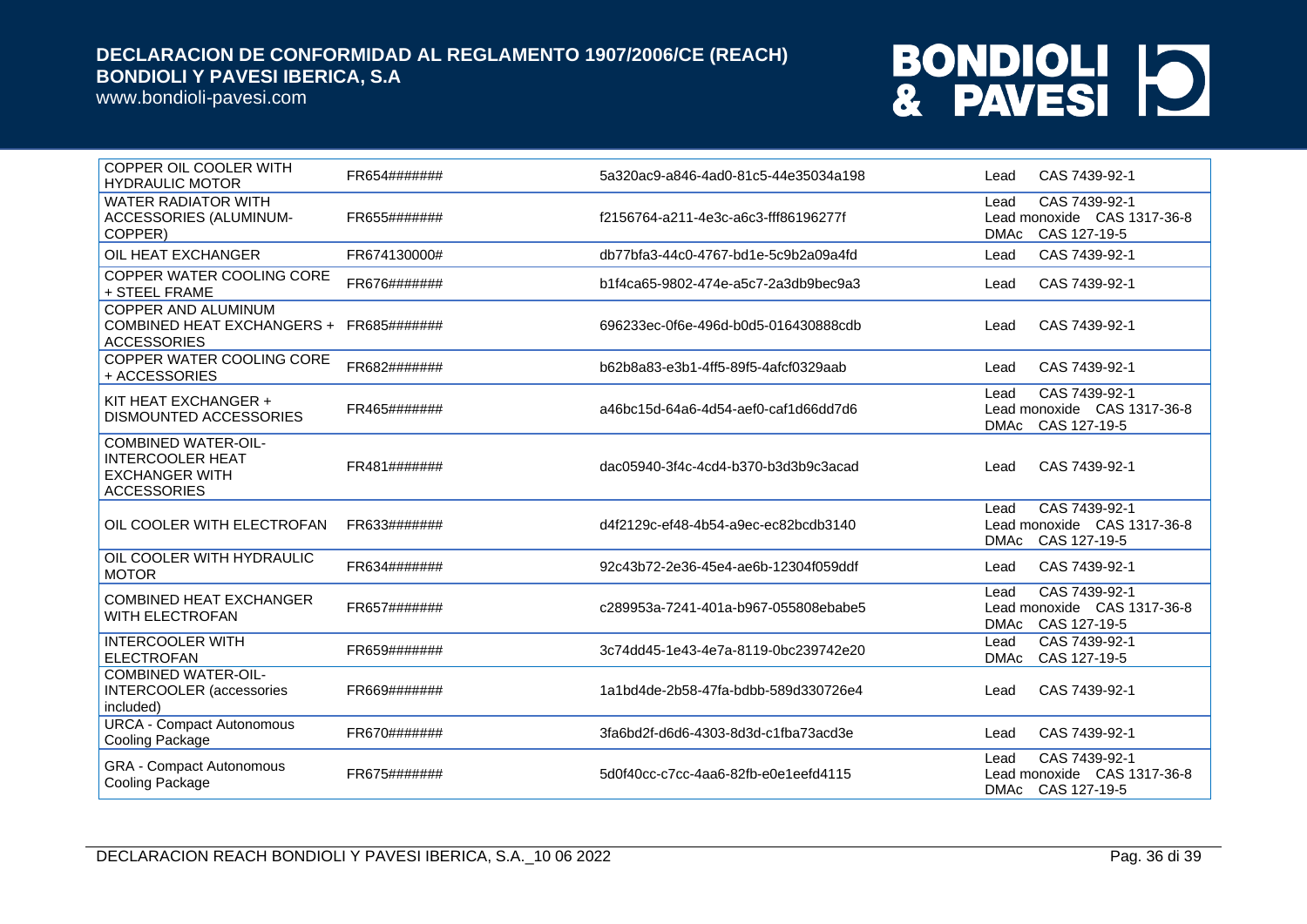www.bondioli-pavesi.com

| <b>GRA - Compact Autonomous</b><br>Cooling Package Tested               | FR695386000# | 46bc2f32-fcbb-49ed-8ad8-447fc66d57b6 | Lead         | CAS 7439-92-1                 |
|-------------------------------------------------------------------------|--------------|--------------------------------------|--------------|-------------------------------|
| OIL HEAT EXCHANGER WITH<br><b>ELECTROFAN</b>                            | FR6732000001 | 4180702f-ecce-423b-8af8-1ba3b81d73db | Lead<br>DMAc | CAS 7439-92-1<br>CAS 127-19-5 |
| COPPER AND ALUMINUM<br>COMBINED HEAT EXCHANGERS +<br><b>STEEL FRAME</b> | FR679####### | 90571d45-f4fe-403f-8870-f551a28452d8 | Lead         | CAS 7439-92-1                 |
| WATER RADIATOR + SHROUD                                                 | FR668####### | 3d6a5888-977c-41a9-8c30-2efed9d85a9d | Lead         | CAS 7439-92-1                 |
| <b>WATER RADIATOR WITH</b><br>HYDRAULIC MOTOR                           | FR656####### | 8f3fd092-d8fb-43cd-8cbe-37ab6c824e7c | Lead         | CAS 7439-92-1                 |
| COMBINED HEAT EXCHANGER<br>WITH HYDRAULIC MOTOR                         | FR658####### | 0d1eb0ae-42bf-445a-98cc-c0f12a86e533 | Lead         | CAS 7439-92-1                 |

| <b>ACCESSORIES</b>               |                    |                                      |              |                                                               |
|----------------------------------|--------------------|--------------------------------------|--------------|---------------------------------------------------------------|
| Article name                     | <b>Item number</b> | <b>SCIP number</b>                   | <b>SVHC</b>  |                                                               |
| <b>MODIFICATION KIT</b>          | FR4351300001       | 8290eb5d-ce3d-4c1b-9688-40cfb6671e97 | Lead         | CAS 7439-92-1                                                 |
| FAN SHROUD (grille included)     | FR666#######       | bcea4c3d-6455-4cf5-a77a-b02059448bbc | Lead         | CAS 7439-92-1                                                 |
| KIT EXPANSION TANK               | FR4072130001       | 19cfaaef-410e-4e21-acc6-8b0bf4d9e935 | Lead         | CAS 7439-92-1                                                 |
| OIL TANK                         | FR4380127001       | d4c9df51-473e-4aff-bae0-21cb74795bff | Lead         | CAS 7439-92-1                                                 |
| <b>PAINTED PROTECTION GRILLE</b> | FR328######        | 811dca8f-c3bc-452d-83f4-3fbfbd98abd8 | Lead         | CAS 7439-92-1                                                 |
| <b>PROTECTION GRILLE</b>         | FR327######        | f13d9197-c7c0-4b41-9cd1-fbf29e5e545d | Lead         | CAS 7439-92-1                                                 |
| <b>METAL EXPANSION TANK</b>      | FR433#######       | c05b73b5-60c8-46c1-9449-e6bcd939ab11 | Lead         | CAS 7439-92-1                                                 |
| <b>GEAR MOTORS</b>               | FR33203####        | bb6e9120-552b-45a3-8dd3-1ad2b613e360 | Lead         | CAS 7439-92-1                                                 |
| TERMOSTAT                        | FR361######        | 033d0347-7463-41e2-9287-b78257ce1479 | Lead         | CAS 7439-92-1                                                 |
| THERMOSTATIC BYPASS VALVE        | FR389002127        | 29eb986c-7e5d-4287-b946-054ce8e3c027 | Lead         | CAS 7439-92-1                                                 |
| ACCESSORY KIT GRILLE+AC FAN      | FR417#######       | ebf8ca03-c800-48c3-ba1d-1a5f5195991e | Lead<br>DMAc | CAS 7439-92-1<br>Lead monoxide  CAS 1317-36-8<br>CAS 127-19-5 |
| ACCESSORY KIT GRILLE+FAN         | FR416#######       | 43458ad2-2c5a-4138-8aa8-ea0d96e6f603 | Lead         | CAS 7439-92-1                                                 |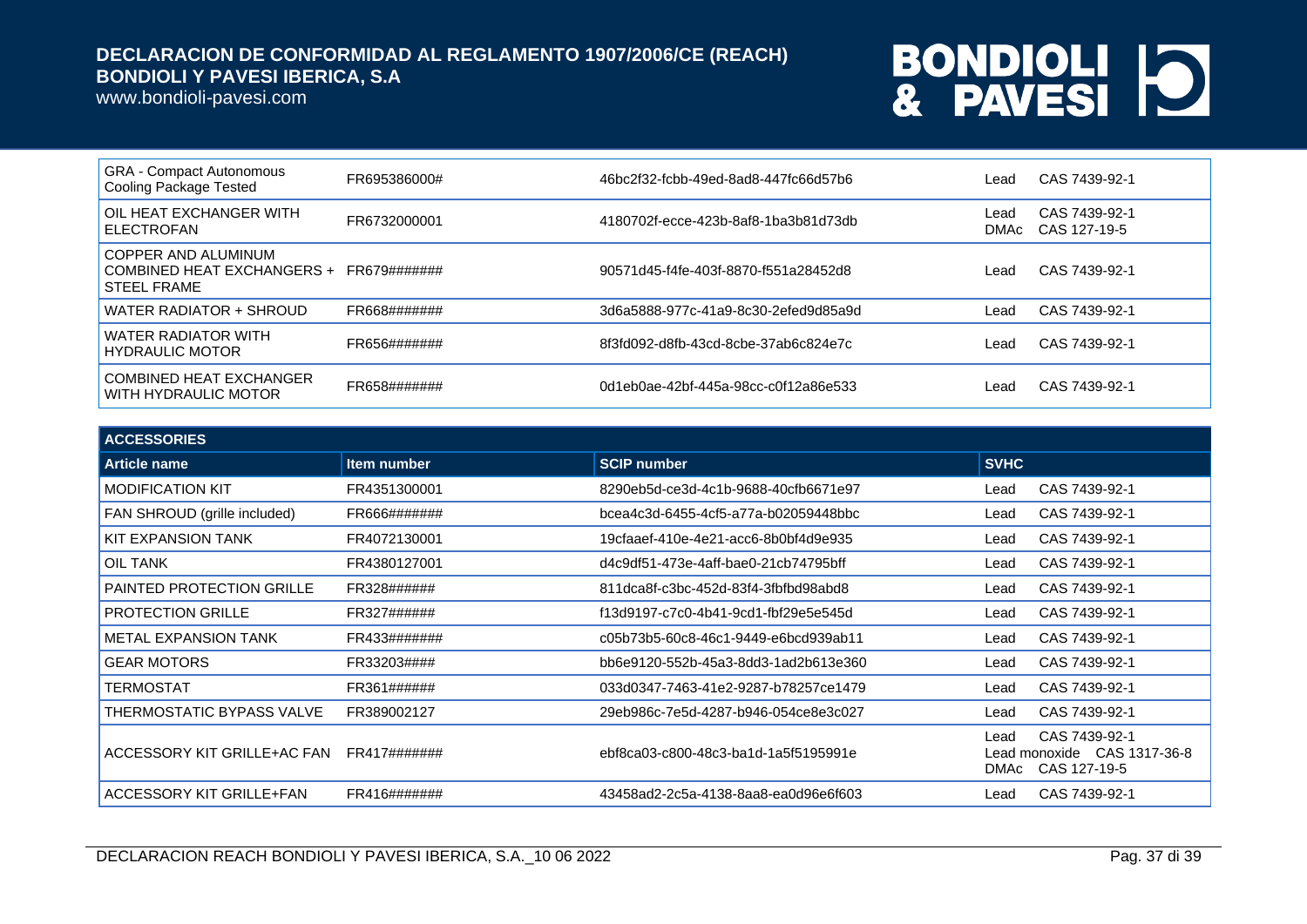www.bondioli-pavesi.com

| <b>AC AXIAL FANS WITH</b><br><b>PROTECTION GRILLE</b> | FR859######  | 3c677884-1fe7-462a-abe0-a7163641a95e | CAS 7439-92-1<br>Lead<br>Lead monoxide CAS 1317-36-8<br>DMAc CAS 127-19-5   |
|-------------------------------------------------------|--------------|--------------------------------------|-----------------------------------------------------------------------------|
| AC AXIAL FANS FOR SELLING                             | FR861######  | 63e287ab-408f-44a0-9b6c-178d620b69a5 | CAS 7439-92-1; Lead<br>Lead<br>monoxide CAS 1317-36-8; DMAc<br>CAS 127-19-5 |
| AC AXIAL FANS HP WITH<br><b>PROTECTION GRILLE</b>     | FR860######  | abcd88c7-653a-4ee4-a71a-370fda2b5356 | CAS 7439-92-1<br>Lead<br>DMAC CAS 127-19-5                                  |
| <b>CAPACITOR</b>                                      | FR39400#     | 7ae3a1b9-1792-482e-beda-892f4af898cc | CAS 7439-92-1<br>Lead<br>Lead monoxide  CAS 1317-36-8                       |
| <b>ELECTRONIC KIT</b>                                 | FR350####### | 1f13f676-2cc4-4502-b0de-5baae03eb956 | CAS 7439-92-1<br>Lead<br>Lead monoxide CAS 1317-36-8                        |
| Level Sensor                                          | FR348####### | e1b9406d-7a05-4f10-8406-5757b2c3dc57 | CAS 7439-92-1<br>Lead                                                       |

| <b>COMPONENTS</b>                           |                    |                                      |             |               |
|---------------------------------------------|--------------------|--------------------------------------|-------------|---------------|
| Article name                                | <b>Item number</b> | SCIP number                          | <b>SVHC</b> |               |
| <b>BRASS TUBE</b>                           | FR116###           | 61361df5-907c-4cf7-abef-236d165deb4c | Lead        | CAS 7439-92-1 |
| THREADED BAR                                | FR3750802          | f4c6ef87-2844-47ae-a0bd-0dbeea7df82b | ∟ead        | CAS 7439-92-1 |
| <b>BRASS PIPE</b>                           | FR257#######       | 12d77d3d-bc5f-465d-8f2f-75087fc0dfd0 | Lead        | CAS 7439-92-1 |
| Magnetic oil-drain plug with copper<br>seal | FR346723008        | 7d30b959-101c-4948-a53d-a753feb300cf | _ead        | CAS 7439-92-1 |
| <b>HOSE CONNECTOR</b>                       | FR34661####        | 230f896a-5176-4793-9e41-e9b8fac3394d | Lead        | CAS 7439-92-1 |
| DOMED CAP NUT                               | FR316013###        | b3ce7e82-bbfa-4e00-8083-3addf9630d76 | ∟ead        | CAS 7439-92-1 |